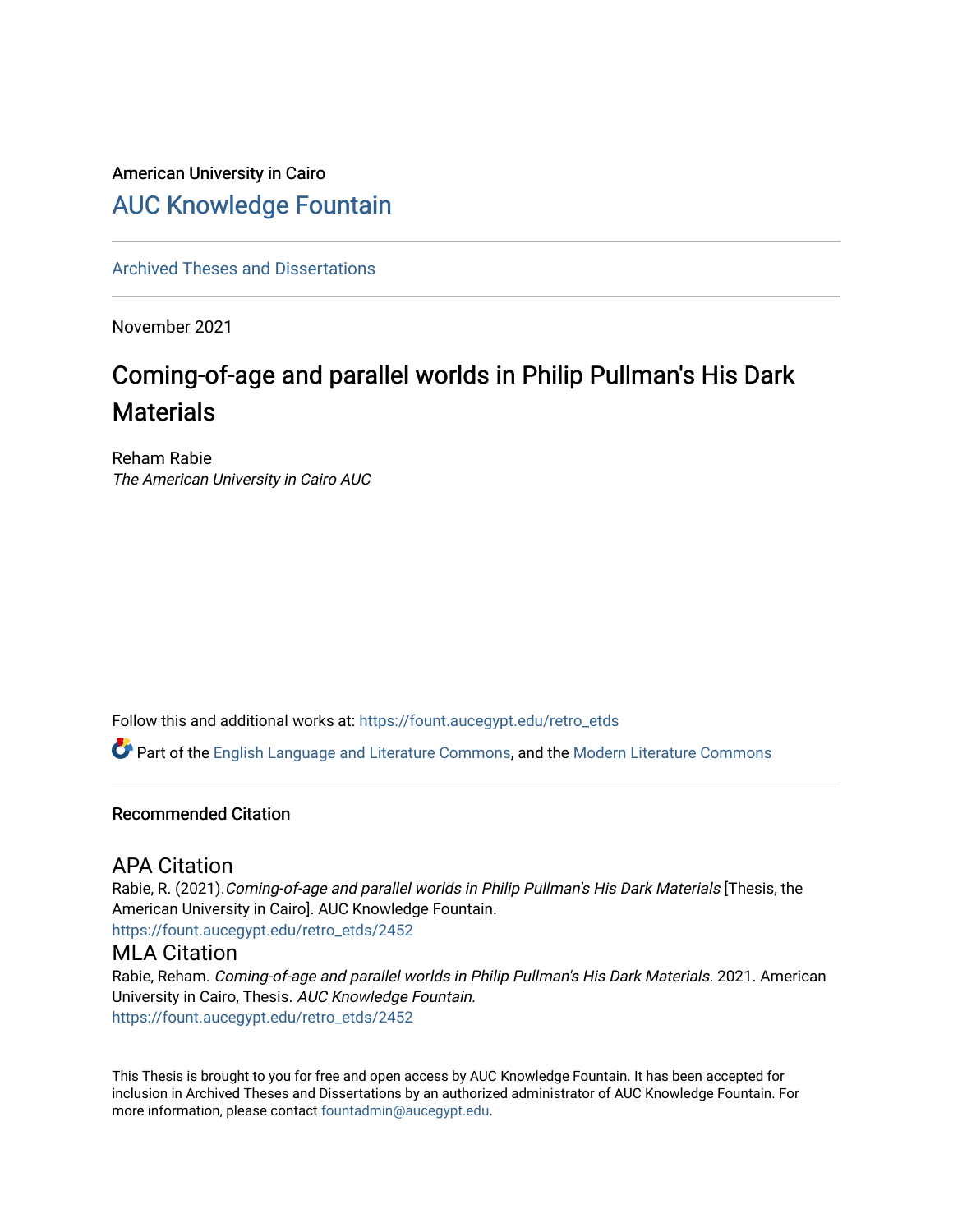# **Introduction**

Philip Pullman is the award-winning author of the trilogy *His Dark Materials* that consists of the books *The Golden Compass, The Subtle Knife,* and *The Amber Spyglass*. His fantasy trilogy appeals to a large audience of adults and children all over the world, particularly in present-day Britain and the United States. *His Dark Materials* receives praise from many critics for its complex plot, the use of gnostic ideas, including the influences of John Milton's *Paradise Lost* and the works of William Blake. However, *His Dark Materials* also receives its share of controversy from critics who call the book anti-Christian.<sup>[1](#page-1-0)</sup> Thus, Philip Pullman's trilogy did and still does receive much attention from the public. As a result there have been sold nearly 70 million copies of *His Dark Materials* worldwide. In addition the books have received a number of awards.

 Since the publication of *His Dark Materials*, countless literary scholars have studied the trilogy and explored, discussed, and argued the many themes and influences that Philip Pullman incorporates in *His Dark Materials*. For this thesis, I will analyze one of the larger themes that *His Dark Materials* focuses on which is the theme of "coming-of-age." I will also examine the parallel worlds that the children explore and comment on what each world

<span id="page-1-0"></span> $\overline{1}$  $\overline{1}$ 

<sup>1)</sup> Peter Vere writes about the trilogy in his article "Atheism for Kids," "an atheistic, angry and at time [a] polemic story."

<sup>2)</sup> Claudia FitzHerbert writes in her article in "This Author is Original but also Dangerous," "Christian parents beware: his books can damage your child's faith."

<sup>3)</sup> Stephen Ross writes in " 'His Dark Materials' Pullman Owes to God what He Gives to His Daemon," "Reading or watching Pullman's tale is very risky, even if one is thoroughly grounded in the understanding and defense of the Christian worldview."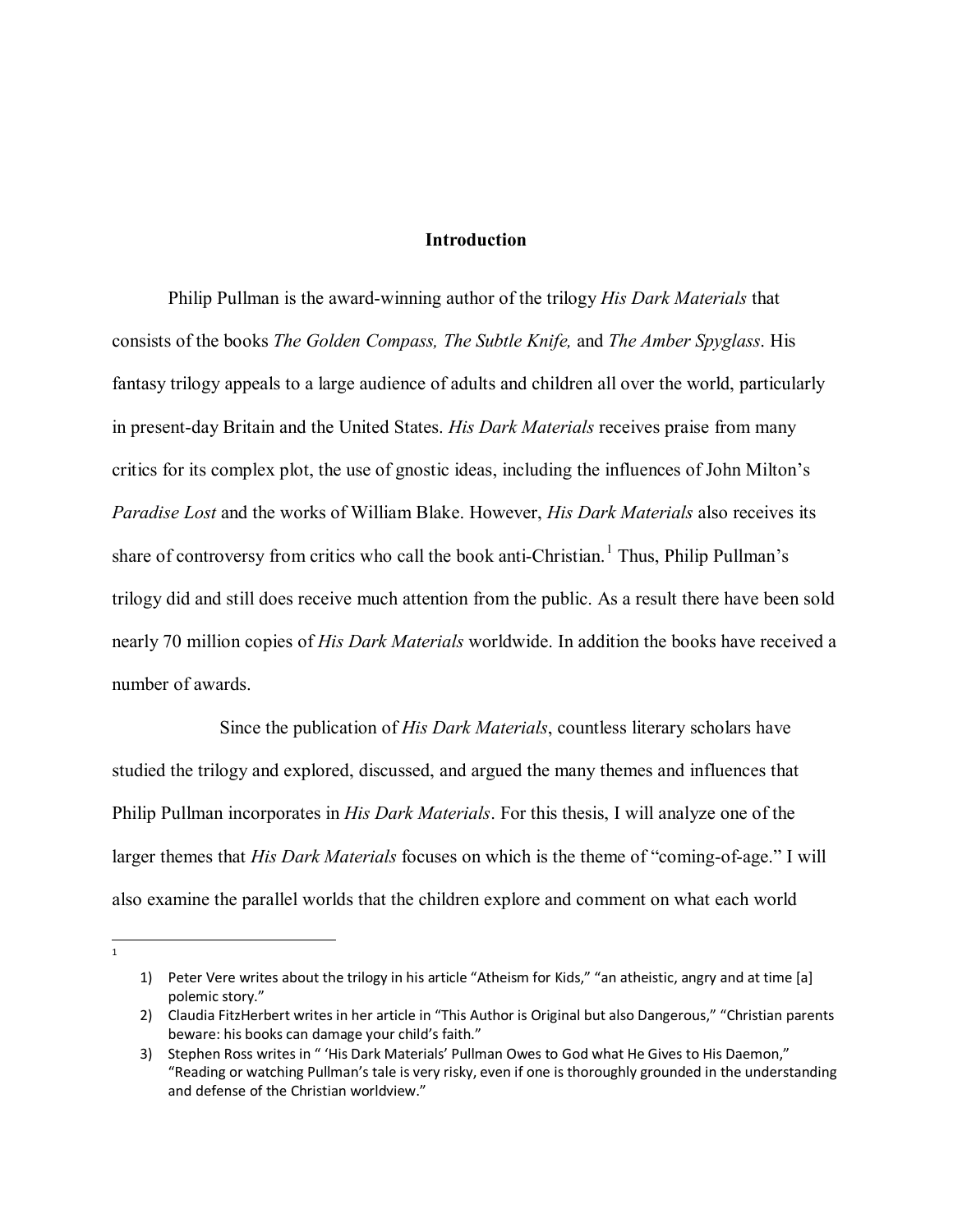presents to the children in their coming-of-age process. After analyzing these two themes, I will argue how Pullman incorporates his influence of William Blake's idea of "innocence and experience" through the trilogy's theme of coming-of-age of the two children, Lyra and Will. In addition, I will argue how John Milton's *Paradise Lost* is reflected in the theme of parallel worlds in *His Dark Materials.*

 Each book in the trilogy describes different experiences which contribute to a character's maturity as he or she enters and experiences the different worlds. Therefore this thesis will have each book as a focal point for consecutive chapters (that is: Chapter One: *The Golden Compass*, Chapter Two: *The Subtle Knife,* and Chapter Three: *The Amber Spyglass*) as I will analyze and argue how the children's experiences in each chapter contribute to their maturity. This will include analyzing the children's past experiences (as they refer to the past), their present situation and their future. Chapter Four will analyze the works of William Blake and John Milton and demonstrate how they are major influences for *His Dark Materials.* Finally, the conclusion of this thesis will give an overview of the children's progression from adolescence to adulthood through the "multiverse" worlds from *The Golden Compass* to *The Amber Spyglass*.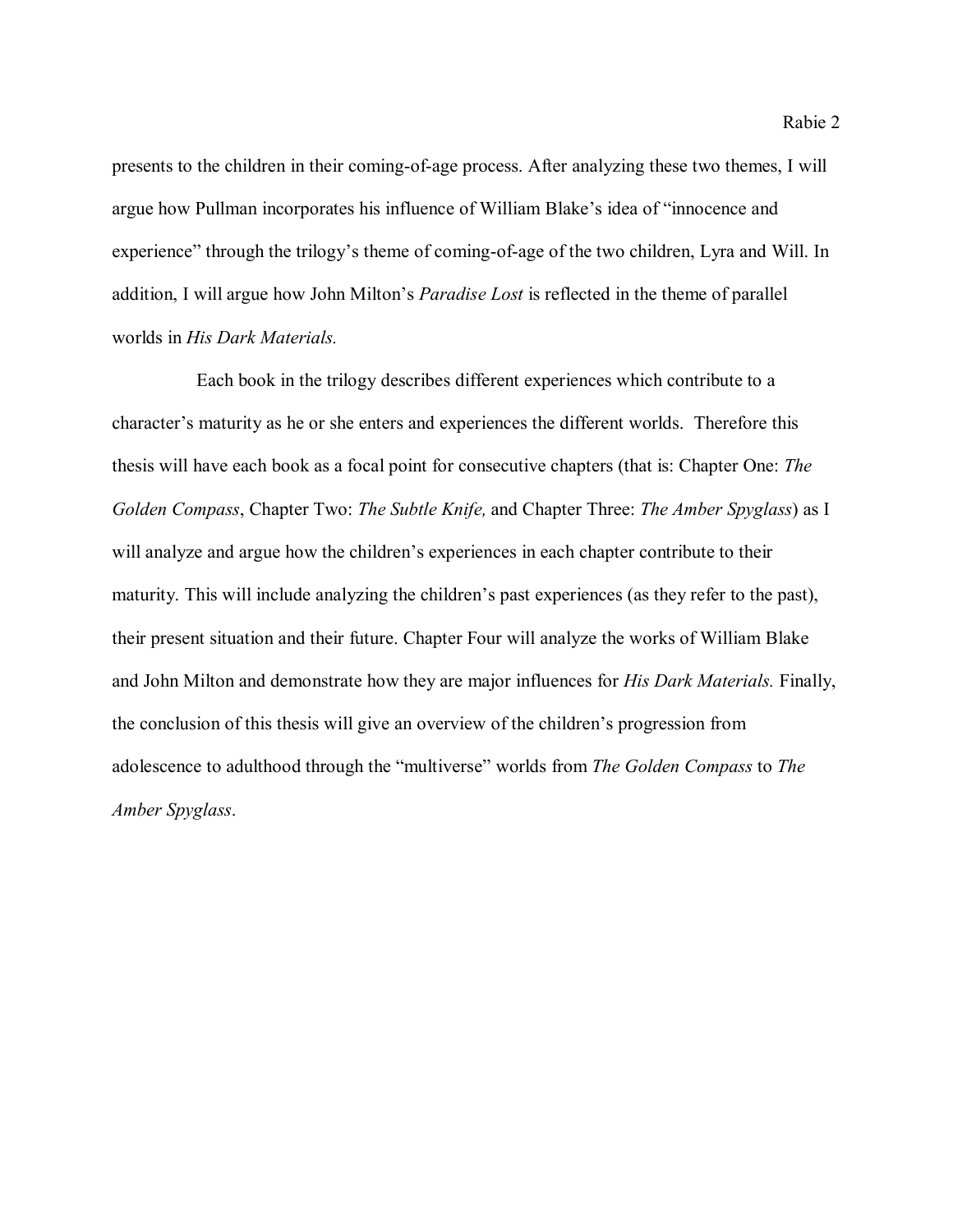#### **Chapter One:** *The Golden Compass*

The first volume of *His Dark Materials* focuses on Lyra and her past. However in the latter part of the first volume, *The Golden Compass*, Lyra matures slightly as she gains experience towards her future journey through the parallel worlds in *The Subtle Knife*. While analyzing Lyra's social situation and her behavior patterns in *The Golden Compass* I will argue how we can understand and witness Lyra's development from innocence to experience.

#### **Lyra's Innocence and Immaturity**

Lyra's innocence and immaturity is most obvious at Jordan College. This is the "world" in which we read the most about Lyra's innocence and immaturity as it was her childish "delight" to be at Jordan College. During the years spent at the college she is lacking the love of a mother and father as she believes that her parents were killed in an accident when she was young. The scholars at the college are all Lyra has for family. However they never attended to her affections. As a result Lyra is not provided with any paternal love from any of the scholars at Jordan College. Because of this Lyra misbehaves at the college by participating in pranks in order to feel a sense of fellowship with others. These include actions such as climbing over Jordan College's roofs with her friend Roger and spitting plum stones on the Scholars, stealing apples from the market, and participating in feuds with the other colleges. This is all part of Lyra's "wild," immature, and selfish behavior. Lyra had remained like a "half-wild cat" at Jordan College because of being without a mother and a father. Amelia Rutledge notes in her essay "Reconfiguring Nurture in Philip Pullman's *His Dark Materials,* "If Lyra seems at times to participate in a version of the Romantic stereotype of the child as apparently 'innocent' and free, such instances are quickly noted as moments in which she is most need of restraint" (129).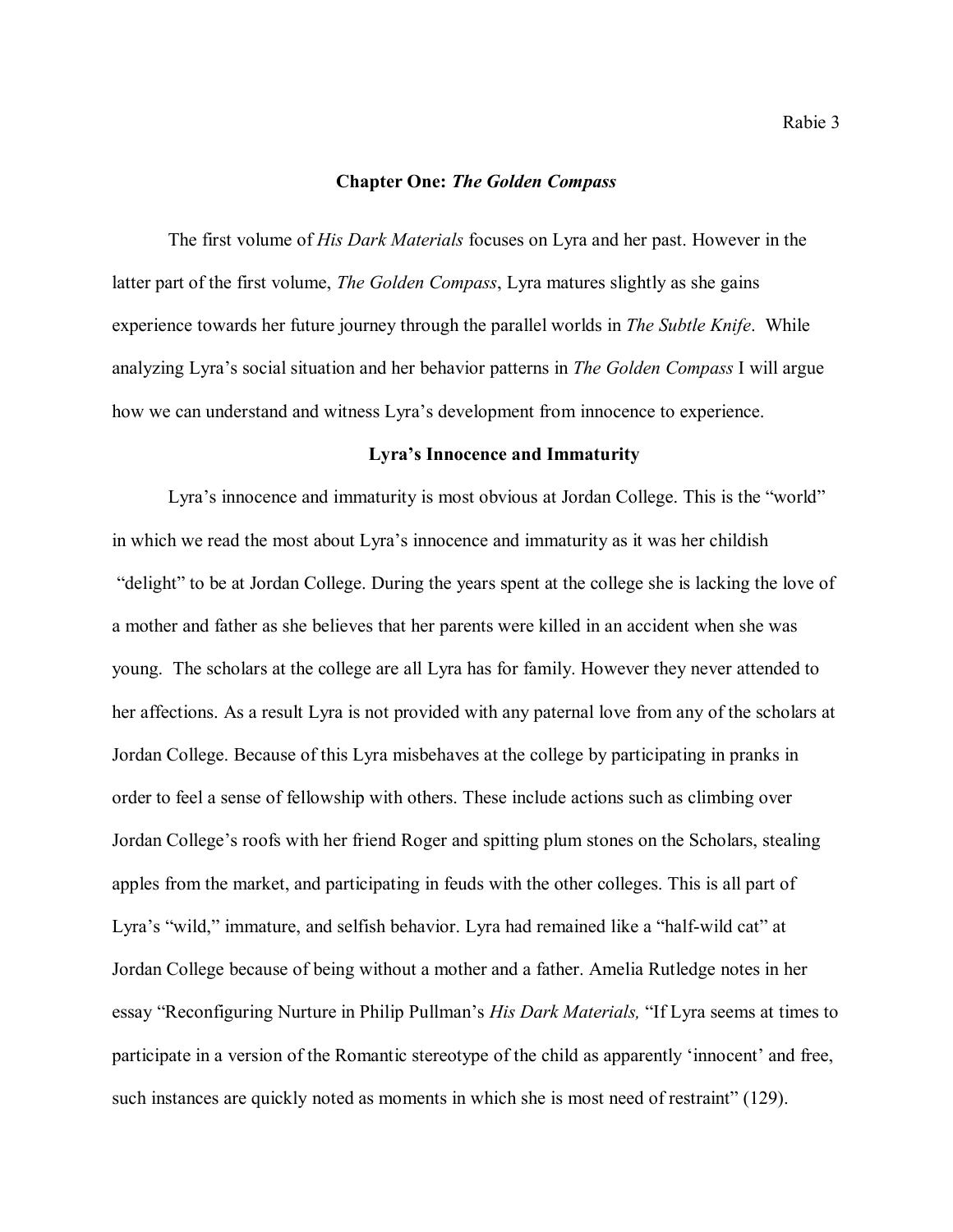Lyra's misbehavior is a result of her need for parental guidance. However though this behavior appears as misbehavior when viewed through the eyes of the Scholars at the college, it is a result of Lyra's innocence. Lyra is in search of guidance and family. By misbehaving, Lyra believes that she will form a community for herself at the college which will be her "family."

 In spite of Lyra's immature behavior and selfish acts, the pranks and mischief that Lyra participates in at Jordan College are a part of her enjoyment. As much as she enjoys spending her time at the college participating in pranks, Lyra:

> Had a dim sense that it wasn't her whole world…and that somewhere in her life there was a connection with the high world of politics represented by Lord Asriel. All she did with that knowledge was to give herself airs and lord it over the other urchins. It had never occurred to her to find out more. (The *Golden Compass* 53)

Although Lyra realizes that there is more to Jordan College beyond her pranks, she would rather remain unaware of the discussions that deal with college politics. This further exemplifies Lyra's innocence because she has no idea of the difficulties of the world beyond her world at Jordan College. The world which she creates for herself is centered on mischief and pranks.

In addition Lyra proceeds to complicate her immature behavior with the lies she tells. We observe this when her uncle Lord Asriel questions her as to how she spends her time at the College. As she spends most of the time on the roofs of the college with Roger and participating in pranks: "She had the feeling that being on the roof was forbidden" ( *The Golden Compass* 34). Lyra uses lies to keep her out of trouble. However, she does not know the extent of damage that lies cause. It is because of her unawareness of the damage that lies cause that we can claim her innocence is most evident at this point.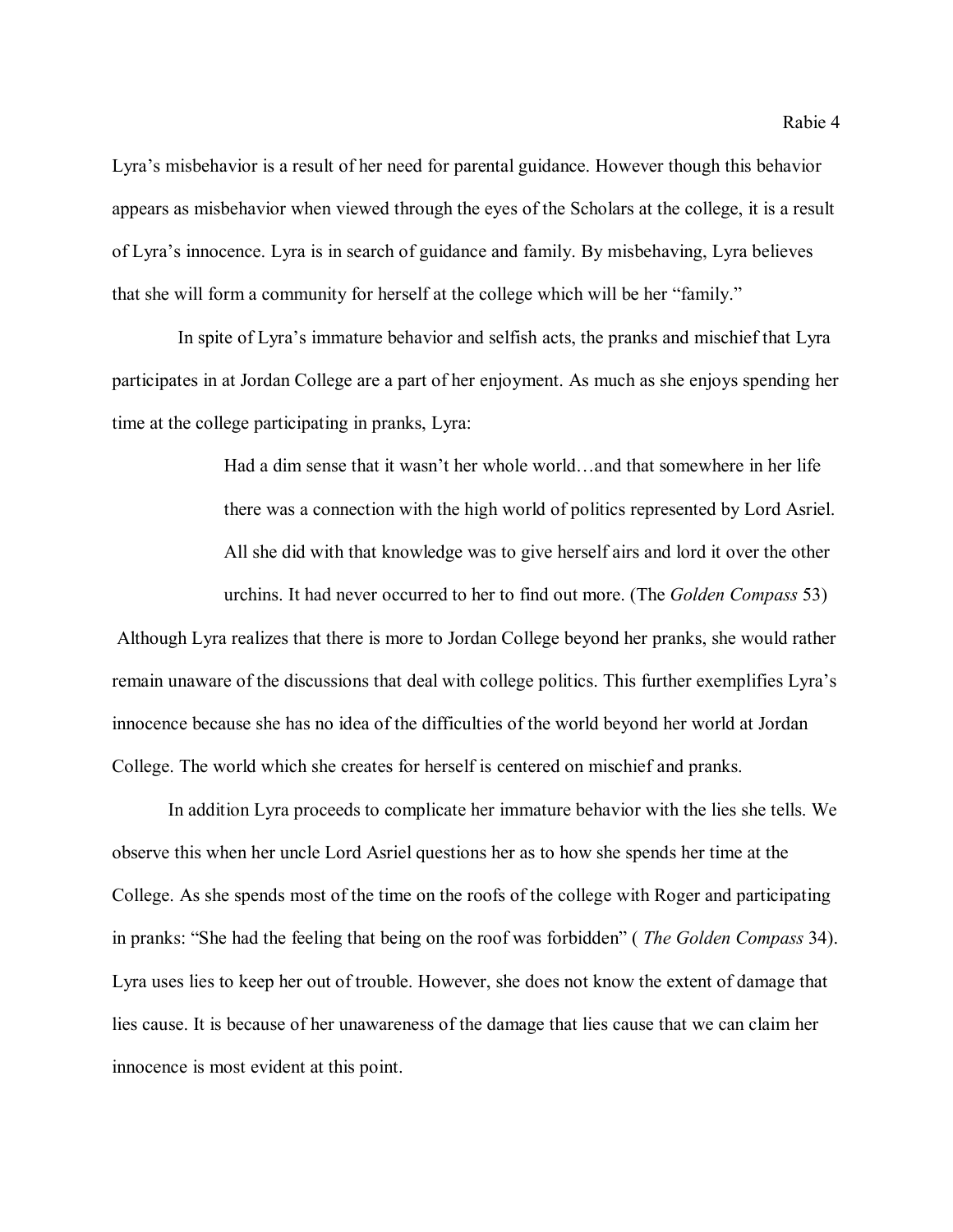#### **Lyra's Path to Experience**

One of the ways in which Lyra's experience process is formed in *The Golden Compass,* is by understanding the world outside of Jordan College. This is when she realizes that the "Gobblers" have kidnapped her friend Roger. At this moment Lyra is now exposed to the complications of the world outside her "world" at Jordan College. Jordan College for Lyra is fun and youthful. However she now realizes that "it was changing around her, for someone out there was stealing children" (*The Golden Compass* 55). Lyra is now being exposed to the realities of the world. The "youthful" world of Jordan College which Lyra creates for amusing pranks is not the safe haven that once was to her. In addition as she sheds her innocence, Lyra puts aside her needs for someone else. That is when she decides to look for Roger. By making this decision, Lyra faces a mature decision by having concerns for her friend rather than herself.

Lyra is further exposed to the cruelties of the world when Tony Makarios (a young boy that was kidnapped by the Gobblers and later was found by Lyra):

> Was clutching a piece of fish to him as Lyra was clutching Pantalaimon, with her left hand, hard against her heart; but that was all he had, a piece of dried fish; because he had no daemon at all. The Gobblers had cut it away. (*The Golden Compass* 187)

A *daemon* is a part of a person's soul, and once the daemon is separated from the child, the child experiences pain. On Lyra's knowing that Tony's *daemon* is dried, she is faced with the new knowledge of the realities of the world. These realities of the world show her that it is not always a safe place as she holds on to her *daemon*, understanding that the Gobblers are out to kill a child's *daemon*. It is in *His Dark Materials* which the "children who are chiefly made to suffer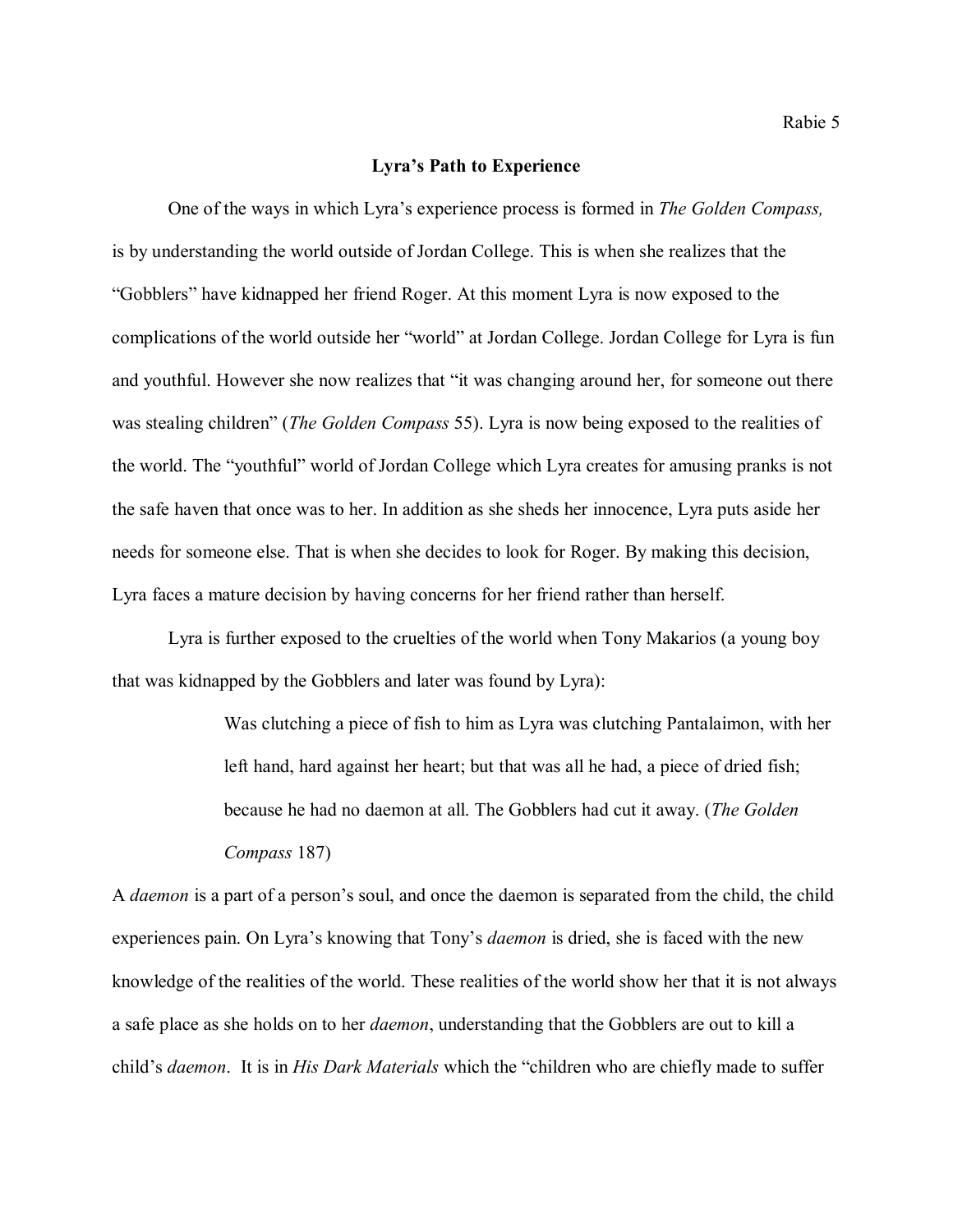the extreme pains of separation, since they are the objects of the intercision experiment" (Rustin & Rustin 99). The children in the trilogy are the ones who experience the pain. This being pain of separation of their *daemon*. Therefore it is this moment that becomes a part of Lyra's comingof-age experience because she begins to have the knowledge about the realities of the world.

In addition Lyra further develops experience once she decides to run away from Mrs. Coulter. When she is questioned by Pantalaimon about wanting to run away Lyra responds "Course" ( *The Golden Compass* 85) meaning "of course". By Lyra responding to Pantalaimon in such a manner, Pullman stresses her new found courage. This can be compared to her earlier response when she complains to the Master of Jordan College when he suggests that she should leave the college. She resists and cries "No, I don't want to leave Jordan. I like it here. I want to stay here forever" ( *The Golden Compass* 62). At that moment, Lyra's innocence and fear is evident to the reader as she is portrayed as a child trying to hold on to her childhood rather than leaving it behind. Now away from Jordan College, Lyra develops courage as well as experience.

 One tangible point that shows the reader Lyra's coming-of-age process from innocence to experience is her use of the alethiometer. When it was first given to her at Jordan College by the Master, Lyra did not know what to do with the alethiometer. She did not understand the meanings of the symbols on the alethiometer. However now being on her own she slowly attempts to master the item as it feels "like a young bird learning how to fly" (*The Golden Compass* 134). Like a young bird learning how to fly, Lyra must be "mature" and concentrate, in order to master reading the alethiometer. Lyra's mature way of thinking is ultimately evident when she is able to concentrate and find the right answers to the questions that Dr. Lanselius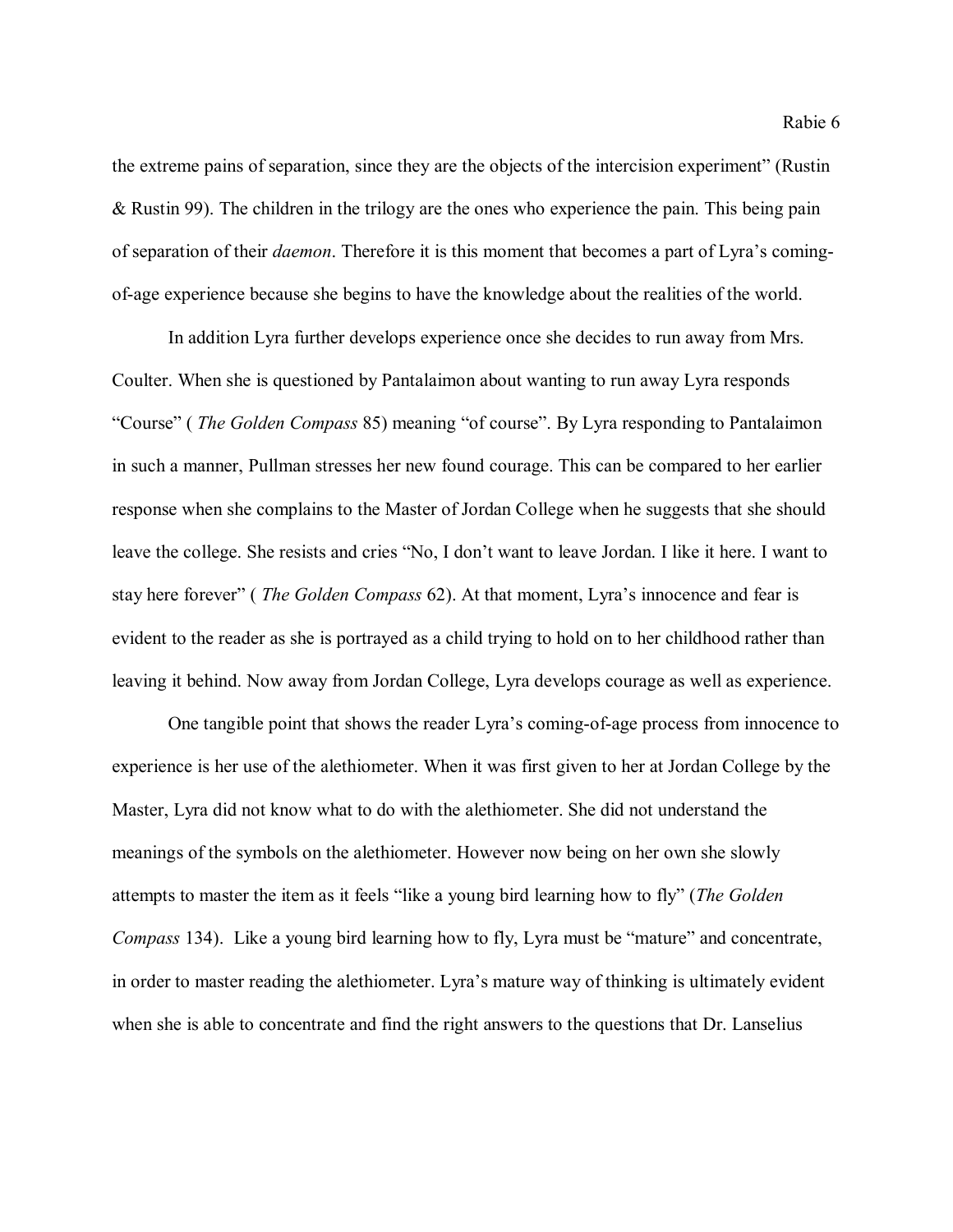wants Lyra to ask the alethiometer. As Lyra asks the alethiometer what are the intentions of the Tartars to Kamchatka we preview Lyra's "full" concentration mode as Lyra is "letting her mind hold the three levels of meaning together in focus, and relax [ing] for the answer, which came almost at once" ( *The Golden Compass* 153). Because Lyra mastered reading the alethiometer, we see her progression of experience through her new found knowledge. This can be compared to her earlier experience with the alethiometer when she could not conceive what the symbols on the alethiometer meant. In addition, Pullman depicts the rise of her maturity as she is able to *concentrate* on receiving the answers from the alethiometer. This idea can be compared to her earlier concentration level at Jordan College as the Librarian expresses views about Lyra, "Try to tell her anything serious and she'll half listen for five minutes" ( *The Golden Compass* 28). At Jordan College, her immaturity was evident through her lack of concentration. Now away from the college as Lyra is put through new experiences, she is able understand the seriousness of matters and develop a higher level of maturity.

Through new experiences, Lyra continues her coming-of-age process. She gains creative skills to get her out of dangerous situations as "She had to be careful not to say anything obviously impossible; she had to be vague in some places and invent plausible details in others; she had to be an artist, in short" ( *The Golden Compass* 246). Through her journeys in *The Golden Compass*, Lyra becomes experienced at this artistry of creating stories. By creating stories, Lyra becomes consciously knowledgeable of the risks that she is exposed to on her journeys. This can be compared to Lyra's past while attending Jordan College where she would lie to get out of trouble rather than create stories to help her to survive.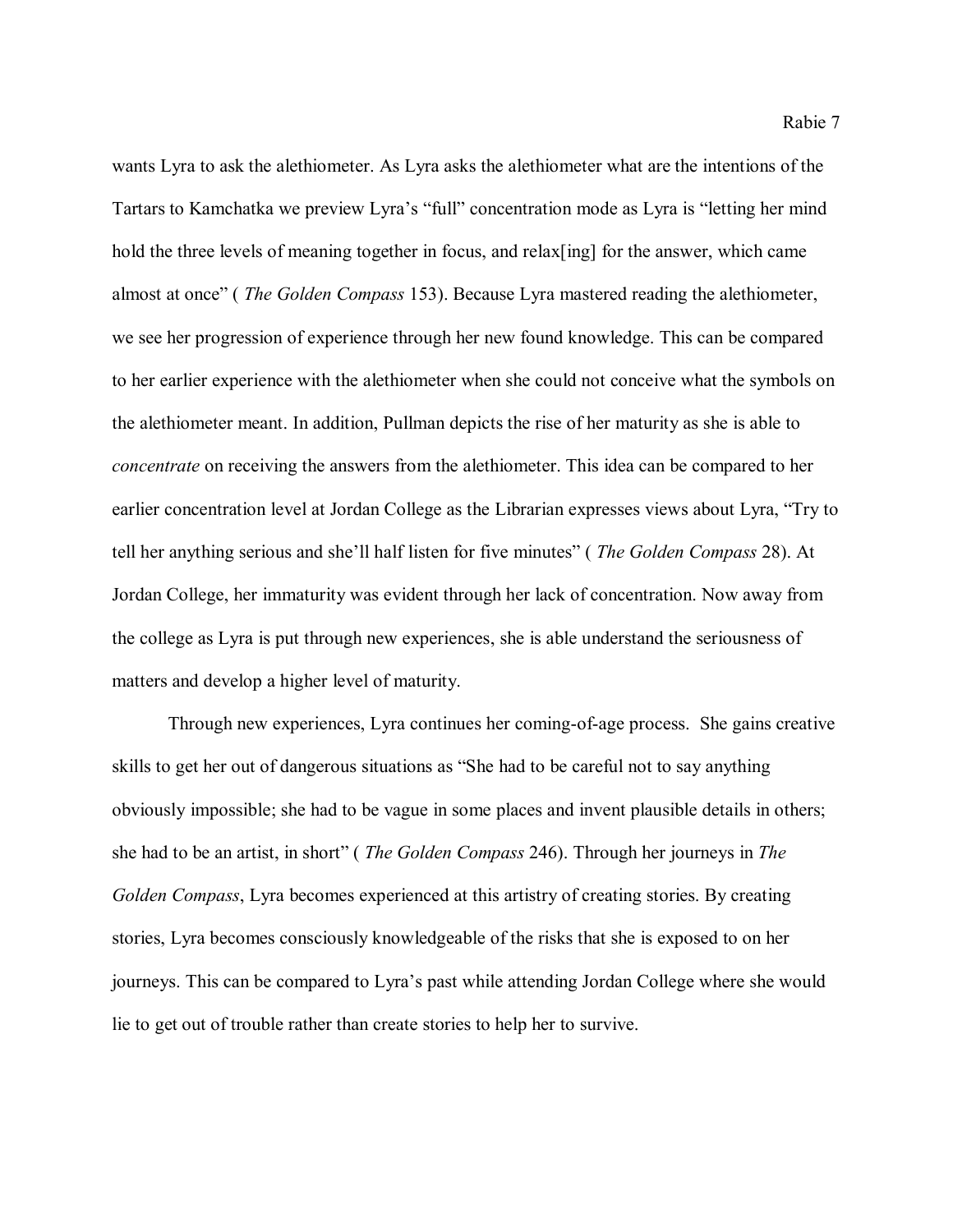Experience for Lyra does not only come in the way she thinks and behaves but from her "coming-of-age" process from childhood to womanhood. This process is depicted in Lyra's sudden interest in cosmetics. While staying with Mrs. Coulter, Lyra hides to watch Mrs. Coulter make herself up. As Mrs. Coulter notices this "she took care to let Lyra see where she kept the cosmetics, and to allow her time on her own to explore and try them out for herself" (*The Golden Compass* 74). Lyra secretly watching Mrs. Coulter provides us with Lyra's interest in participating in "woman-like" interests that are important to the way one looks. This provides Lyra one path to experience not only because of the way she acts and thinks, but through her progress into womanhood.

In addition while staying with Mrs. Coulter Lyra is able to discover and attain the skill of "seduction." We understand this while Lyra observes that Mrs. Coulter was unlike any female scholars. She appeared to be one "with dangerous powers and qualities such as elegance, charm, and grace" ( *The Golden Compass* 72). It is such "powers and qualities" that make it hard for Lyra to realize that Mrs. Coulter would never take her to the north but rather keep her around like a "pet" and that Mrs. Coulter is the leader of the Oblation Board. "Showing Lyra how to cultivate appearances and femininity is one of the ambiguous pleasures of Lyra's stay with her [Mrs. Coulter]; Lyra learns from her with good effect; as she is later able to seduce …Seduction, indeed, is demonstrated to be an immensely powerful force: it is Mrs. Coulter's beauty and charm which makes it so easy for her to kidnap the children" (Rustin & Rustin 100). This form of "seduction" underscores Lyra's newly gained experience. Lyra adapts such of form of seduction by learning how to "convince" the people whom she meets on her journeys to participate in things. This is what helps Lyra succeed in her other journeys. This is proven later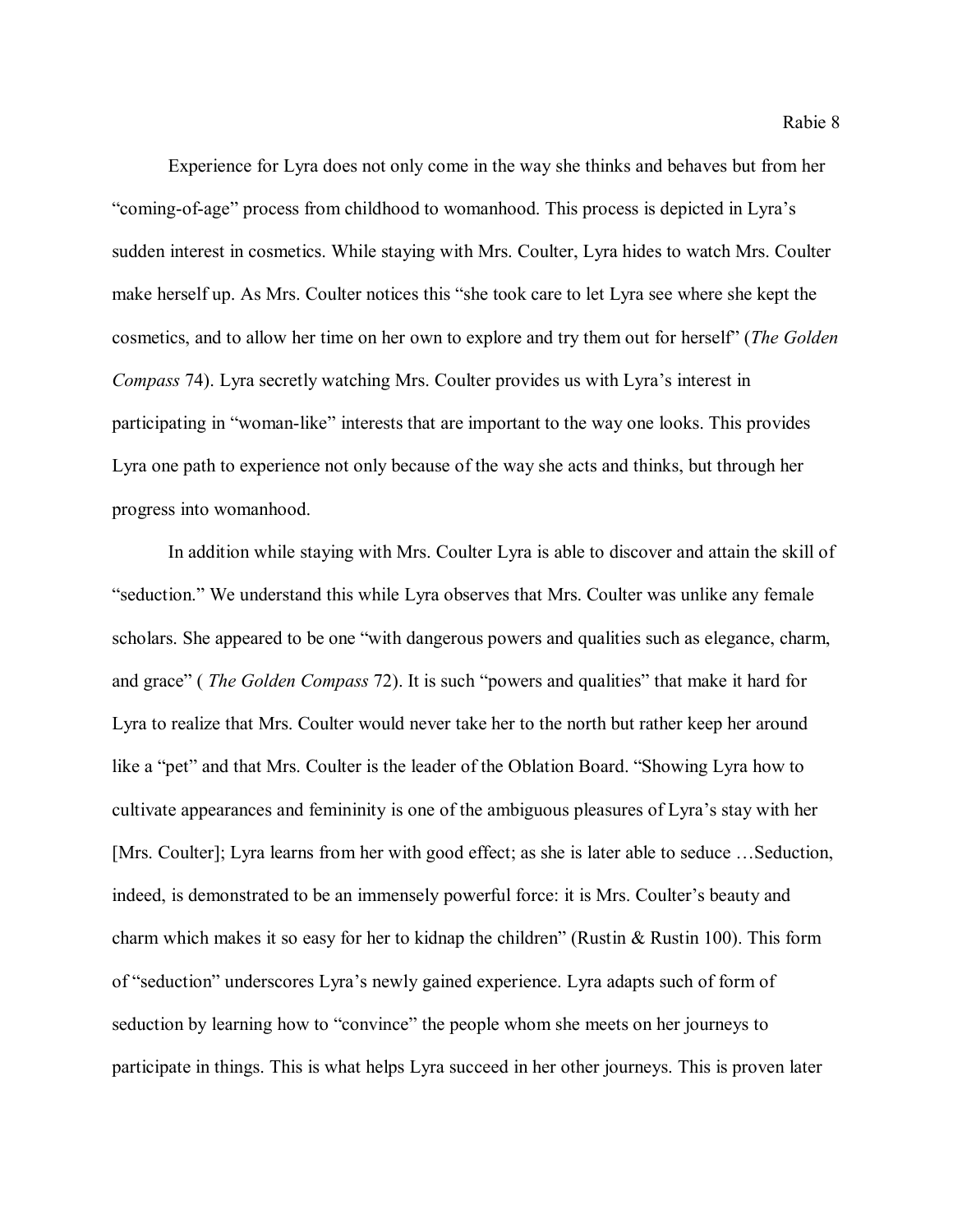in *His Dark Materials* when Lyra is able to successfully seduce the bear Iofur Raknsion into believing that she is Iorek Byrnison's *daemon* and to battle Iorek.

Another moment of Lyra's coming-of-age process is when she gains knowledge of who she is as she learns about her parents. She learns that her father is Lord Asriel (whom she used to think was her uncle) and her mother is Mrs. Coulter. After Lyra learns about who her real parents are she thought "to see Lord Asriel as her father was one thing, but to accept Mrs. Coulter as her mother was nowhere so easy. A couple of months ago she would have rejoiced, of course, and she knew that too, and felt confused" ( *The Golden Compass* 115). Understanding her identity helps Lyra grow and understand who she was in the past. The old Lyra at Jordan College would have accepted Mrs. Coulter as her mother because of her need for a parent in her life. However, now that Lyra has knowledge about Mrs. Coulter's intentions knowing that she is her mother, not only helps Lyra shed her innocence but gives her a different perspective on her mother.

As Lyra is able to grow and observe new perspectives, her coming-of-age process is revealed when she uses her past experiences to reinvent her present. This is explored while Lyra is fighting off the Tartars and thinks "It wasn't like the battles in the Oxford claybeds, hurling limps of mud at the brickburners' children" (*The Golden Compass* 253). Lyra's thought process matures as she uses her past experience to assist her with her current situation. This is further shown at the end of *The Golden Compass* when she figures out that she went about her journey all wrong and tells Pantalaimon "Next time we'll check everything and ask all the questions we can think of, then, we'll do better next time" ( *The Golden Compass* 350). Not only is Lyra able to use her past experience to assist her with her current problems, she is also able to use her past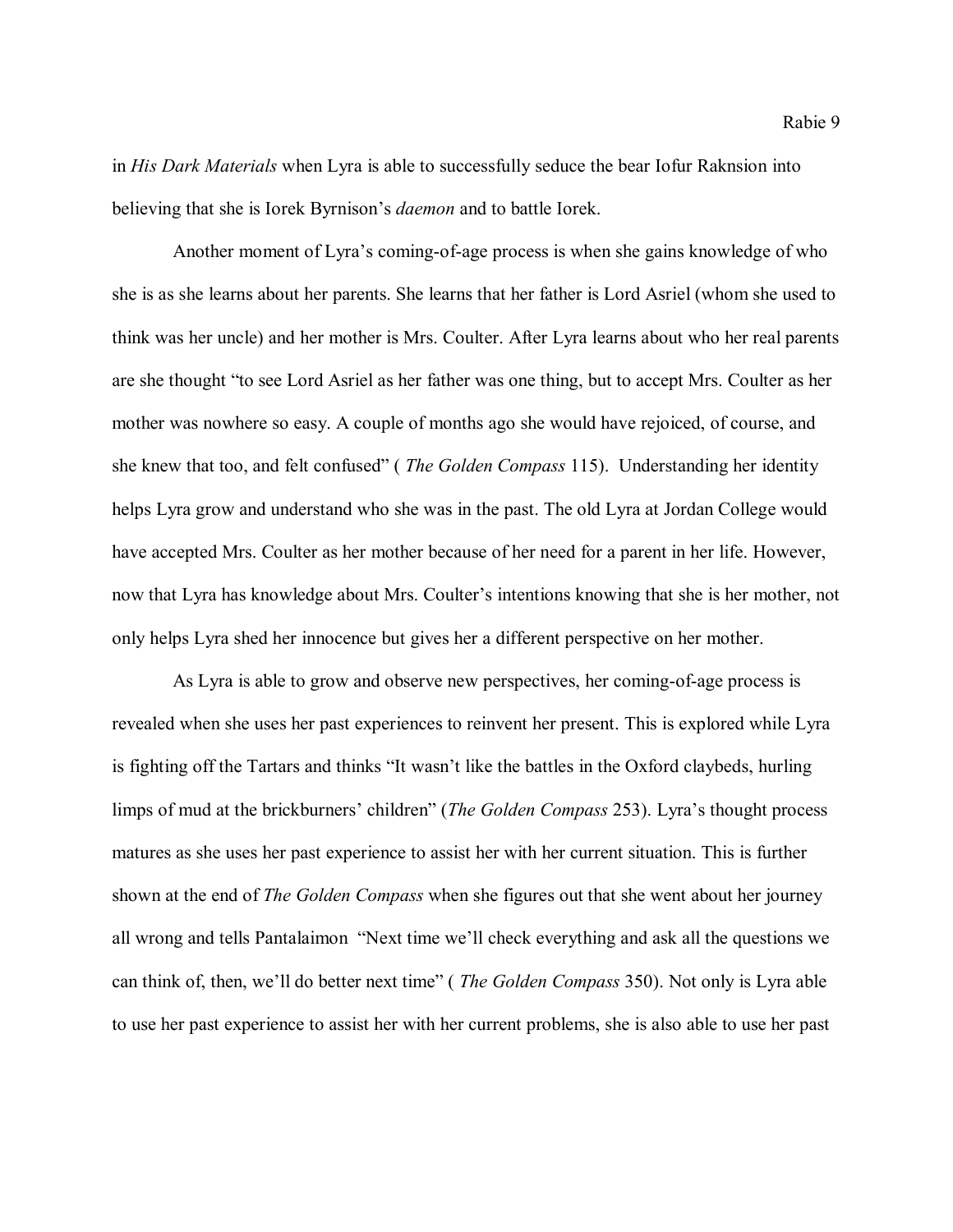to know her faults. Because Lyra is now knowledgeable about her faults and past experiences, she is now able to proceed and grow in the journeys to come.

# **The Worlds of** *The Golden Compass*

The first of many worlds to which Pullman introduces us is known as "Lyra's World." *The Golden Compass* takes place entirely in this world. In this world Lyra adventures through Jordan College, London, Trollesund, Bolvangar, and Svalbard. "Lyra's World" is crucial for *His Dark Materials* because it provides Lyra with the necessary experience to grow beyond her innocence. This can be shown by understanding Lyra's innocence at Jordan College as she acts "like a barbarian…hoot[ling] like owls outside a window where a tutorial was going on, or racing through the narrow streets, or stealing apples from the market, or waging war" ( *The Golden Compass* 31). The beginning of "Lyra's World" presents us with her innocence. She is unaware of the dangers of the world that she will face. "As Lyra leaves the world of Jordan College…she comes to question what she has taken for granted" ( Hines 45). It is only when Lyra leaves the campus with Mrs. Coulter and stays with her at London, that she is presented with the truth about the Gobblers who have been kidnapping children. As she escapes from Mrs. Coulter and journeys through Trollesund, Bolvangar, and Svalbard she learns who her father and mother are, how to read the alethiometer, witnesses the intercession that breaks the bonds between children and their *daemon*, and finally gains the knowledge of her faults.

Lyra's world is crucial to Lyra's path to experience. As she gains independence after leaving Jordan, it is only then that she is able to gain a deeper consciousness of knowledge and experience in order to achieve her coming-of-age process.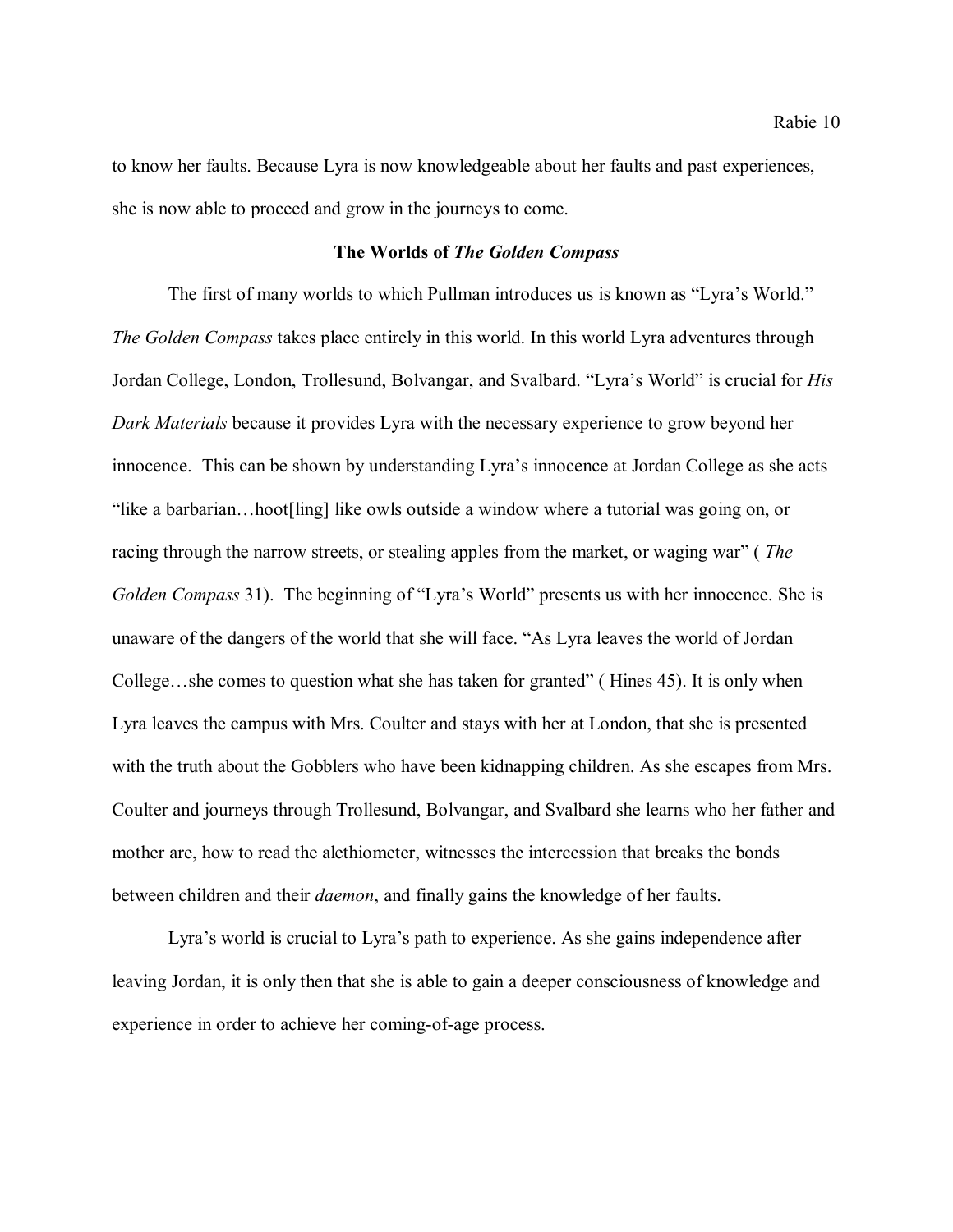## **Chapter Two:** *The Subtle Knife*

In Chapter Two, I will analyze the ongoing coming-of-age process of Lyra as she is introduced to a new world. I will first analyze Will's coming-of-age process as we are now introduced to him and his current social situation. I will later argue how Lyra and Will's cooperation is a part of their maturing process as opposed to their immaturity before they met each other.

# **Will's Innocence**

Similarly to Lyra, we get introduced to Will who is without a stable family. With an absent father and an ill mother, Will:

> took care how to learn from her then how to shop and cook and keep the house clean, so that he could do it when she was confused and frightened. And he learned how to conceal himself, too how to remain unnoticed at school, how not to attract attention from the neighbors. (*The Subtle Knife* 9-10)

Without the presence of a father, Will is adopting the role of being the man of the house by protecting his ill mother, thus becoming responsible and independent. Even though this appears opposite to Lyra's family situation where she had no responsibilities but rather was dependent on the Scholars and her "Uncle," some aspects of their lives are similar because of the instability they experience. It is because of Will's unstable family situation that he experiences his lack of trust towards society. As a result of this Will is unwilling to open himself up to any cooperation from society because of his mother's illness. This is further understood when Will explains to Lyra about some children at his school who were tormenting his mother. Because of this he fought with the boys at his school and since then Will expresses that "after that I never trusted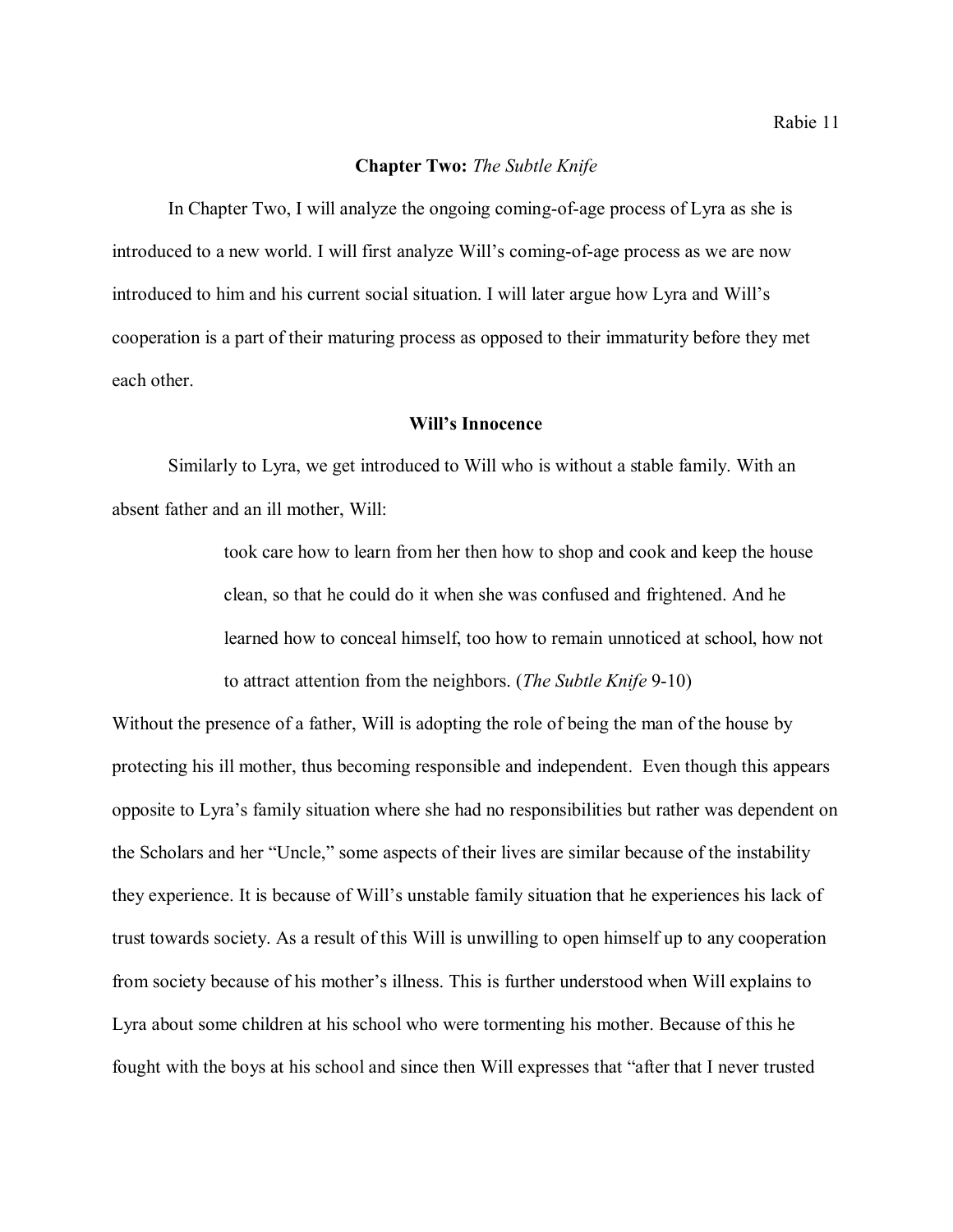children any more than grownups" ( *The Subtle Knife* 232). He separates himself from society because he is afraid of what will be discovered about his mother. Will's separation from society is again demonstrated when he tells Lyra that "I've got my own things to do. You'll have to find your scholars by yourself" (*The Subtle Knife* 23), or when he tells Lyra that "in my world, you got to do as I say" ( *The Subtle Knife* 55). It is because of Will's learned independence while growing up that his only interest and concerns are for himself and as a result he is unwilling and unable to cooperate with others because of his lack of trust and hostility towards others.

Rather, because of Will's lack of father figures in his life, and his responsibilities to protect his ill mother so she can be unnoticed by the authorities and the neighbors, he adopts a defensive attitude in which the outcome is a lack of trust towards others and a violent lifestyle. When Will was at school and:

> the other children had sensed that there was something the matter with his mother…he'd learned that the object of a school fight was not to gain points for style but to force your enemy to give in, which meant hurting him more than he was hurting you. (The *Subtle Knife* 154)

Because of Will's family situation he is forced to be a protector. As he needs to protect his mother's illness from discovery by society, once it is spoken about by the other children or members of society, he uses violence as a defense mechanism.

Will only appears to be experienced and more mature than Lyra because most of Will's behavior is what he learns from his mother about his father. Will learns that: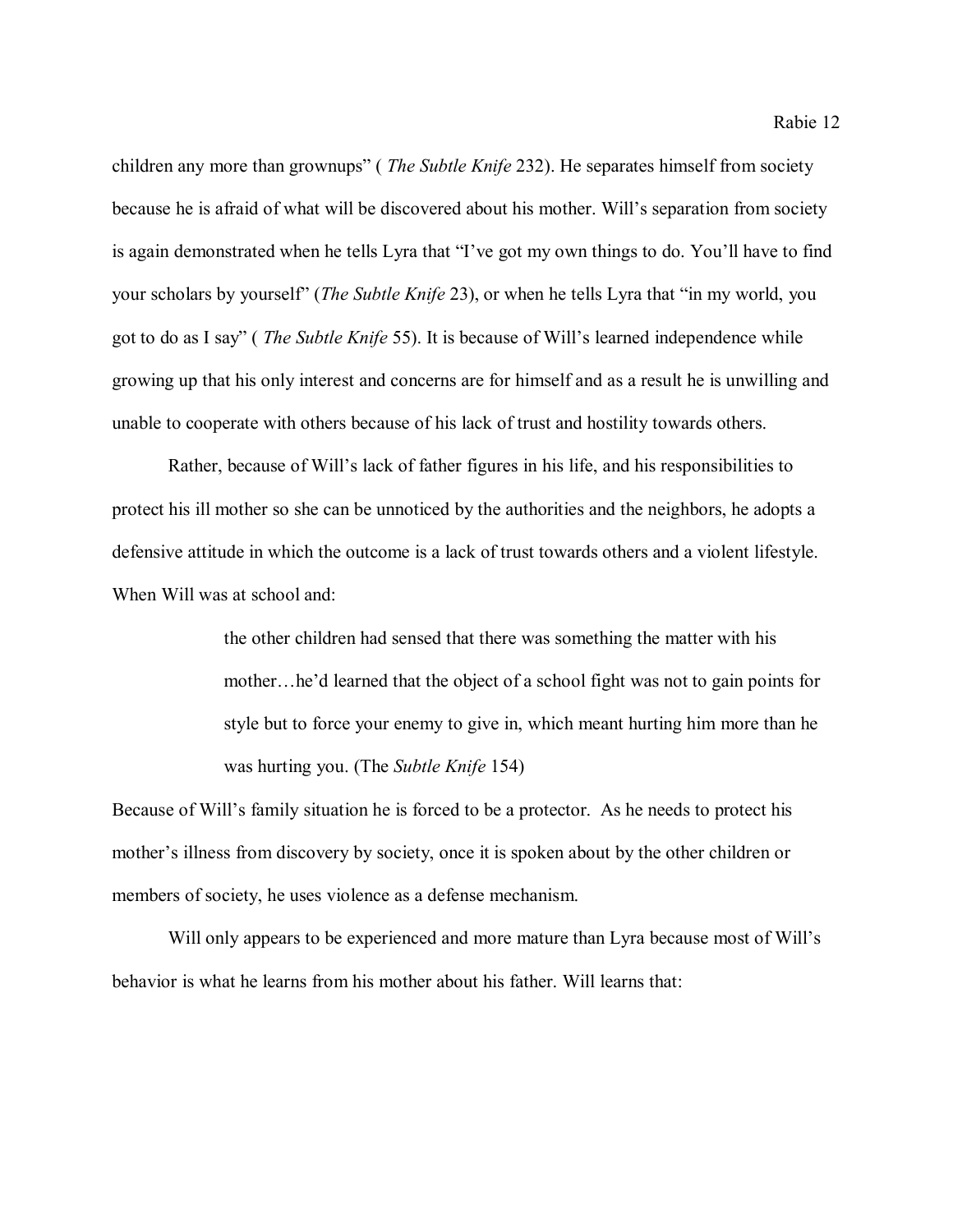John Parry had been a handsome man, a brave and clever officer in the Royal Marines, who had left the army to become an explorer and lead expeditions to remote parts of the world…and from then on, in all his games he had an invisible companion: he and his father were together hacking through the jungle. (*The Subtle Knife* 9)

All of Will's images of his father are those that show him to be a warrior and a protector. Because of Will's fatherless upbringing, he strives to be placed in the "father role" as his mother reminds him "One day, you'll follow in your father's footsteps. You're going to be a great man too. You'll take up his mantle… It lifted Will's "pride and purpose. All his games were going to come true…he was going to rescue him (his father) and take up his mantle…It was worth living a difficult, life, if you had a great aim like that" ( *The Subtle Knife* 9). As the main aim of Will's defensive lifestyle is to protect his mother, it is because of what he believes his father to be ( a heroic warrior) that Will constantly returns to this image when he reads about his father in articles. He thinks to himself that "He'd been defending his mother…He had a right to defend his home. His father would have wanted him to do that. He did it so he could find his father...All his childish games came back to him, with himself and his father rescuing each other from avalanches or fighting pirates"( *The Subtle Knife* 88). Will adopts the role of fighter and protector because that is what he believes constitutes his father's identity. In contrast to all of the images that are portrayed of Will as a fighter, Will's innocence is evident because he has behaved as his father would have wanted him to do. Like Lyra, Will's "immaturity" stems from the absence of his mother and father.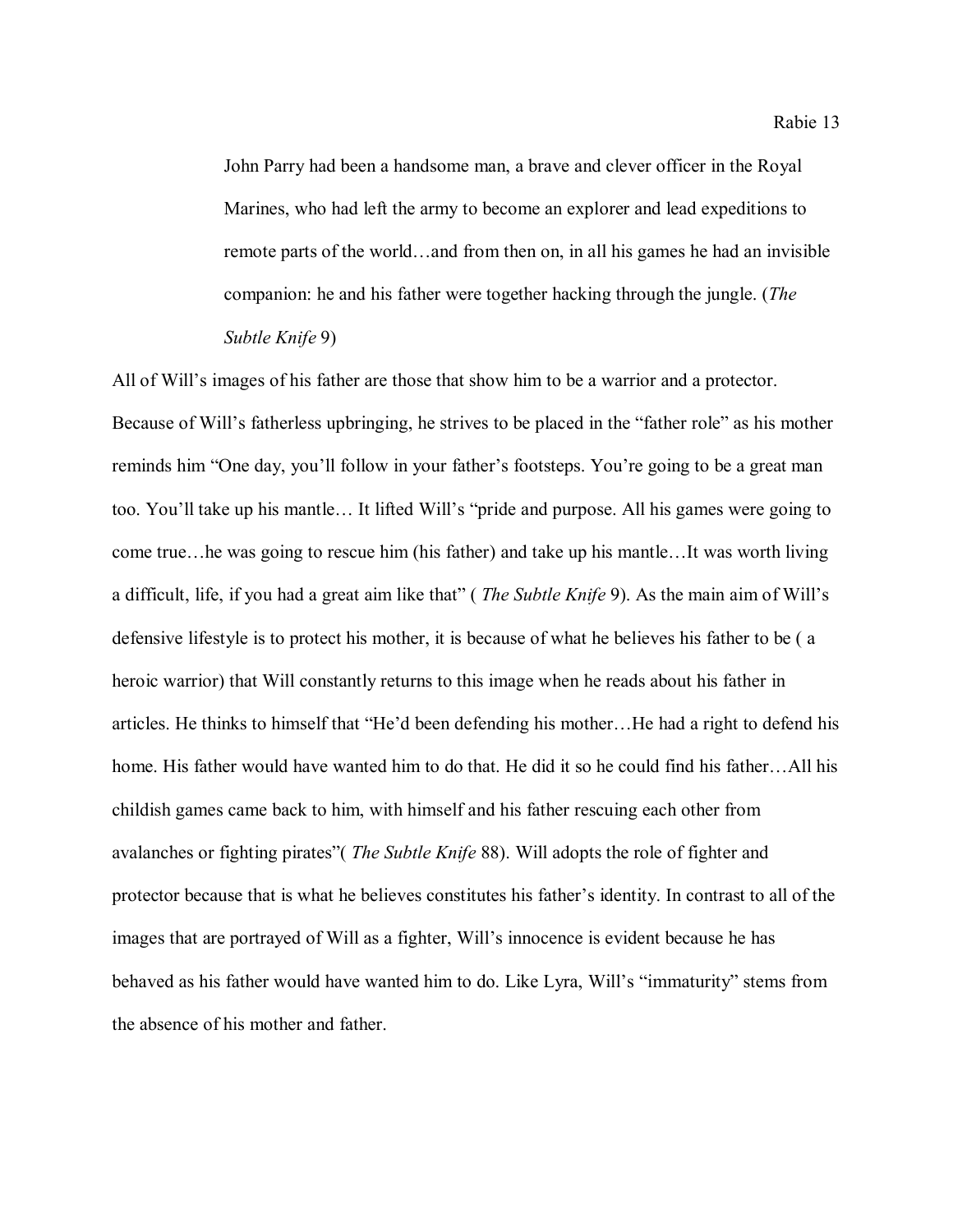In addition as Will needs a father figure, he also needs a strong maternal figure. This is understood while Lyra nurses Will when he is hurt. The idea of Lyra nursing Will's wounds makes Will think about his mother as:

> He wanted her to look after him, as she'd done when he was very small. He wanted her to bandage him and tuck him into bed and sing to him and take away all the trouble and surround him with all the warmth and softness and motherkindness he needed so badly; and it was never going to happen. Part of him was only a little boy still. (*The Subtle Knife* 279)

When we are introduced to Will he appears to be a strong experienced child who is afraid of nothing. However Will only *appears* to be strong to hide all his fears about society from knowing the truth about his mother's illness "He's afraid, but he's mastering his fear" (*The Subtle Knife* 93). Will is afraid but he knows how to control it. As a result, his fear is shown through his violence and his separation from society where he cannot trust anyone. Though Will may appear to be "experienced," we as readers must not forget Will is only twelve years old. Will is still in need of his mother's warmth, whereby she could cuddle with him and put him to sleep.

#### **Will's Moment of Change**

Will redefines who he is only after he meets Lyra. This process is understood when Lyra explains to him what she knows about him and his past through the alethiometer. When he realizes that Lyra knows that he was looking for his father, he tells Lyra "I suppose we'll have to trust each other" (*The Subtle Knife* 93). Will only begins to shed his inability of not trusting others when Lyra finds out about his father and his mission. In turn, he now knows about her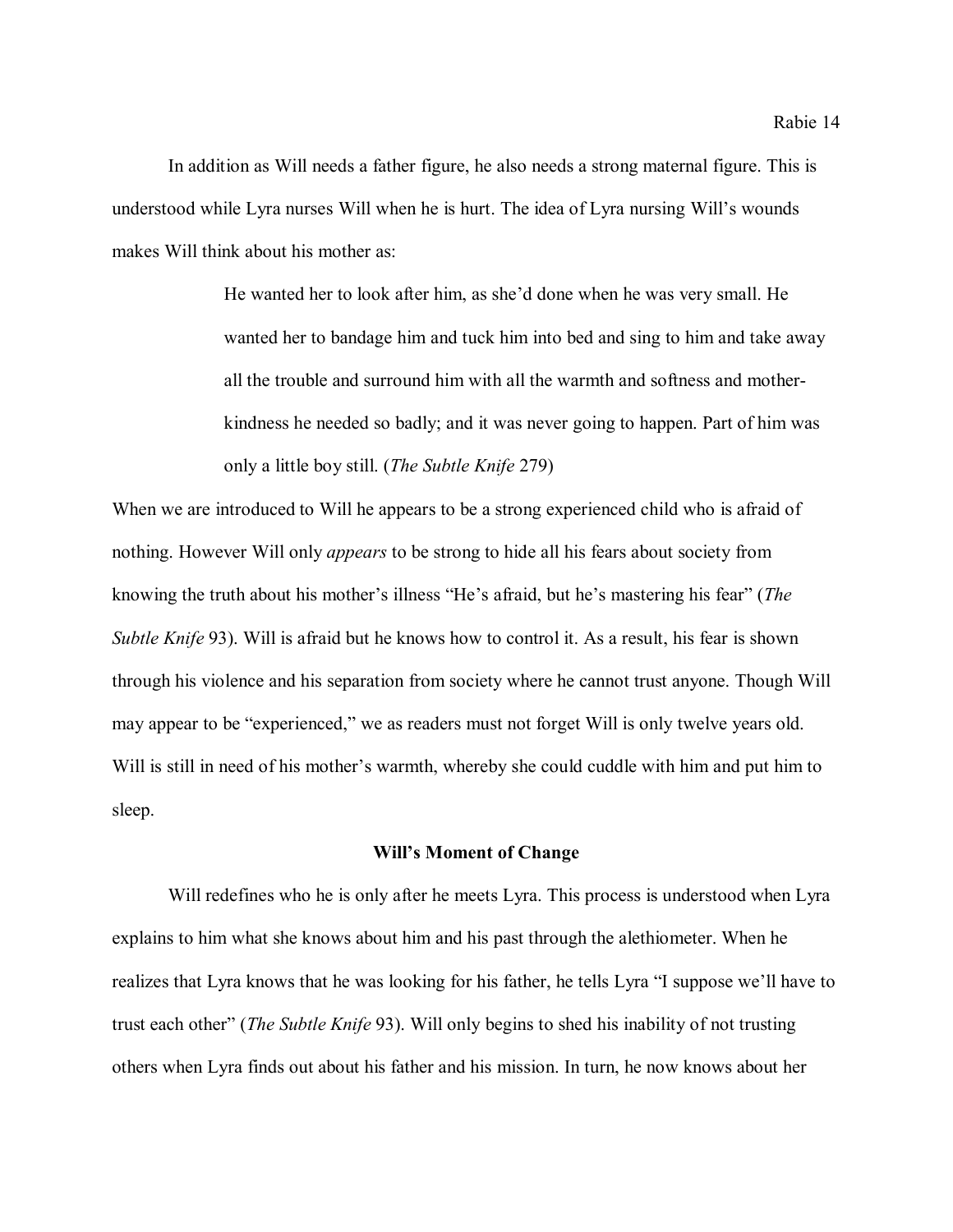alethiometer. Will realizes that in order for him to pursue his mission to search for his father, he must shed all of his barriers against society, and to work with and trust Lyra.

It is not only trust that Will gains but also his cooperation with society (something that he never had before). We understand this while Lyra tells Will about her past and "Will listened without comment, but attentively, with sympathy" (*The Subtle Knife* 95). This becomes Will's first moment in which he is willing to listen and open up to others. He overcomes the barriers that he once had towards others by having sympathy for others and listening to other people rather than his own self. Further evidence of this is the loss of the violent lifestyle that Will once followed. We learn this when he walks up to a terrace with Lyra and it reminds him of a similar house that he went to with his mother where a old man and woman had made his mother cry. While thinking about that moment "Lyra saw him breathing fast and clenching his fists… [but then he] took a deep breath" (*The Subtle Knife* 142). Will almost has a moment of violence when thinking about his past, however he learns how to control himself by proceeding on with his journey, by calming down, and taking a deep breath. In addition to his distancing himself from violence, an act which helps him learn and grow to cooperate with society, Will's cooperation on his journeys with Lyra assists his coming-of-age process. We see Will cooperating with Lyra by means of the journeys he takes with Lyra as he learns how to work with her. We understand this through moments such as when Lyra and Will try to enter a tower and Will explains to Lyra "We'll have to go in the front" (*The Subtle Knife* 150). This can be compared to the earlier descriptions of Will when he uses "I" on his journeys, meaning only he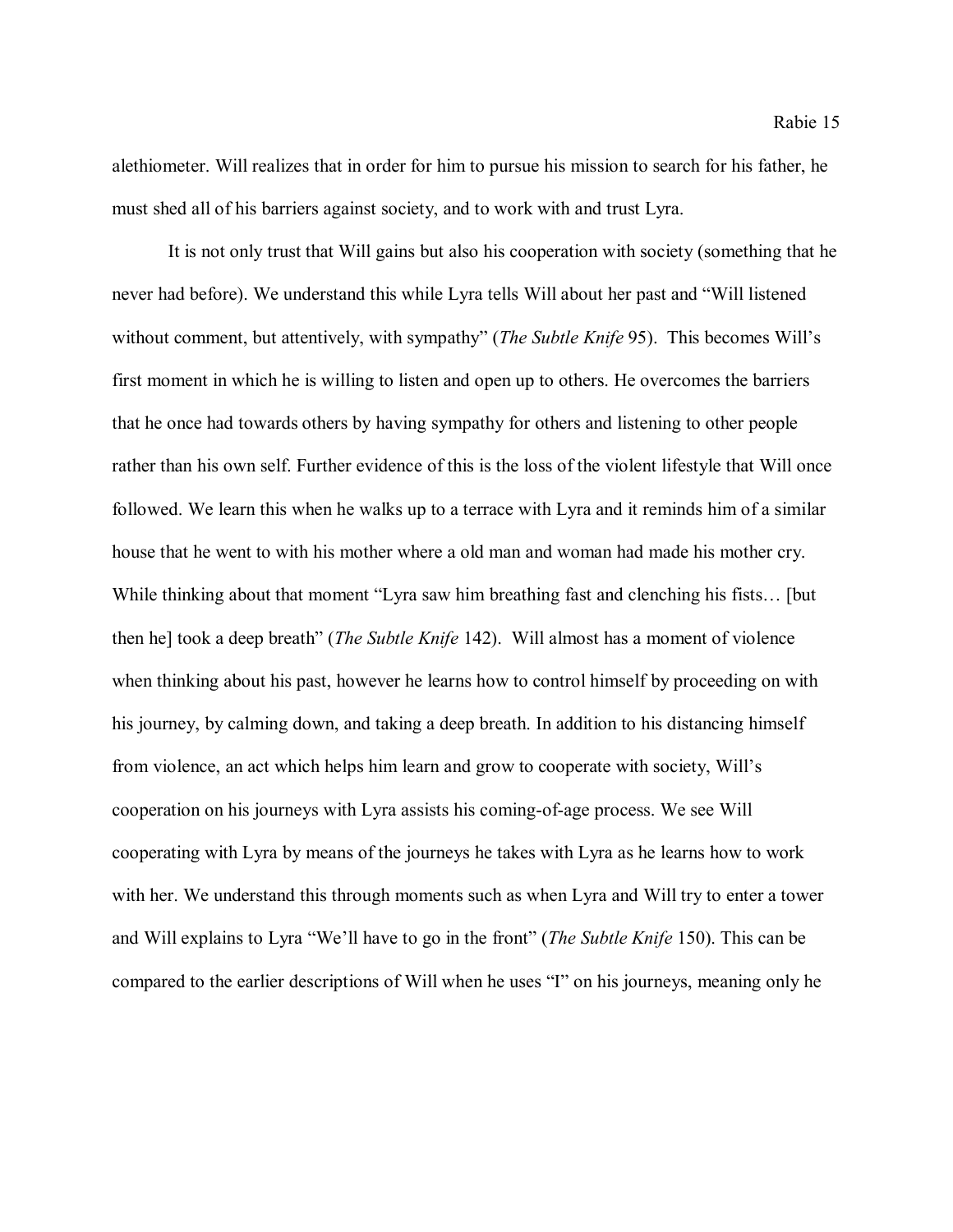will do something. However Will's progression through maturity is understood now when he says "we" to Lyra since he intends that he *and* Lyra will embark on their journey and work together. Kristine Moruzi states in her article, "Missed Opportunities: The Subordination of Children in Philip Pullman's *His Dark Materials*:"

> Lyra and Will are necessarily more experienced than other children who are able to depend on parental assistance…Lyra and Will both pursue their objectives despite being alone. This solitude provides them with the opportunity to unite in a way that would have been impossible if their parents were helping them with their quest. (58-9)

The lack of dependence on family enables Lyra and Will to rely on each other in order to succeed in their journey. By doing this, (by learning to work with society) Will matures along with Lyra.

One major aspect that is a part of Will's coming-of-age process is identified through the knife that he receives. This is first demonstrated when Will is in a battle for the knife and his fingers we cut off in the battle. The loss of his fingers in the battle for the knife are now an "ongoing reminder of the parents he has to cut off in order to escape an imprisoning identity" (Rustin & Rustin 235). By Will losing his two fingers, Pullman presents to us a symbolic image. This image implies that Will now must grow in his process to adulthood without his parents. In addition, like Lyra's alethiometer proves to us her maturity as she gains experience when she learns to respect the alethiometer, Will's maturing process is demonstrated as he gains knowledge and experience when he learns how to use the knife. This is proven to us when the old man hands over the knife to Will and explains to him "You have the knife. You are the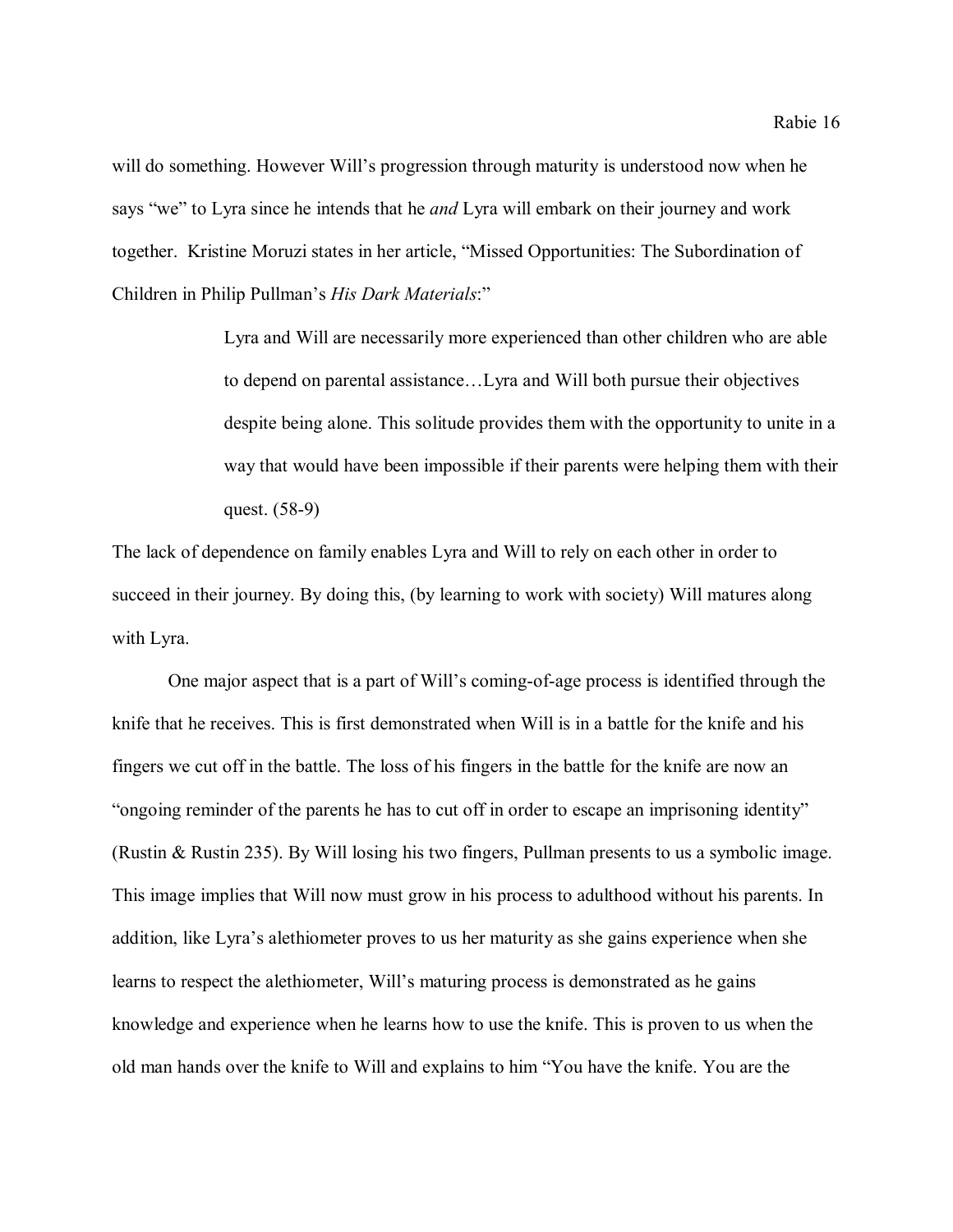bearer. You should not be a child" (*The Subtle Knife* 166). When Will first holds the knife he is a child in the sense of not understanding how to use it. The old man teaches him how to concentrate on the power of the knife and not on his pain or his hands. However once he learns how to use it, Will "experiences extreme conflict between loyalty towards his mother and love for his father for whom he is searching. He himself literally is pulled in two opposite directions" (Rustin & Rustin 418). In order for Will to succeed in his task, Iorek restores the knife and reminds Will "you must no longer think about your mother. You must put her aside" (*The Amber Spyglass* 173). Will must be mature enough to put aside the thoughts of his mother and father in order to be successful in his journey with Lyra. The more Will is able to understand the knife, and its use of powers, the more his maturity increases.

As we see the progression of Will's coming-of-age process through his gain of trust for others, cooperation with others, and use of knife, it is also shown through reactions to his father and Lyra's kidnapping. When Will has his first encounter with his father and finds out it is his father only at the moment he is killed, he yells to the witch "I wait all my life and come all this way and I find him at last, and you kill him…"( *The Subtle Knife* 285). Will's childhood dreams of his father : "They were best friends, they saved each other's life countless times, they laughed and talked together over campfires long into the night" ( *The Subtle Knife* 9) have ended in tragedy. Will comes to the realization that now the journey that he dreamed of taking with his father must be now taken alone. After this moment, Pullman depicts an image of Will wearing his "father's feather-trimmed cloak [that was] trailing behind his body on the ground" (*The Subtle Knife* 286). Will's wrapping his father's cloak around him symbolizes that he is ready for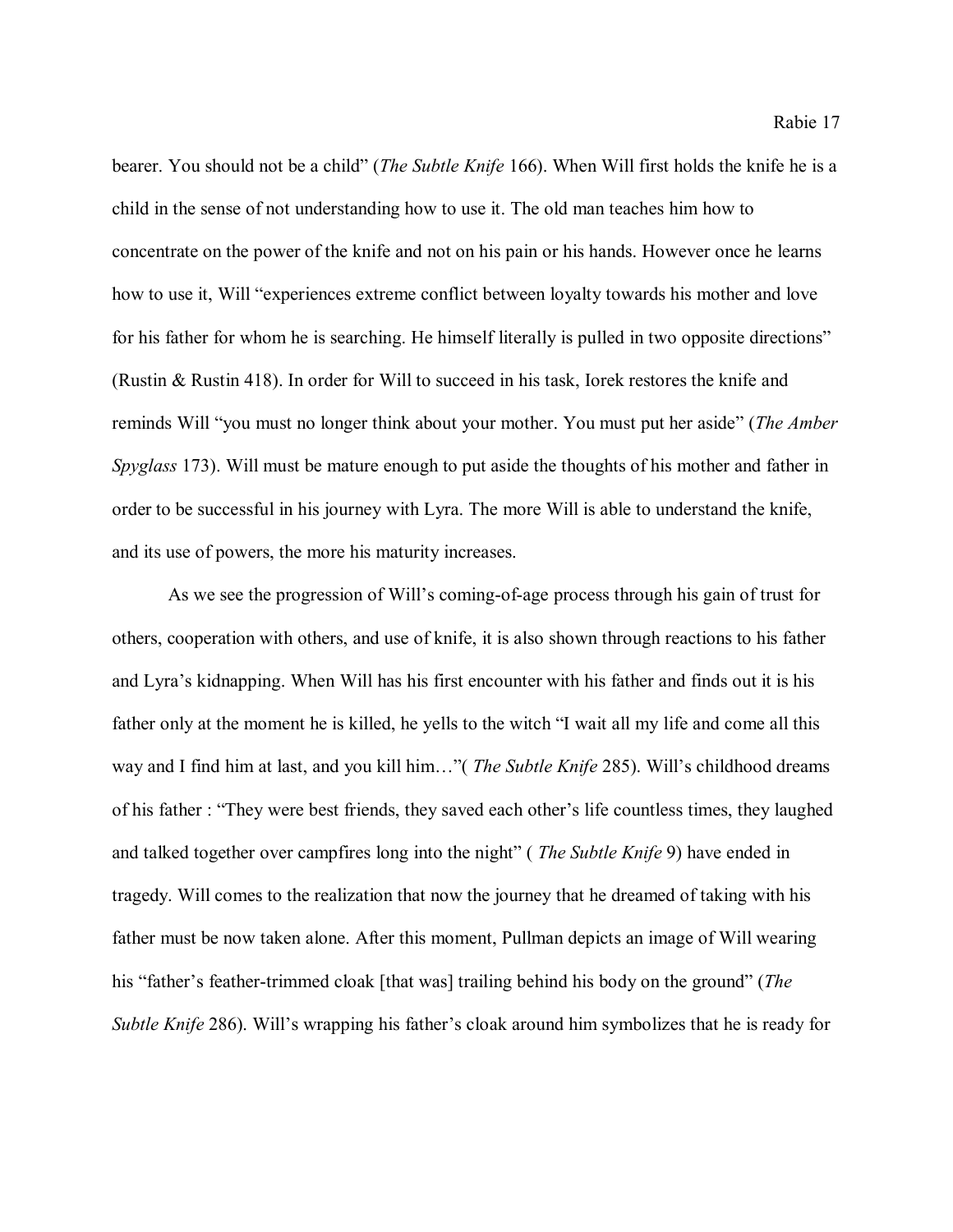the next stage in his coming-of-age process. He must therefore continue his father's journey alone.

The final stage of his maturation process in *The Subtle Knife* is when he notices that Lyra is gone as "Will was shaking his head. It couldn't be true, but it was; Lyra was gone, Lyra was captured, Lyra was lost" (*The Subtle Knife* 288). By noting Will's being astonished about Lyra's being captured, we, as readers, receive an understanding that Will has matured. This growth in Will's feelings for others has developed through his new deep feelings for Lyra.

# **Lyra's "Coming-of-Age"**

As I have argued in *The Golden Compass*, Lyra goes through an immense coming-of-age process where she breaks away from her immature behavior at Jordan College as she realizes the mistakes of her past journeys. Through this new growth in *The Golden Compass*, Lyra states that she will make sure (on her future journeys) to ask the right questions in future. I will argue in my chapter on *The Subtle Knife* how Lyra adapts her past experience to her future experiences with Will. This creates evidence demonstrating her growth into experience and her leaving her innocent self behind.

Lyra's maturity is not immediately demonstrated when Lyra promises to Will that she will not give out any information about him. However, as Lyra accidently exposes to a Scholar that she knows Will, her maturity is displayed by her explaining her mistakes to Will: " I wouldn't listen. I just done what *I* wanted to do…"( *The Subtle Knife* 139). It is that "one of Lyra's main worries about herself is that she is a betrayer, and she keeps being reminded of this aspect of herself" (Rustin 231). Lyra's constant mistakes are reminders of her immaturity.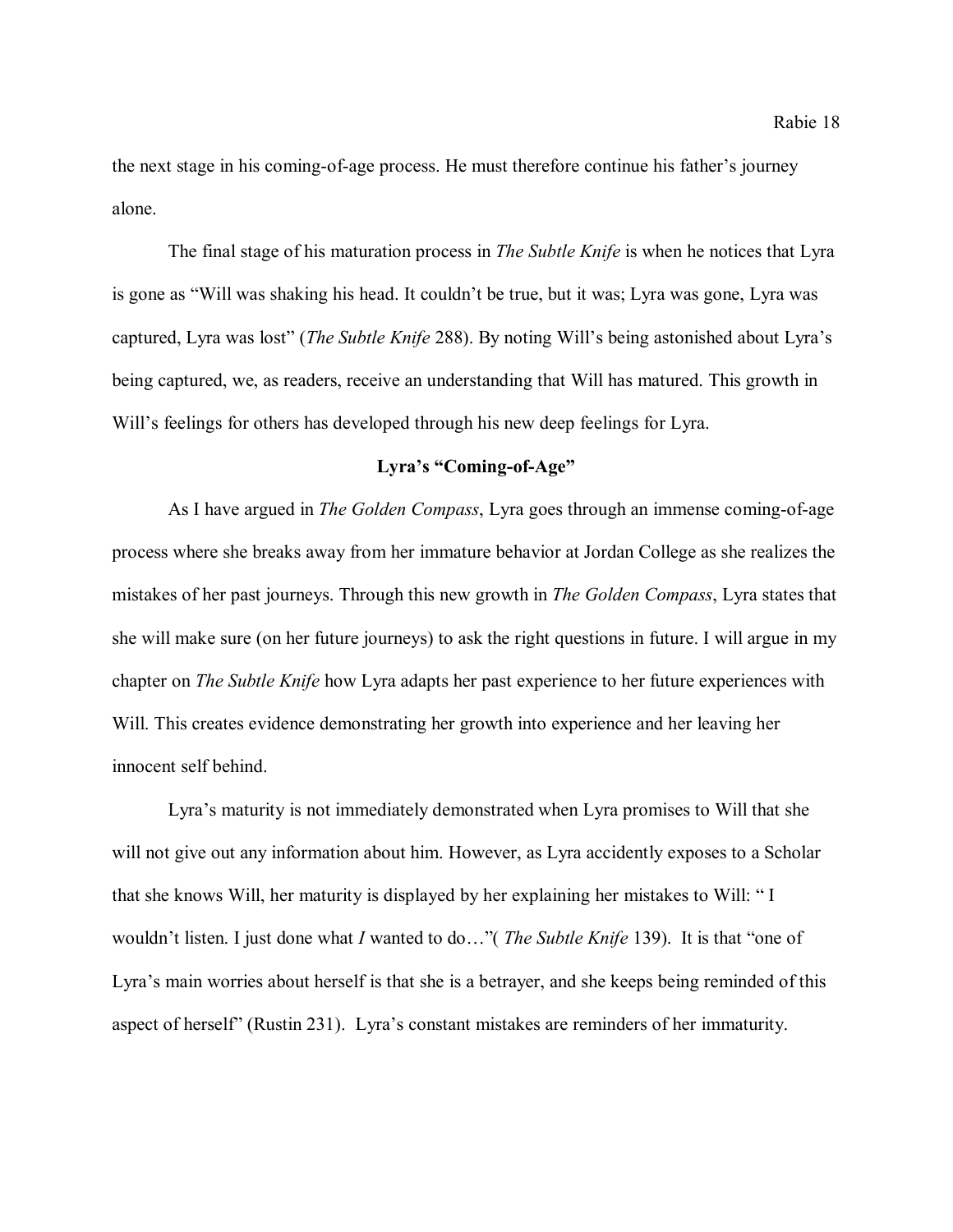However Lyra's psychological maturation takes place as she understands her errors of breaking her promise to Will.

This is further proven when Pantalaimon suggests to Lyra that that they could use the alethiometer to find out more information about Will. Lyra responds that they would then be doing it for themselves while Pantalaimon expresses to her "That makes a change. It's normally you who's greedy and nosy" (*The Subtle Knife* 229) and he further reminds her about her selfish acts while attending Jordan College. Lyra responds to him "I might have done once…but I'm changing I think" (*The Subtle Knife* 230). Lyra's maturing process is evident as she understands what Pantalaimon is suggesting is wrong and only for their self-interest. This maturing process is only observed by Lyra because she "must stumble, if necessary, toward the knowledge that constitutes mature freedom" (Rutledge 125). Lyra constantly looks back on and grows from her past mistakes. Though her new journeys and the way she now makes decisions Lyra is fully aware that she *is* changing from the immature and selfish Lyra of Jordan College.

This process continues as Lyra admits to Will "You think I don't know about lying and that? I'm the best liar there ever was. But I en't lying to you, and I never will, I swear it" (*The Subtle Knife* 91) as well as when she says "I done that before I betrayed someone. And it was the worst thing I ever did" (*The Subtle Knife* 93). Lyra wants to prove to Will that she is experienced because he does not believe otherwise. In this attempt she explains to him what she *was* before, a liar and a betrayer. The difference between what she used to be and what she is now shows that she has learned from those experiences of betrayal and lying and gained the experience through her process of coming-of-age.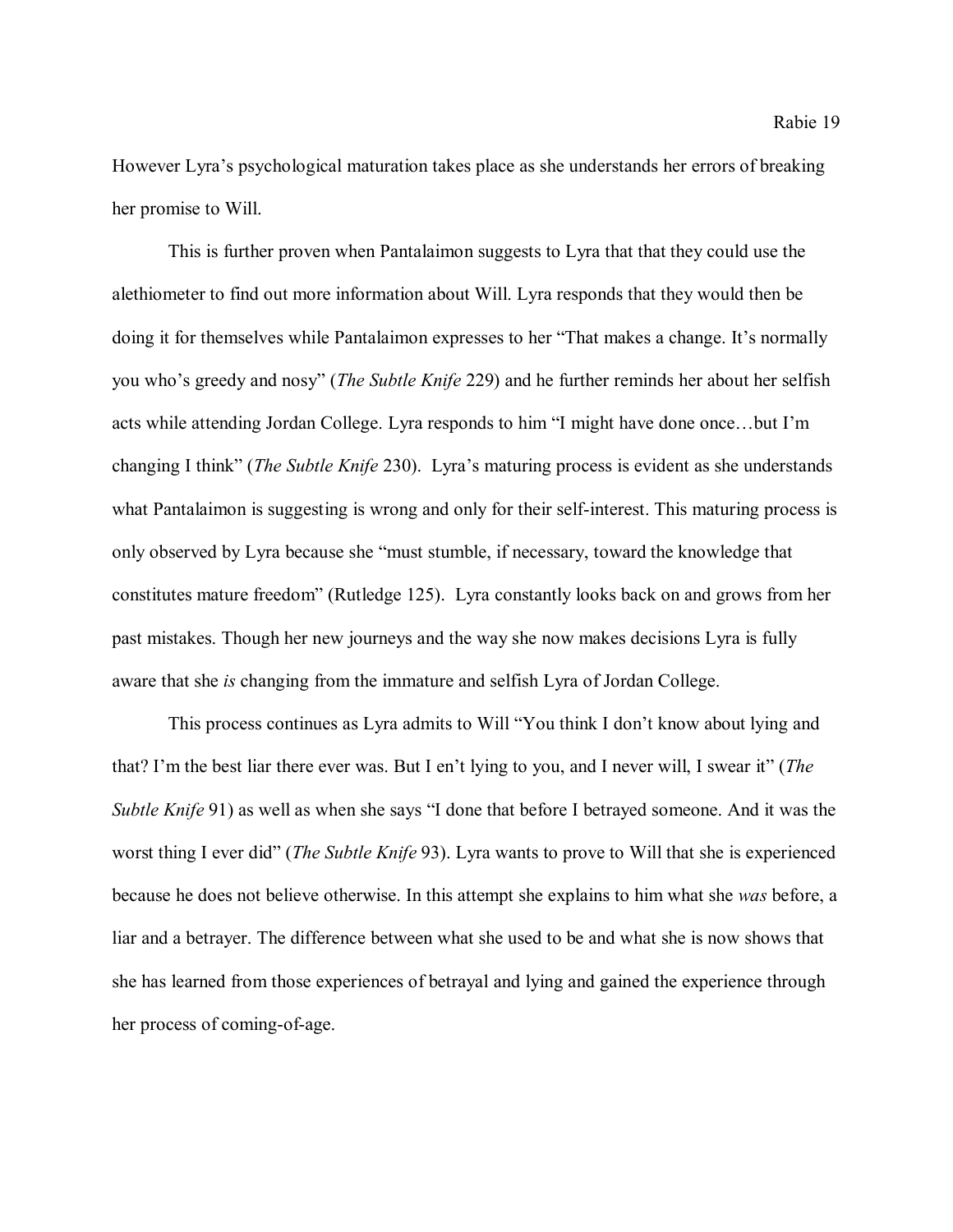Through this process, as Lyra proves to Will who she was, through her journeys in *The Golden Compass,* additionally we can see the childish behavior that she once displayed has been abandoned in *The Subtle Knife.* Lyra now behaves unselfishly by using her past experiences to help both her *and* Will grow. Lyra's past is used to help Will while he is trying to learn how to use the knife while he is in pain. She advises him "I remember when I was reading the alethiometer once when I was frightened…Just sort of relax your mind and say yes, it does hurt, I know. Don't try and shut it out" (*The Subtle Knife* 164). Lyra unselfishly speaks of her past experience to help him with his knife. This act enables Will to learn how to use the knife to close the windows.<sup>[2](#page-20-0)</sup> This can further demonstrate her "coming-of-age" as she acts out of selflessness and becomes a "mother like figure" as she helps Will heal and tells him "Come on, I'll make a new bandage, I'll put some coffee on to cook, I'll make some omelette, whatever you want, and we'll sleep…I'll do nothing now expect help you find your help" (*The Subtle Knife* 181-82). Lyra develops into a caring individual who is caring for someone rather than being cared for. This is in contrast to her time at Jordan College in *The Golden Compass* in which she only cared for her own selfish needs. Furthermore this presents to us as readers a symbolic image of Lyra as a mother-figure to Will. In addition Lyra postpones her journey to know about "Dust" to find her friend Roger and help Will find his father even though she does not know the reason for his search. This presents to us Lyra's emotional growth as she now acts now for others rather than just herself.

As I have argued, *The Subtle Knife* presents us with the coming-of-age process of both Lyra and Will. Both children only succeeded in this process by meeting each other. While Will appears to be an "experienced fighter," he is innocent because he is living in the dreams of his

<span id="page-20-0"></span> $2$  Windows are doors which lead to other worlds.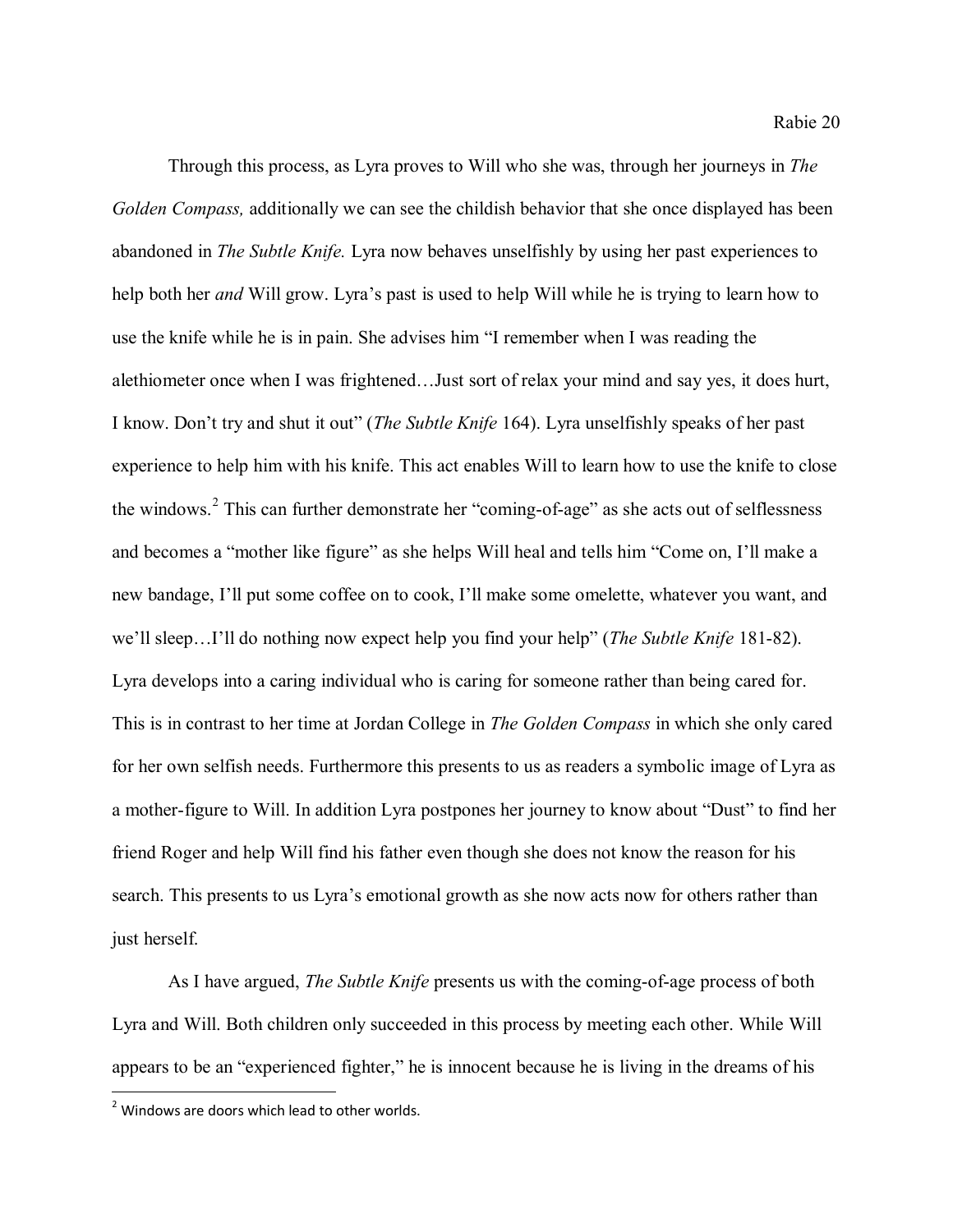father. He is yearning for the love of a father and to be taken care of by a mother- figure. His personal growth only takes place where he learns to trust others and understands how to work with Lyra. As for Lyra, she uses her past experiences to help her grow in the present. She adapts new feelings and "female-roles" to help her continue with the coming-of-age process.

# **The Worlds in** *The Subtle Knife*

*The Subtle Knife*, provides us with two new worlds. These worlds are Oxford (Will's world), and Cittagazee which is the world that Lord Asriel creates at the end of *The Golden Compass,* into which Lyra follows him.

Cittagazee is the world where Will and Lyra meet and become allies, and where Will begins to learn how to trust others. It is because of this world that they gain knowledge of different worlds. For, Will Cittagazee provides him with a sense of security away from the police. As he was near the window to go to Cittagazee, he "felt himself smiling. [Thinking] It was going to be all right" (*The Subtle Knife* 95). However even as Will believes he is secure, Cittagazee also provides Will and Lyra with the knowledge that Specters feed on Dust. It is through this knowledge that both Lyra and Will become aware of the need for Dust later on in *The Amber Spyglass.* It is in this world "They are both struggling to survive in this strange place, and they find they have things in common…" (Rustin & Rustin 229). It is because Lyra and Will are in a new unfamiliar world that they learn how to work together. In addition, Cittagazee provides Will with the knife. By attaining the knife, Will further develops and gains the knowledge to learn how to open doors to other worlds. By means of the new experience of opening worlds, he uses the knife to open windows to gain access to gather more information for their journey.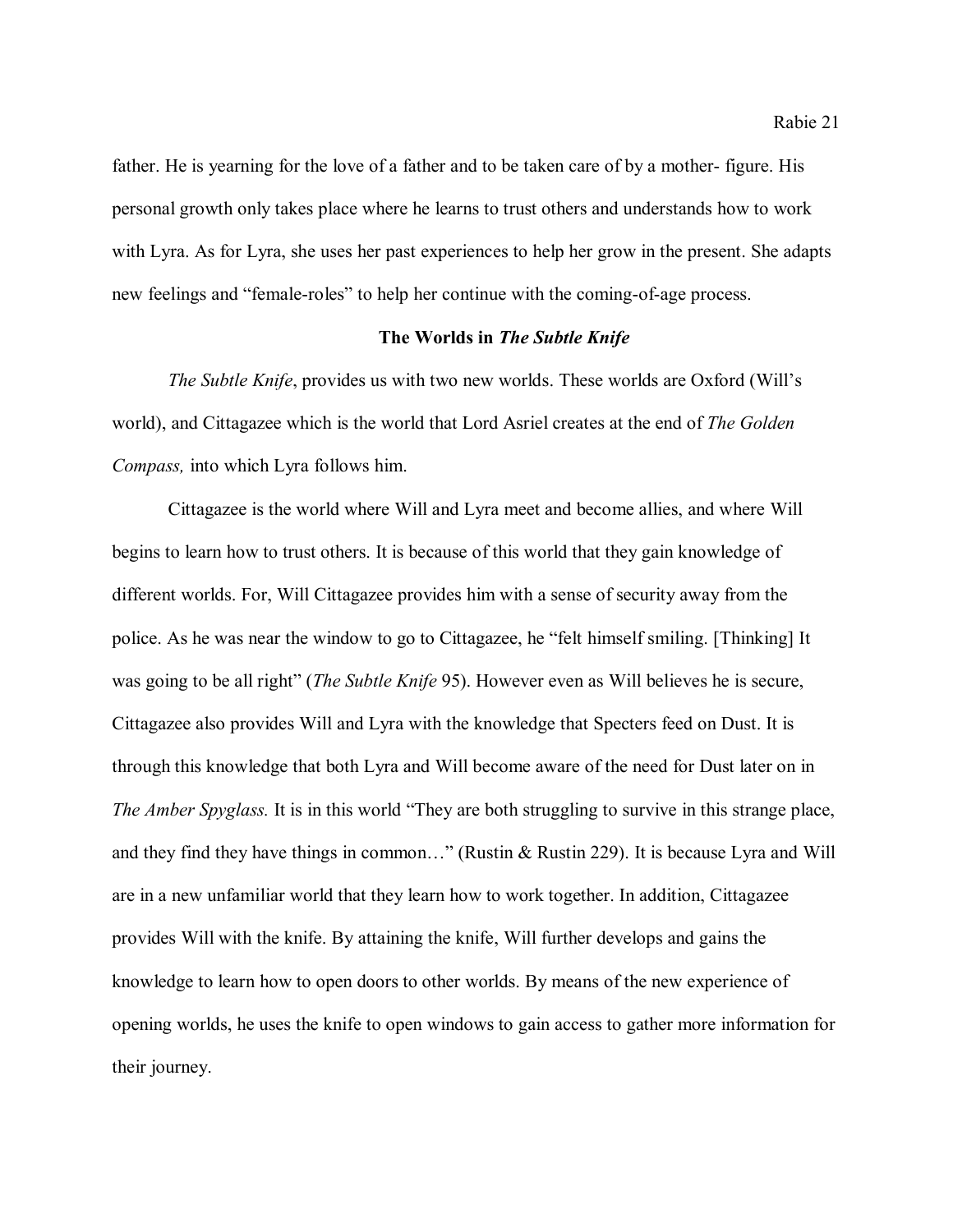The world of Oxford<sup>[3](#page-22-0)</sup>, commonly referred to as "Will's world," is a world unlike Lyra's Oxford. Here the roads are painted on, vast numbers of people exist, and this world has no *daemons*. This experience of Will's world underscores Lyra knowledge to become independent as Lyra is "a lost little girl in a strange world, belonging nowhere" (*The Subtle Knife* 62). It is because of being in a new world that Lyra is forced to use her past experiences to create her future experiences. In addition, it is this world that provides Lyra and Will with new knowledge. Will attains information about his father and Lyra gains new knowledge about Dust from Dr. Malone. Moreover Will grows in a manner where he will take the responsibility to continue his father's intended journey.

Both worlds, Oxford and Cittagazee, are crucial to Lyra and Will's coming-of-age process because they both experience new worlds, and are forced to work together to succeed in each child's personal journey. However because of the challenges that they face in both worlds, Lyra and Will gain experience and knowledge through learning how to cope with these challenges that they face.

<span id="page-22-0"></span><sup>-&</sup>lt;br>3 <sup>3</sup> Oxford, but in a different dimension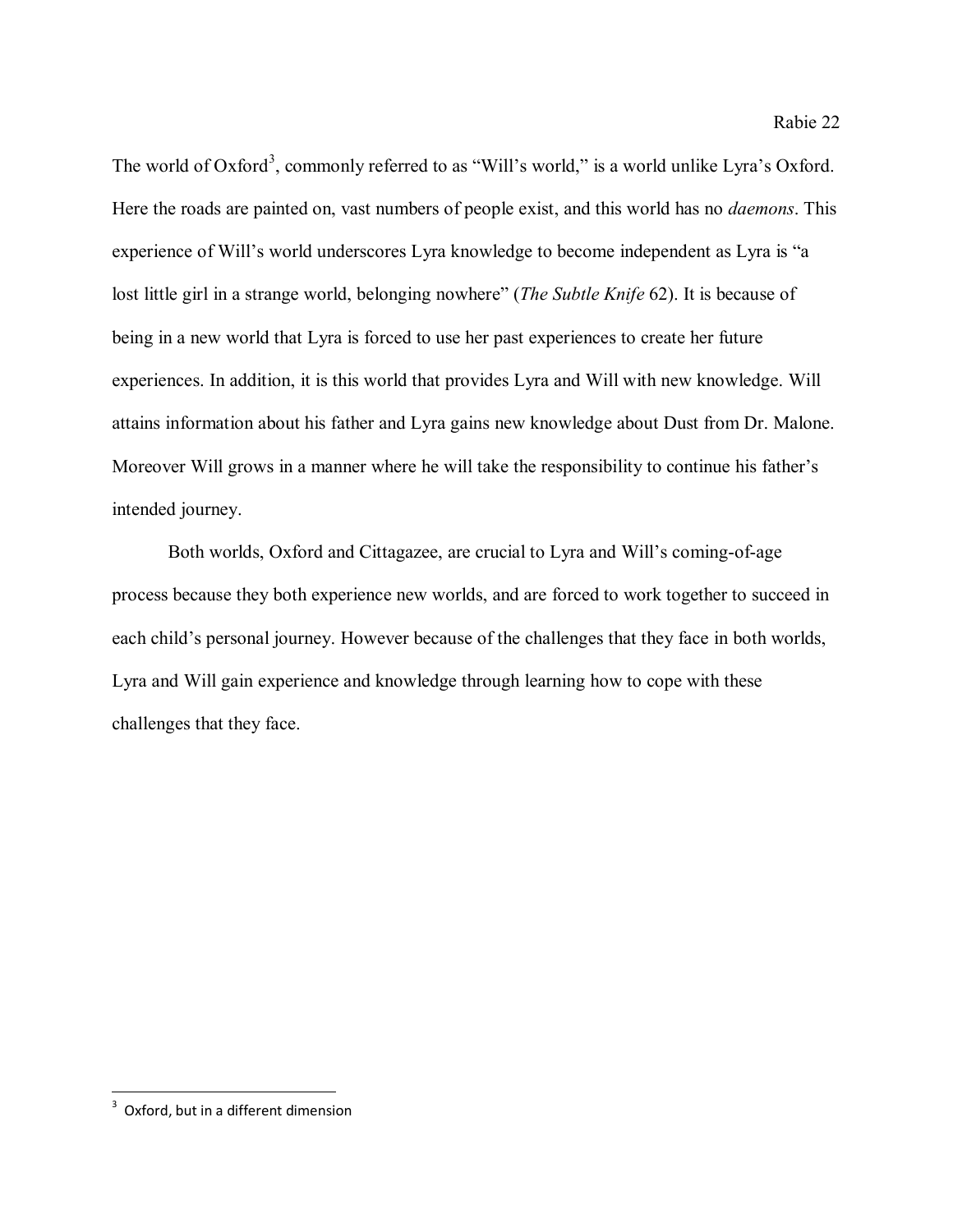# **Chapter Three:** *The Amber Spyglass*

In *The Amber Spyglass,* Will and Lyra's coming-of-age process continues as now it becomes evident of their emotional attachment towards one another, their *daemons* and their fixed forms, physical changes, and their final decision that they make at the end of the trilogy. This decision is what ultimately makes them sacrifice their own happiness for the sake of others.

#### **Will's Final Process**

Will does appear to gain experience and lose his innocence in *The Subtle Knife*. However a part of his coming- of-age process that he cannot leave behind concerns the need for his mother. This is first presented to us when Mrs. Coulter questions Will as to whether his mother would protect him. At that moment Will "Was complicated by the thought that his mother, after all, had not protected him; he had to protect her. Did Mrs. Coulter love Lyra more than Elaine Parry loved him?" (*The Amber Spyglass* 126-27). By Will clearly questioning if Lyra's mother loves her more than his mom, shows his need for his mother. Therefore because he wasn't taken care of by his mother and had to assume the parental role and care for her, Will feels an absence in his life regarding the mother figure.

This is once again presented when Will looks at Mrs. Coulter's face and sees his mother's face. At that moment "His heart quailed from sorrow; and then as he thrust the knife, his mind left the point…[and] the knife fell in pieces to the ground"( *The Subtle Knife* 137). When holding the knife to use it to open windows onto other worlds, Will must only concentrate on his mission as shown in *The Subtle Knife*. However, when thinking of his mother and believing he sees her, Will becomes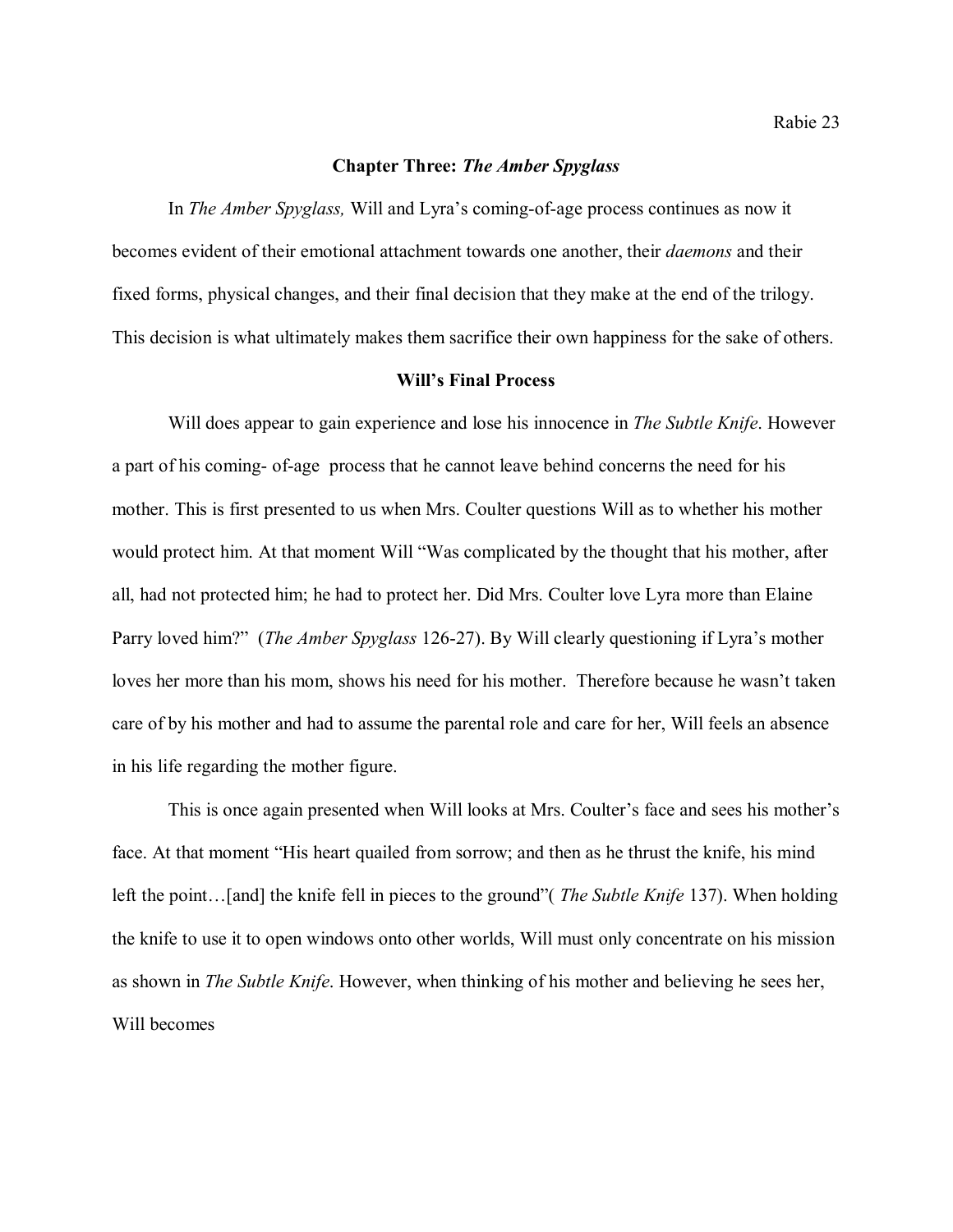overwhelmed with pain because of his need for her. Therefore the knife breaks because of his loss of concentration when thinking about his mother.

In order for Will to part with his memories of his mother and grow from this, Iorek reminds Will "If you want to succeed in this task, you must no longer think about your mother. You must put her aside. If your mind is divided, the knife will break" (*The Amber Spyglass* 173). By having Pullman portray Will as unable to put aside the memoires of his mother, we get a image of a young child's resistance at parting with its mother. Although Will is only a child he must remember to carry on as an adult in order to excel in using the knife. He must gain independence by putting aside the image of his mother in order to gain experience.

As Will's innocence is proven through his need for his mother, his coming-of-age is evident after Lyra is kidnapped. Will declares "I'll find her first *then* I'll go to Lord Asriel" (*The Amber Spyglass* 10). Will's transformation is becoming clearer. Will's initial goal in pursuing his father's journey now takes the form of a new plan; finding Lyra. By proposing to find Lyra first, Will gradually develops from an individual who has no concerns for others (other than his family) to now becoming emotionally attached to another individual. This achievement whereby Will is able to create emotional bonds with others provides us with a new perspective on his newly acquired maturity.

As Will creates new emotional bonds with Lyra, he also matures in a way in which he is open to cooperating with others besides Lyra. In order to find Lyra, Will knows that he must be open to working with the two angels Balthamos and Baruch. Will tells them "Help me find Lyra" (*The Amber Spyglass* 10) and further reinstates this need for help to the angel Balthamos where he expresses that "If you die, too, that'll be the end for me. Balthamos, I need you to help guide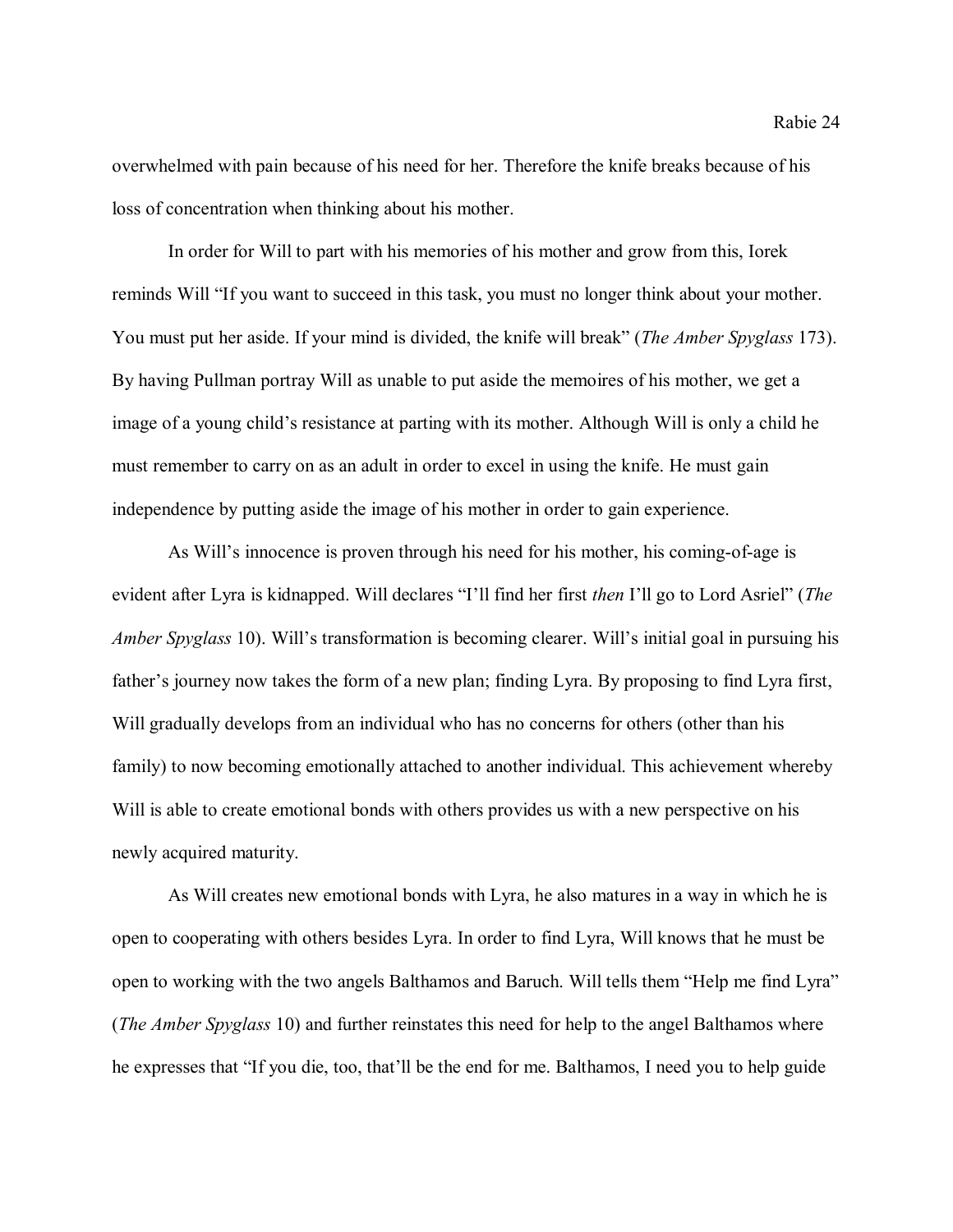me to Lyra" ( *The Amber Spyglass* 84). By expressing to the angels that he needs help, Will confronts his own limitations. "Will, the strong, self- reliant hero, is forced to admit his need for companionship, assistance, and grace" (Bruner 155). Will needs the help of others in order to fulfill his mission of finding Lyra. This can be contrasted with the first description that we receive of Will in *The Subtle Knife* where he never asks anyone for help. Rather, Will now matures in a manner in which he acknowledges his need for help.

As Will progressively matures throughout his journey in *The Subtle Knife* and *The Amber Spyglass*, he is able to shed his innocence and pursue experience in his coming-of-age-process. This processes is evident when Will comes to an understanding that his father really wasn't a warrior, but simply afraid. Will states that:

> Maybe sometimes we don't do the right thing because the wrong thing looks more dangerous, and we don't want to look scared, so we go and do the wrong thing because it looks dangerous. We're more concerned with not looking scared than with judging right. (*The Amber Spyglass* 172)

Participating in violent behavior and acting like a warrior was partly because of Will's innocence. He is playing out his childhood image of his father, the warrior. Now that Will is mature he is beginning to develop his coming-of-age process by gaining knowledge of the reasons behind the "doing the wrong things." Will is now aware that it is fear that forces him and his father to do the wrong things. Because now that Will is aware of who his father really is, he is now closer to coming-of-age and abandons his initial ideas of his father as a warrior as he declares to Lyra "I'm not going to look back anymore"(*The Subtle Knife* 176).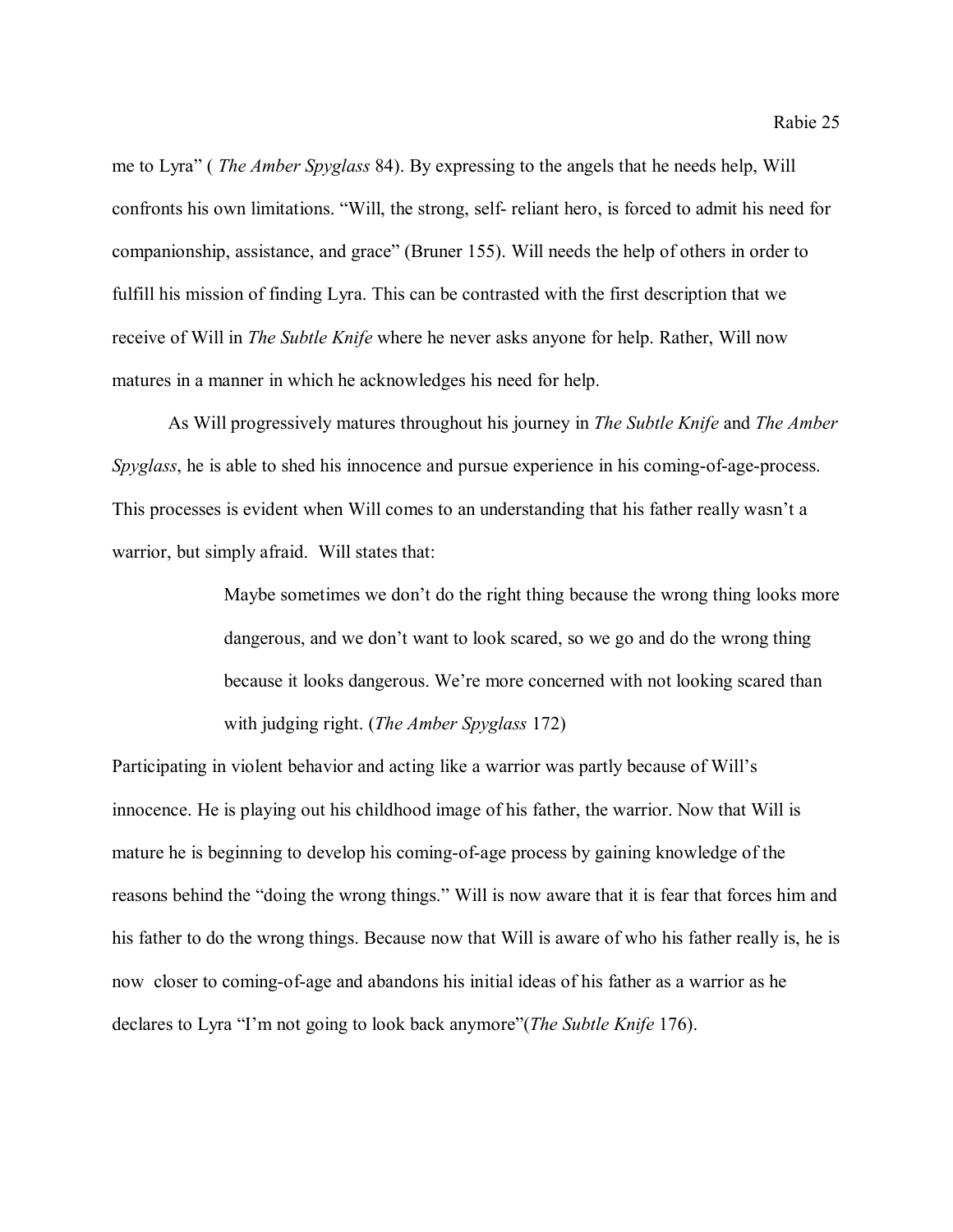Will's continuing coming-of-age process becomes clearly effective when he finally confronts his father and expresses to him:

> You said I was a warrior. You told me that was my nature, and I shouldn't argue with it. Father, you were wrong. I fought because I had to. And I will choose, because now I'm free. (*The Subtle Knife* 373)

Will was only portraying the image of a warrior because of his expectations from his father. Therefore, by Will confronting his father, he is now able to leave behind all the ideas that are expected of him by his father. He is able to free himself and gain independence. By doing so, Will now has the experience for his coming-of-age process.

Will's coming-of-age process does not only derive from his maturity and experience; it is also important to note that it can be linked to his physical changes. This happens when Mary sees Will and wants to give him a hug. The narrator tells us:

> Mary was grown up, and Will was nearly grown, and she could see that that kind of response would have made a child of him, because while she might have embraced a child, she would never have done that to a man she didn't know. (*The Amber Spyglass* 381)

It becomes evident that Will's coming-of-age is clearly visible from the change in his behavior and through his physical changes. Will is now becoming a "man" physically as part of this process of coming-of-age.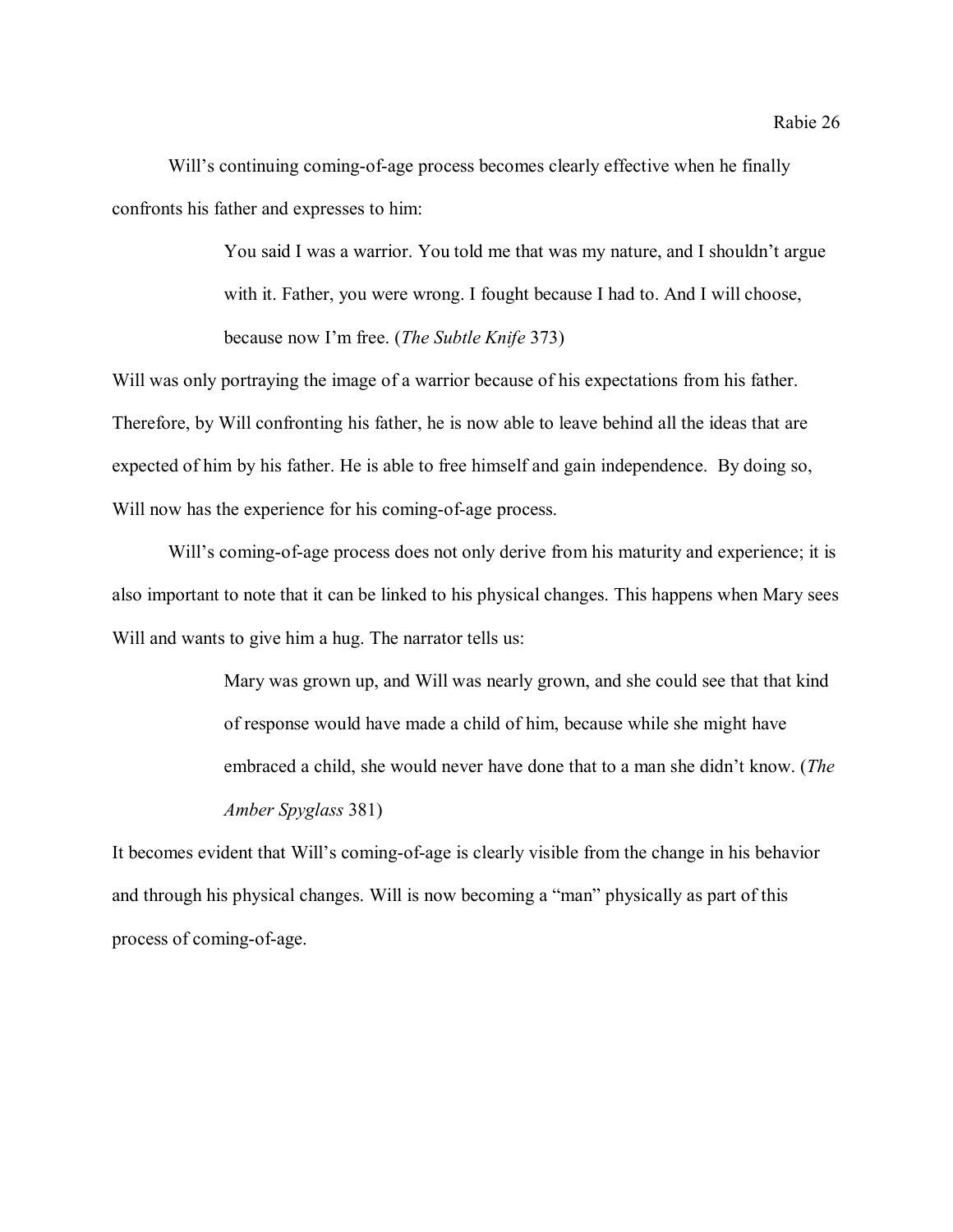## **Lyra's "Coming-of-Age"**

After Lyra is rescued by Will from Mrs. Coulter, her loss of innocence becomes clearly evident as she continues her search to rescue Roger from the world of the dead. Lyra declares to Will that:

> …even if it *is* that dangerous, we should still try and rescue Roger. But it be like when I rescued him from Bolvanger, I didn't know what I was doing then...I mean there was all kinds of other people to help…There won't be any help where we'd have to go. (*The Amber Spyglass* 163-64)

Lyra makes it clear that the dangers of entering the world of the dead are considerable. However she lets go of her own fears and dangers in order to find Roger. Doing so marks Lyra's comingof-age process. Because she understands the dangers of the underworld and decides to go there, Lyra dismisses all her fears, focuses on the need of another person and ultimately gains courage after emerging from the world of the dead. She is further tested when in order to get into the world of the dead, Lyra must leave her *daemon* behind. Lyra contemplates "She could be true to the heart-deep, life-deep bond linking her to Pantalaimon, she could put that first, she could push the rest out of her mind-But she couldn't" ( *The Amber Spyglass* 253). Lyra is faced with the dilemma of abandoning her *daemon* in order to enter the world of the dead. Such a "painful choice is often conceived of as an adult predicament; but in reality, young people [as Lyra] can easily be placed in such situations" (Smith 148). Pullman presents his characters with growth in making mature choices. Lyra maturely accepts that she must leave Pantalaimon behind to search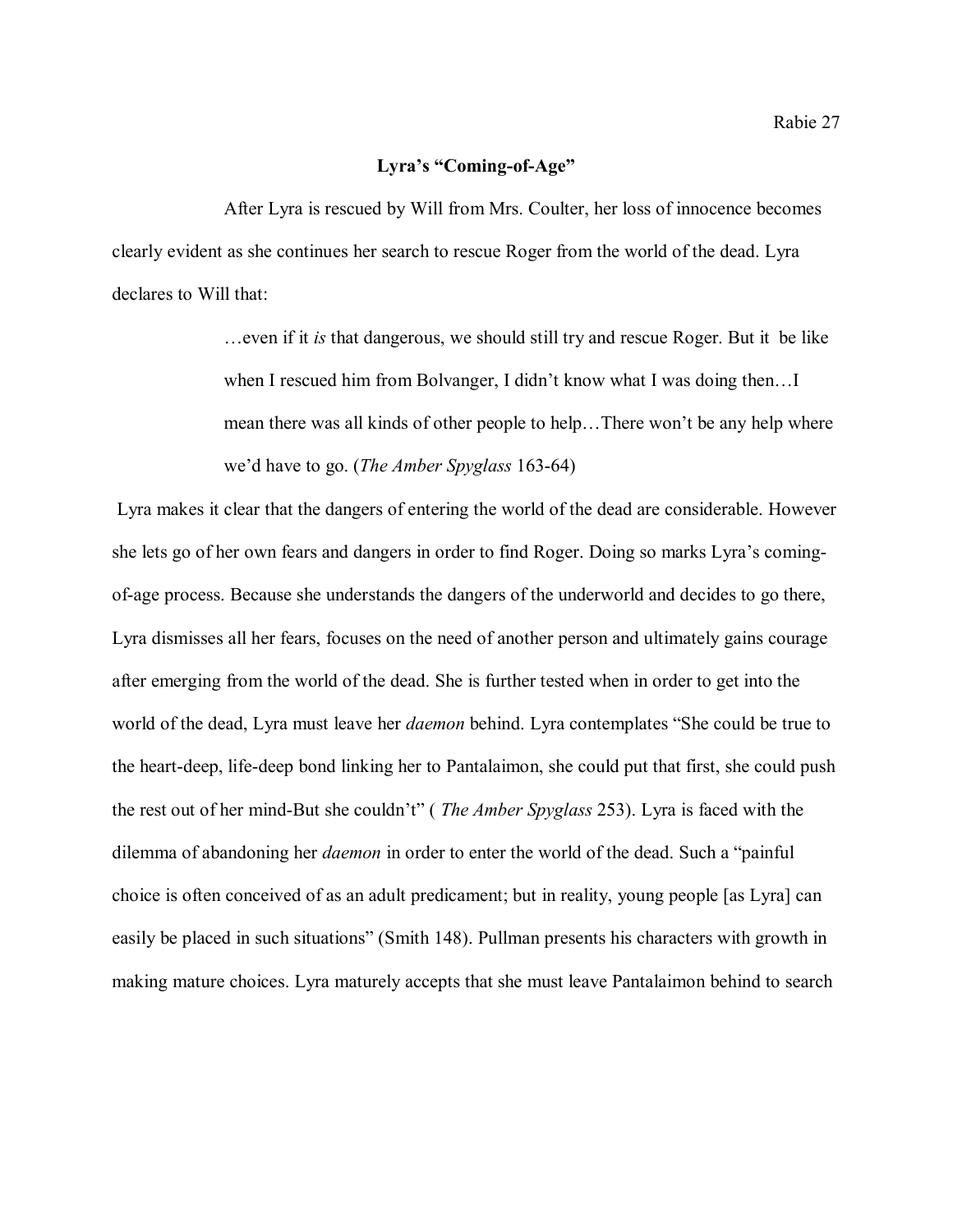for Roger. Because of her decision, we are presented with another aspect of Lyra's coming-ofage where she sacrifices herself to the need of another person.

Upon Lyra's sacrifice to find Roger, her coming-of-age process is developed through her emotional feelings for others. We truly have an understanding of Lyra's feelings after Iorek the bear leaves. Lyra cries to Will "I love him so much, I love him so much" (*The Amber Spyglass* 175). Throughout *The Golden Compass* and *The Subtle Knife*, Lyra has never expressed her love to anyone, including her father and mother. Now that Lyra is able to express her understanding of loving another individual, that emotional bond signifies her developing maturity and her growth. This is because she is able to mature in a manner whereby she develops the ability to love.

On another level Lyra continues her coming-of-age process as she proceeds to understand her new feelings when Will "turned and gave her a true smile, so warm and happy she felt something stumble and falter inside her…It might have been a new way for her heart to beat"(*The Amber Spyglass* 271-72). Lyra's new feelings towards another individual "awaken" her emotionally. Moreover in essence, she is able to receive a sense of connection on the personal level with another individual. This "other" individual happens to be of the opposite sex. By beginning to have awareness of this connection with Will, Lyra is engaged in her coming-ofage process by becoming sexually awakened. This is also observed by the way Lyra's body language changes as she speaks about Will: "Lyra began to explain, quite unaware of how her voice changed, how she sat up straighter, and how even her eyes looked different when she told the story of her meeting with Will"( *The Amber Spyglass* 278). Physically and emotionally Lyra begins to acquire new feelings towards Will. Although this demonstrates an "experiential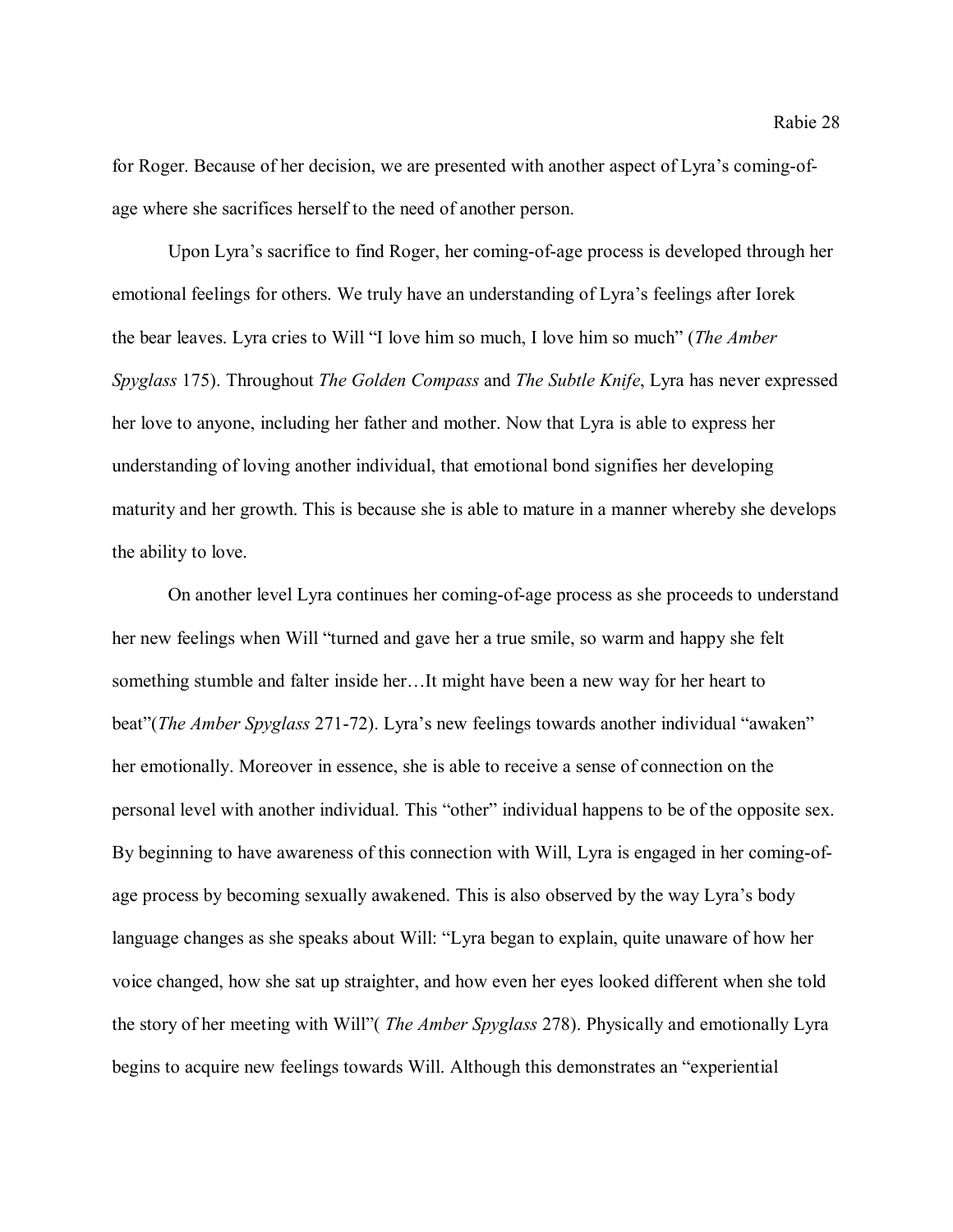process" because she is developing new feelings for the other sex, Lyra is not yet fully developed into the "coming of age" process. Her feelings and physical behavior do begin to change when thinking about Will. However her body changes without Lyra understanding her new feelings towards Will. This prevents Lyra from fully coming-of-age to experience. Therefore she retains a part of her innocence.

One crucial moment where Lyra gains experience is when she learns the importance of telling the truth. In my chapter on *The Subtle Knife* I have argued that she only matures in the sense of making up stories to help her get through moments when her life is at risk. As she enters the Land of the Dead in *The Amber Spyglass*, she finds herself "in Hell, a place deigned for punishment and for the infliction of persistent suffering" (Holderness 285). Lyra is condemned in Hell by the Harpies for lying. She tells them a false story about her journey. Once she tells the Harpy her story, the Harpy's "claws caught her scalp and tore out a clump of hair. Liar! Liar! the harpy was screaming" (*The Amber Spyglass* 261). It is only after Lyra realizes that she cannot tell anymore lies, and provides the harpies with the true story of her journey that they become satisfied with the truth. Millicent Lenz argues in her article "Story as a Bridge to Transformation: The Way Beyond Death in Philip Pullman's *The Amber Spyglass*" that: "Initially she learns from the Harpy No-Name to discipline her imagination-to evolve a *true* imagination as distinct from a fanciful one" (49). Lyra grows through this experience as she learns the importance of telling the truth. In doing so, she matures in a manner where she abandons telling false stories for the rest of her journey.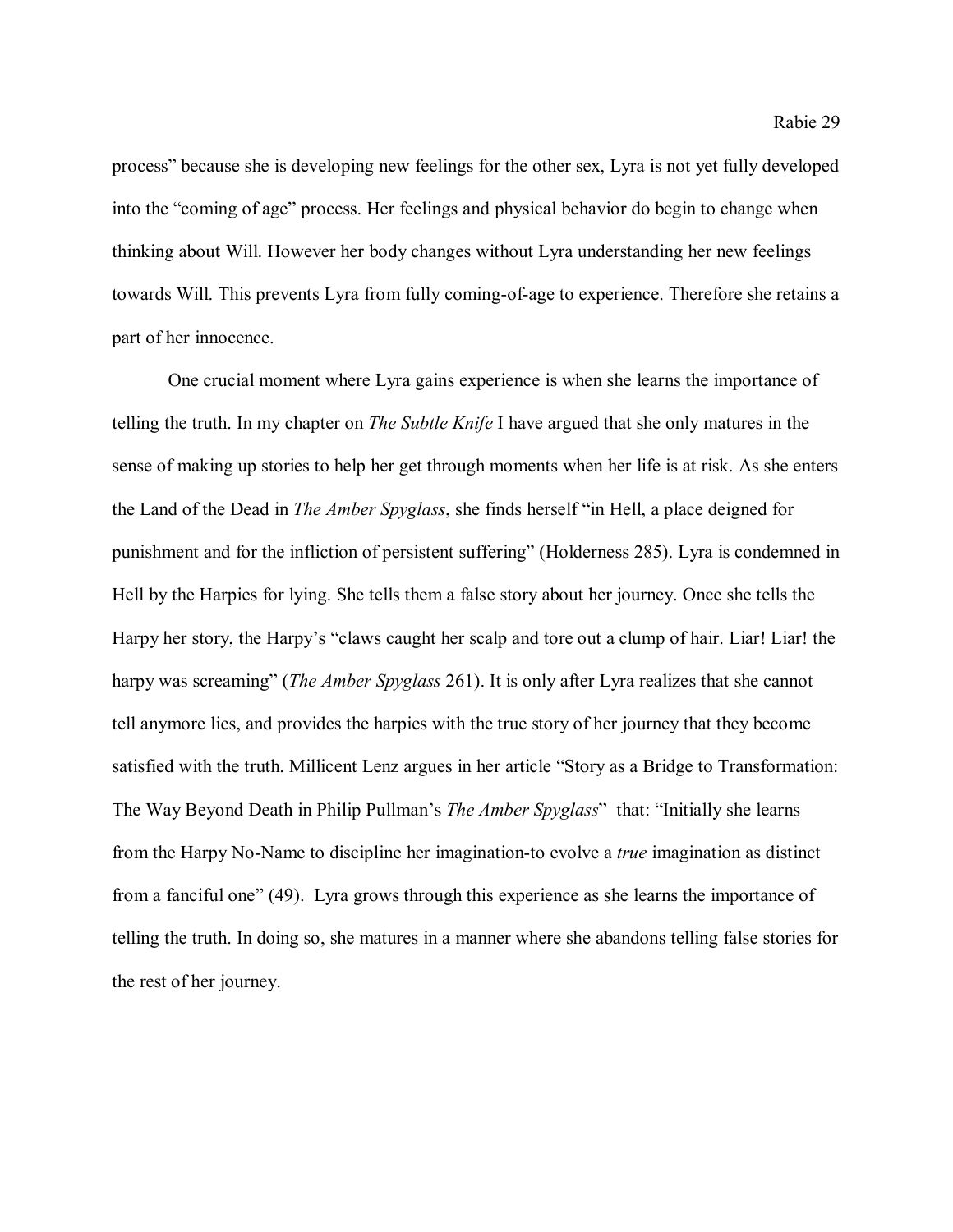#### **The End of Lyra and Will's Innocence**

Towards the end of *The Amber Spyglass* Lyra's and Will's coming-of-age process comes to a completion. This is achieved by both Will and Lyra becoming conscious of their sexual feeling for each other. One key moment is when Lyra "used to swim naked in the river …but it would be quite different with Will, and she blushed even to think of it" (*The Amber Spyglass* 387). Because now Lyra thinks differently and blushes at the thought of swimming in the river naked, she is awakened to the idea of her own sexuality. As result, the arousal of Lyra's sexuality becomes the end of her innocence. At the same time as Lyra is sexually awakened, and she and Will fall in love, they attract Dust as "They were holding hands, talking together, heads close, oblivious to everything else…The Dust pouring down from the stars had found a living home again, and these children-no-longer-children, saturated with love, were the cause of the fall" (*The Amber Spyglass* 421). Dust is attracted to Lyra and Will because they have now gone through puberty. Dust "call[s] each person to freedom, intelligence, and love" (Freitas 162). This "fall" promotes Pullman's notion of Lyra's and Will's coming-of-age process (from innocence to experience). As Xaphania explains to Lyra and Will "Conscious beings make Dust-they renew it all the time, by thinking and feeling and reflecting, by gaining wisdom…" (*The Amber Spyglass* 440). Their act of love is the reason for the flow of Dust back into the world. Through this act both Lyra and Will become "conscious beings" and gain wisdom.

As Lyra and Will move from innocence to experience, their *daemons* settle themselves with their fixed forms. This signifies Lyra's and Will's experience of puberty: "Pantalaimon was now an animal…like a large and powerful ferret, red-gold in color, lithe and sinuous and full of grace. Kirjava was a cat of no ordinary size, and her fur was lustrous and rich…" (*The Amber*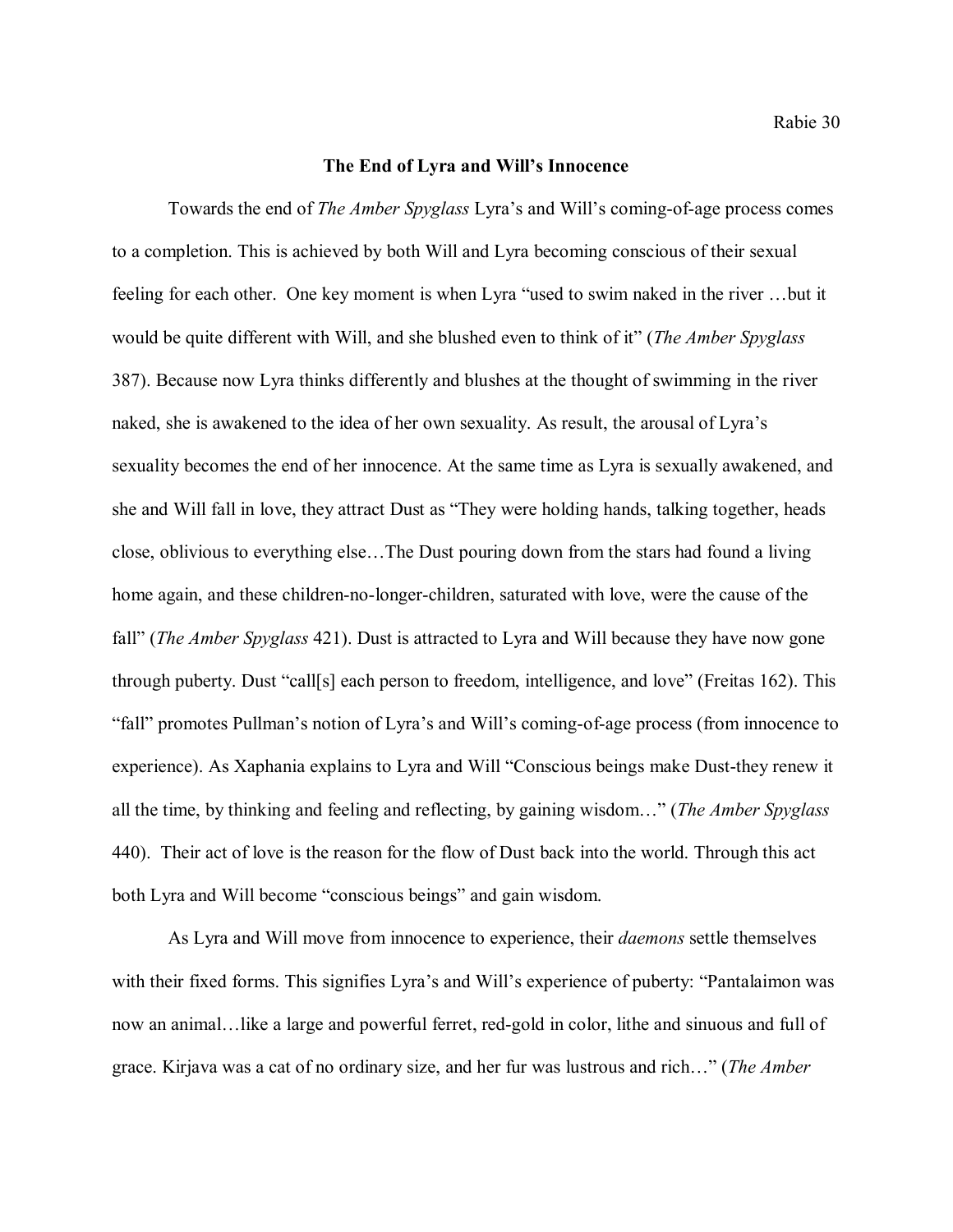*Spyglass* 446). Because Lyra and Will's *daemon* forms are now fixed, this physically signifies their "coming-of-age" process where a child's *daemon* frequently changes forms until the child reaches "experience." It is because the "connection between sexual awakening and settled daemons implies that this is the only way children can achieve higher consciousness" (Moruzi 63). By having their *daemons* change form, Pullman is able to show Lyra and Will the reality behind their coming-of-age and their sexual awakening.

However, as Lyra achieves the end of her coming-of-age process from innocence to experience, she loses her ability to read the alethiometer. Although I have argued that Lyra's knowing how to read the alethiometer indicates her coming-of-age process, originally she read it by "grace" ( *The Amber Spyglass* 440). Carole Scott suggests in her article " Pullman's Enigmatic Ontology: Revamping Old Traditions in *His Dark Materials*": "The assertion of grace, with its religious overtones, lends a special Romantic aura to the understanding of innocence…" (103). When Lyra understood the alethiometer, she read it with a kind of innocence. However Xaphania explains to Lyra that she will need to study so that she can understand how to read the alethiometer. She further explains to Lyra that "your reading will be even better then, after a lifetime of thought and effort, because it will come from conscious understanding. Grace attained like that is deeper and fuller than grace that comes freely…" (*The Amber Spyglass* 440). The skill of reading the alethiometer as an adult (through studying) makes the process more effective than reading it as a child. Through Lyra's newly developed understanding she is able to fully comprehend this coming-of-age process as she strives to begin studying the alethiometer and decides to build the Republic of Heaven.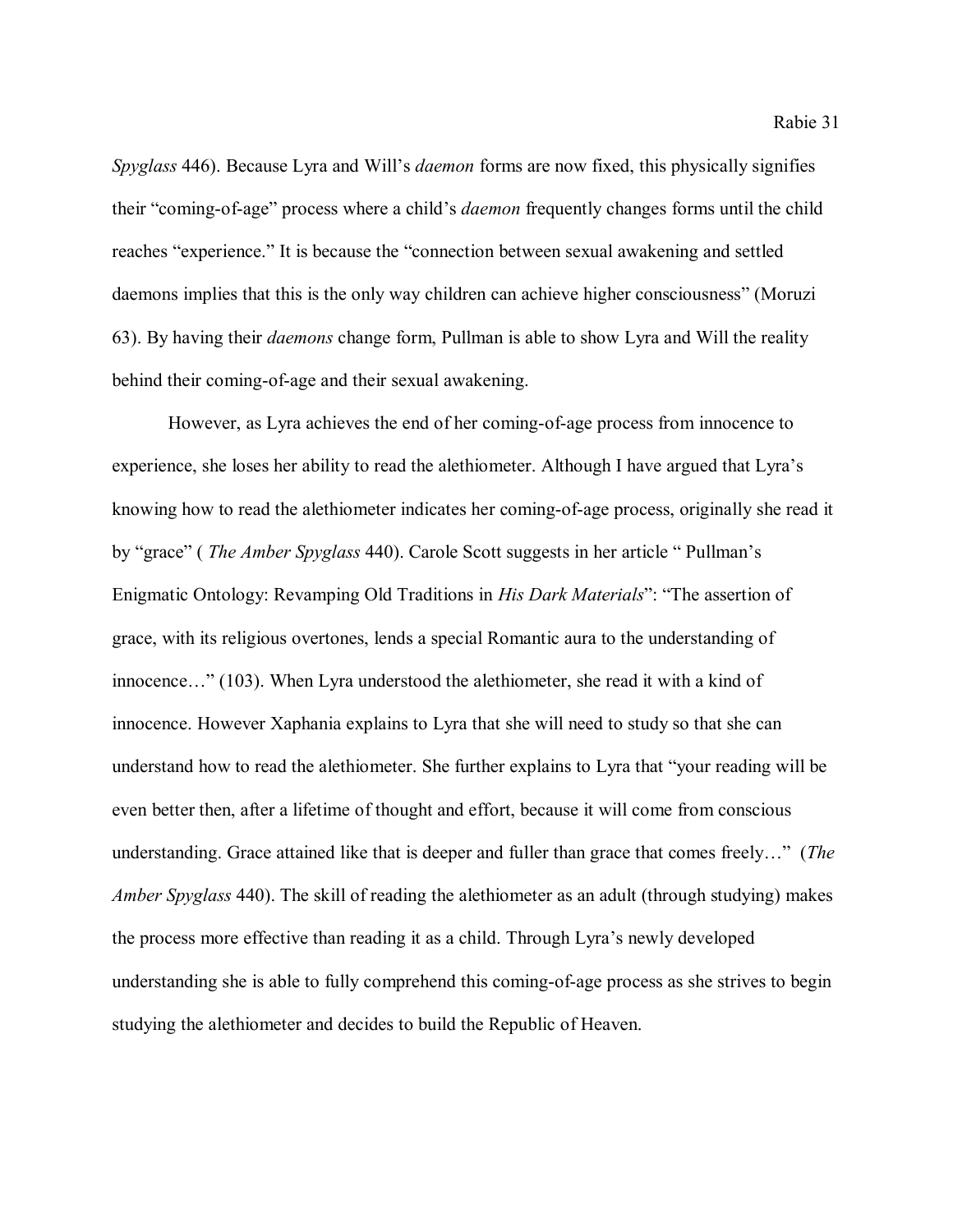Lyra's and Will's maturity level is not only achieved through their "sexual awakening" but by their leaving each other in order to stop Dust from escaping through the windows. By Lyra and Will deciding that all windows must be closed and denying their own wish to stay together, we see a new level of maturity. Therefore they ultimately complete their coming-of-age process from children to experienced young adults.

#### **What the Worlds in** *The Amber Spyglass* **Provide**

As *The Subtle Knife* ends, *The Amber Spyglass* focuses on three worlds regarding Will and Lyra. This first world is Cittagazze which is the world in which *The Subtle Knife* ends, the second is the Land of the Dead, and third is the Mulefa world.

Cittagazze provides Will's coming-of-age process in the sense that he continues to grow by being able to work with others, as he is forced to work with Balthamos and Iorek in order to find Lyra. In doing so, Will not only grows in cooperation, but begins to learn how to trust others. For Lyra, Cittagazze provides her with her new "unconscious" feelings for Will as she begins to grow from child to young adult.

The Land of the Dead provides Will and Lyra with experiences of overcoming fear, the importance of the truth. It is here that Will finally grows away from the image of his father. "This is the place that Lyra and Will must visit so that Lyra can fulfill her promise to Roger, understand guilt and responsibility and confront destructiveness" (Rustin & Rustin 421). By creating this world, Pullman presents us with Lyra and Will's decisions of looking for Roger in such a dangerous place and letting go of their *daemons*, flaws which they discard (lying) because of the experience of being in that world, and their new strengths.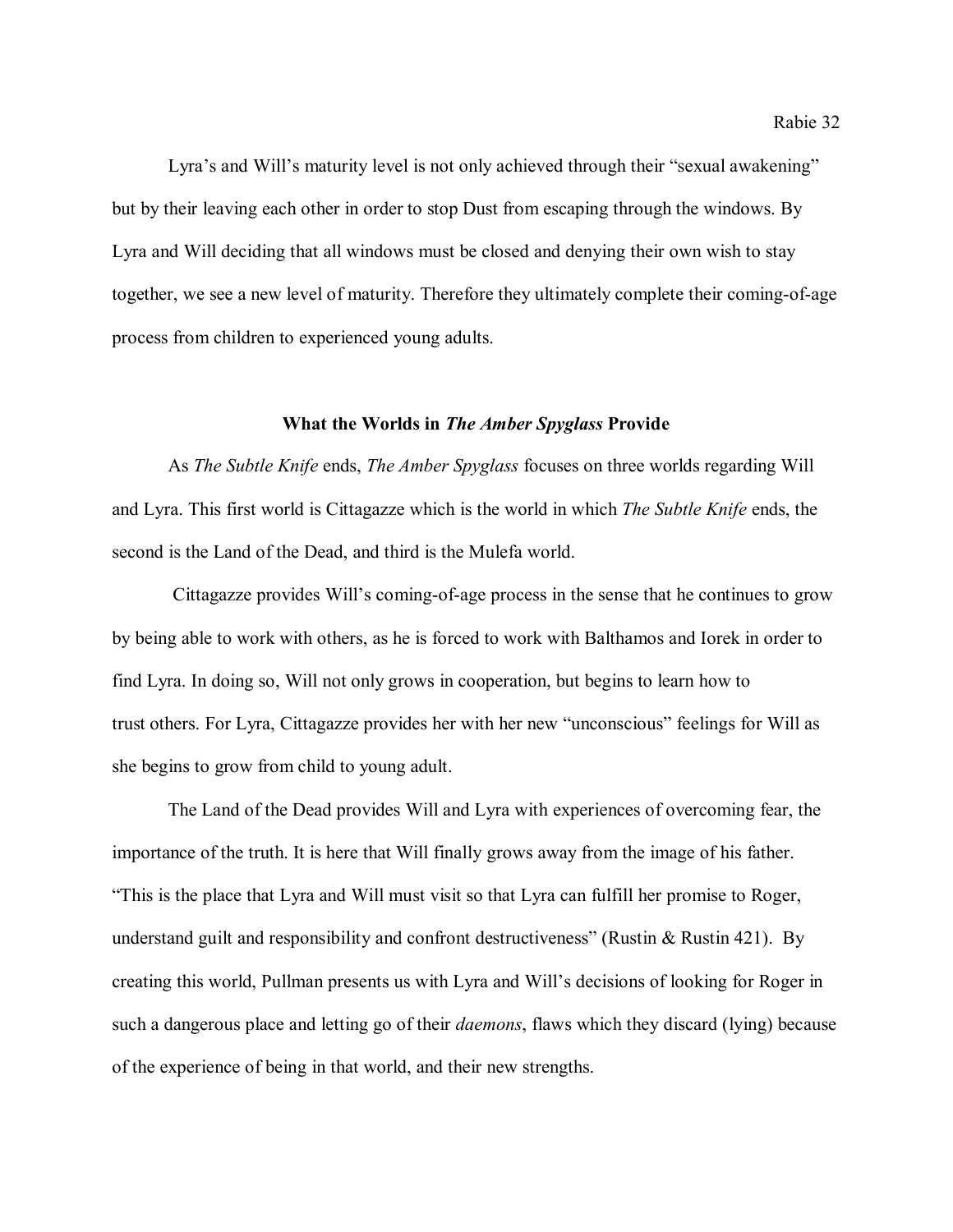Rabie 33

As all worlds in *His Dark Materials* are important for Lyra and Will's growth, it is in the Mulefa world where we see Lyra and Will move from innocence to experience. It is because in this world they realize their own sexuality, love one another, create Dust and *finally* become knowledgeable of what Dust is, and finally leave each other for the general welfare of society. By all these experimental acts both Lyra and Will experience pain in this world as their ultimate decision is to leave each other. The pain they experience in the Mulefa world is the ultimate coming-of-age process because it provides the reader with their decision to act as young adults.

All of these worlds are important to the coming-of-age of Lyra and Will. As they travel through London and Oxford, the Land of the Dead, Cittagazze, and Mulefa, they learn about themselves, gain experience, and act as adults. "None of these discoveries, are possible without the other spaces of multiple worlds" (Cantrell 304). Lyra and Will are only able to gain experience, and grow when leaving from their protected places of Jordan and College to go to unknown places. Matthew Grenby argues in his book *Children's Literature*: "The journey to another world, or another time, decontextualises the protagonists, removing them from the structures that locate and bind them into a particular role within the family, school, or the larger society. They then have to discover afresh who they are, and, usually can return to their reality at the end of the novel with a stronger sense of themselves" (164). Lyra and Will's journey together away from their "comfortable" worlds helps them grow as they further understand who they are. With this new knowledge, Lyra and Will return back to their "worlds" with a stronger sense of who they are and with a new hope for their future.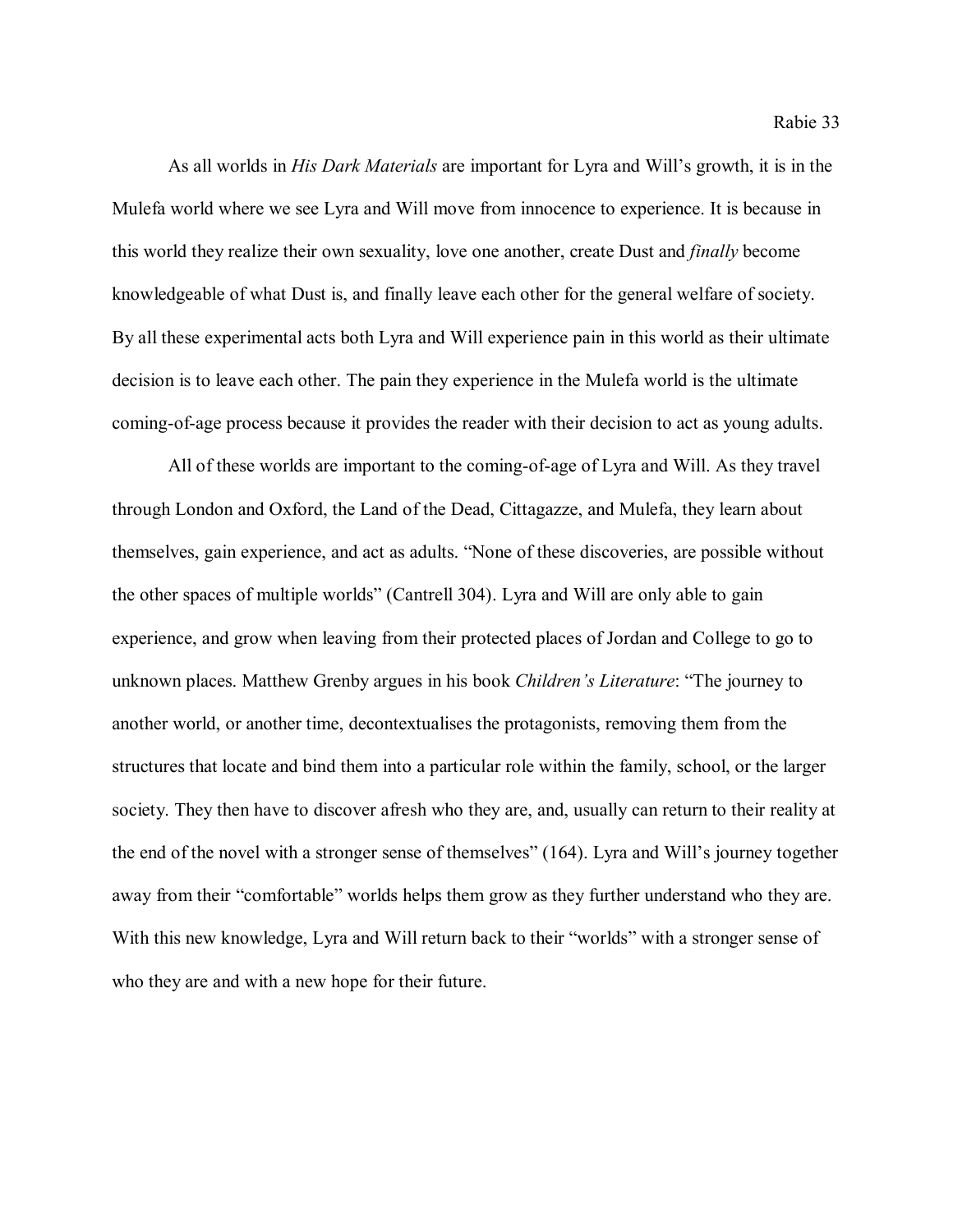#### **Chapter Four –Influence of William Blake and John Milton**

Throughout *His Dark Materials*, Philip Pullman uses influences from William Blake's *Songs of Innocence and Experience* to present us with his theme of coming-of-age with respect to Lyra and Will. In addition we also see Pullman's inspiration concerning John Milton's *Paradise Lost* (especially the theme of parallel worlds).

*In His Dark Materials,* Philip Pullman adapts William's Blake idea of "innocence to experience" as presented by Blake in *Songs of Innocence and of Experience*. Blake's Church in his poems silences the children's voices where he shows the child being oppressed by the authority of the Church and being forced to conform to the ideals of the Church. This is a result of the child losing its innocence because of the corruption of the Church. Blake revolts against social institutions by using the images of children to portray "innocence," and the social institutions to portray the corruption of the children. For Blake the path from innocence to "experience is not wrong but an inevitable stage of human maturity and, he believes, a necessary step on the path to a higher consciousness" (Scott 103) naturally without the corruption of the Church. Similarly Pullman adapts Blake's notion of this through the characters of Lyra and Will. We see this idea through:

Mrs. Coulter (an agent of the Church) and her organization, the 'Oblation Board,' [believe that] it is imperative to prolong the child's state of innocence, and in their view the most effective method of preventing Dust from settling on the child is to separate the body from the daemon before the onset of puberty- - a castration of sort referred to as '*intercision'* and *'cutting.'* The result is a permanent end to any imminent sexual awakening. (Bird 116)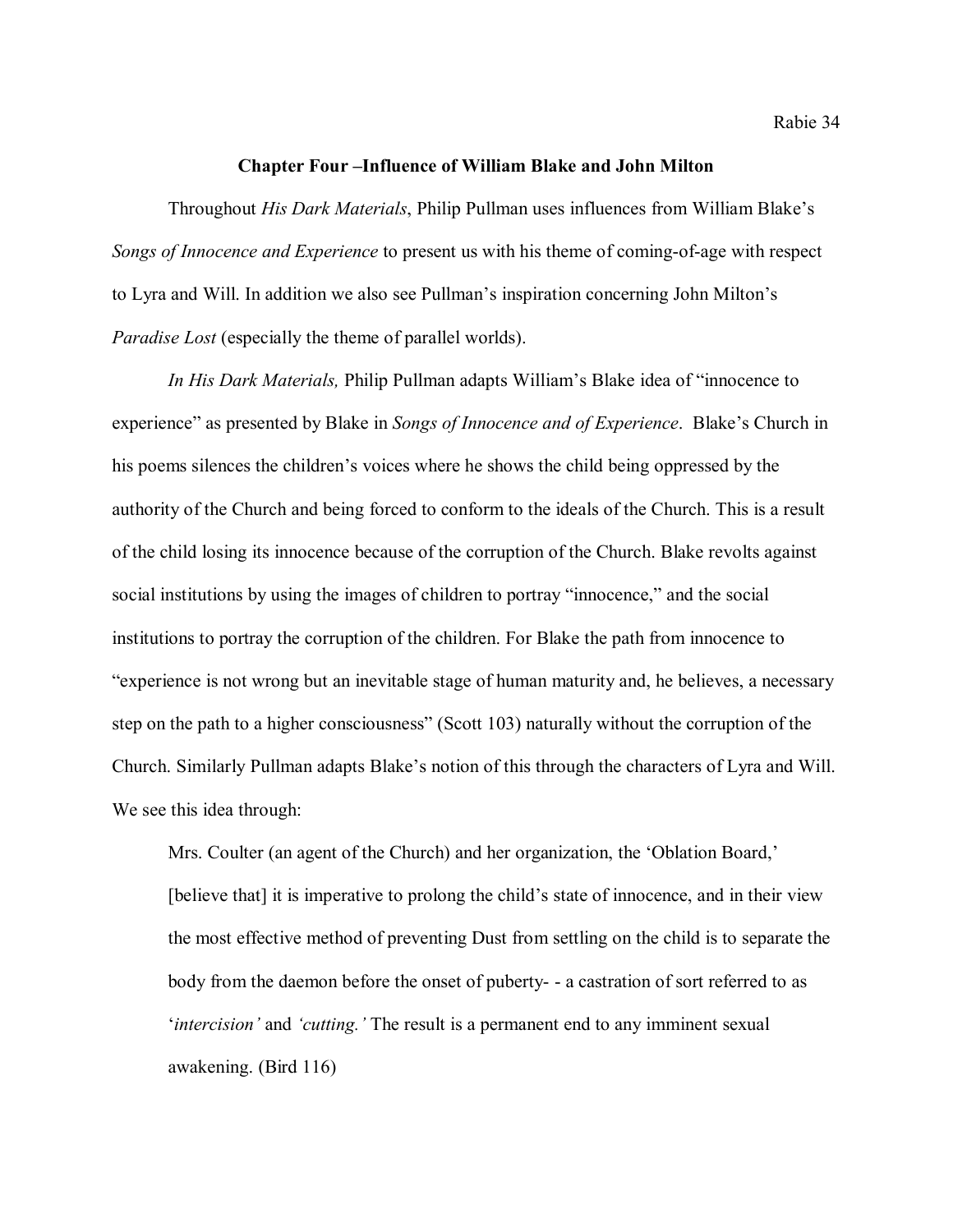Although Pullman's Church attempts to prevent the process of puberty for the children, like Blake's Church, it interferes with the children's life and their natural growth into experience. As Immanuel Kant argues in his *Critique of Judgment,* the creative consciousness known as " "genius" is a key growth by which "nature gives the rule to art" (156). Although Kant does not argue about childhood mentality, his idea can be used to depict a child's growth. Every child can be seen as a "genius" but the child needs the most natural kind of growth. Blake's Church endures the children into hard labor making them, slaves to the Church. Such interference affects their "genius" and their coming-of-age to "experience."

 It is through Blake's *Holy Thursday* and *The Little Boy Lost*, that we see the children's being neglected or dominated by the Church. In addition in *The Little Vagabond* (*Songs of Experience*) we can see the emergence of the corruption of the Church.

Blake's *Holy Thursday* (*Songs of Innocence*) is a criticism of the Church as Blake describes innocent orphaned children in the charity schools of London going to Church on "Holy Thursday" and being forced to take up traditions of the Church. The children are not "experienced;" rather the poem shows their innocence when a cruel institution is contrasted with orphan children. In the first stanza of the poem, Blake describes to us the procession of children going to Church. In this first stanza, Blake effectively shows how innocent and pure the children are when he explains "their innocent faces clean" (1) suggesting they are without sins. The use of the word "clean" further suggests the faces of the children are not normally clean, but they are clean for the occasion. This description emphasizes the corruption within the Church because the orphaned children are not properly taken care of by their beadles and are only "clean" because they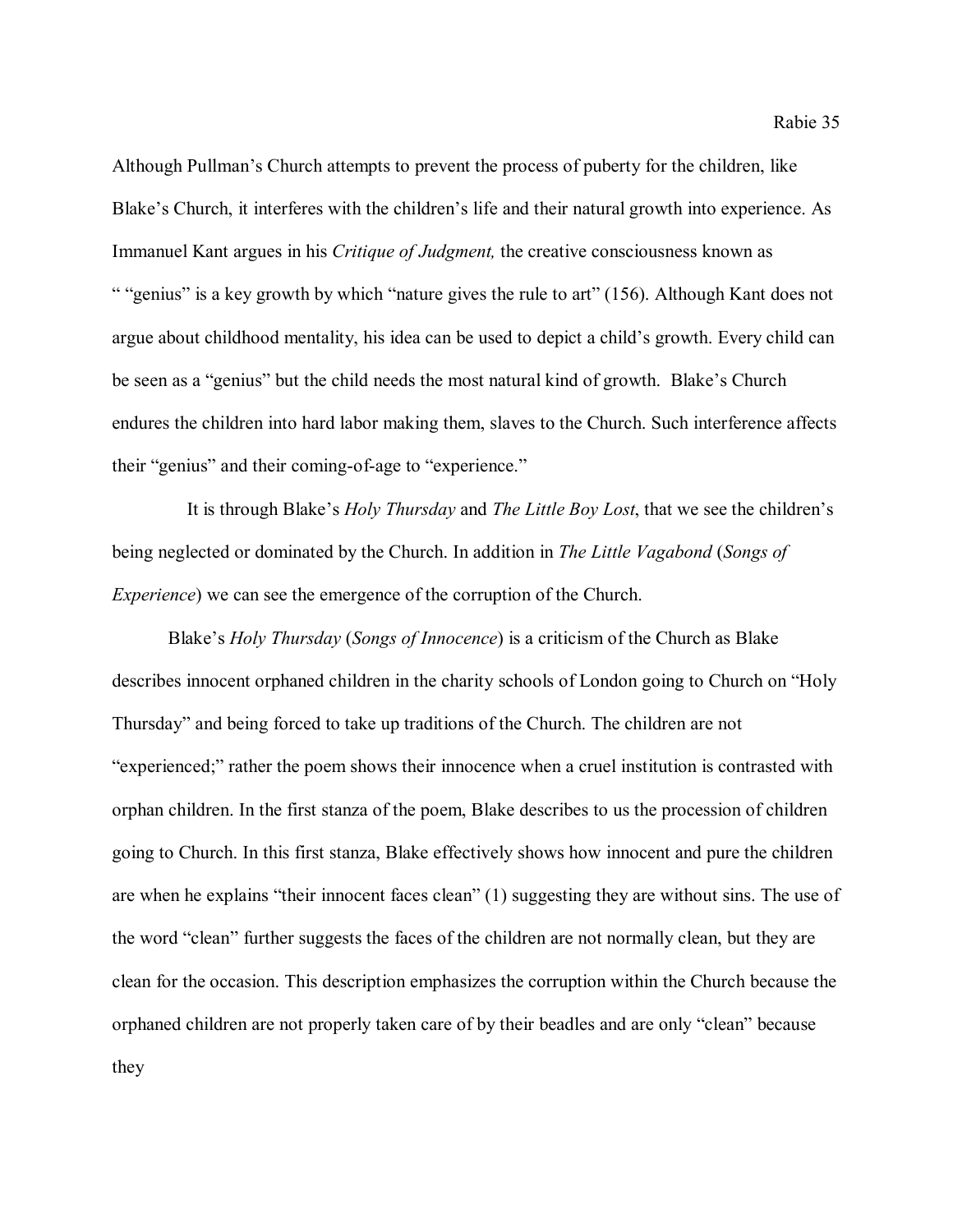are going to Church. In addition the children are described by Blake walking "two and two"/ [while] "Grey-headed beadles walked before with wands as white as snow" (2-3) These children are described walking behind "their beadles (parish officers)…[for ] a compulsory exhibition of their piety and gratitude to their patrons" (Keynes 186). The orderly walk to Church and the beadles "wands" suggests the use of violent authority against the children. It is in Blake's poems that he "uses the trope of the child to represent spiritual purity in its most fragile and vulnerable form and as an image of innocent humanity in an inhuman world. Images of child abuse and neglect serve to show how this initial spiritual purity is corrupted" (Benziman 169). This emphasizes Blake's revolt against the Church. These children are forced to take up the traditions of the Catholic Church in spite of possible abuse as they are supervised by their beadles marching to "the high dome of Paul's they like Thames' water flow" (4). The children are taken into the Church because they are too innocent to know better.

In the second stanza, once inside the Church, Blake describes the children as "flowers of London town," and mentions their "radiance" emphasizing their beauty and dismissing the idea that they poor orphaned children. In addition they are compared to "multitudes of lambs" (7) seated to receive communion "raising their innocent hands" (8). This image provides us with not only the innocence of the children as "lambs" under the control of the Church, but with the biblical image of God/ Christ.

Finally in the third stanza their voices like "a mighty wind" and "harmonious thundering" are raised to the heavens, while the beadles are now presented as "aged men." The last line "Then cherish pity, lest you drive an angel from your door" (12), suggests that we should to pity the poor (such as the orphaned children) not focus on the abusive authority of the Church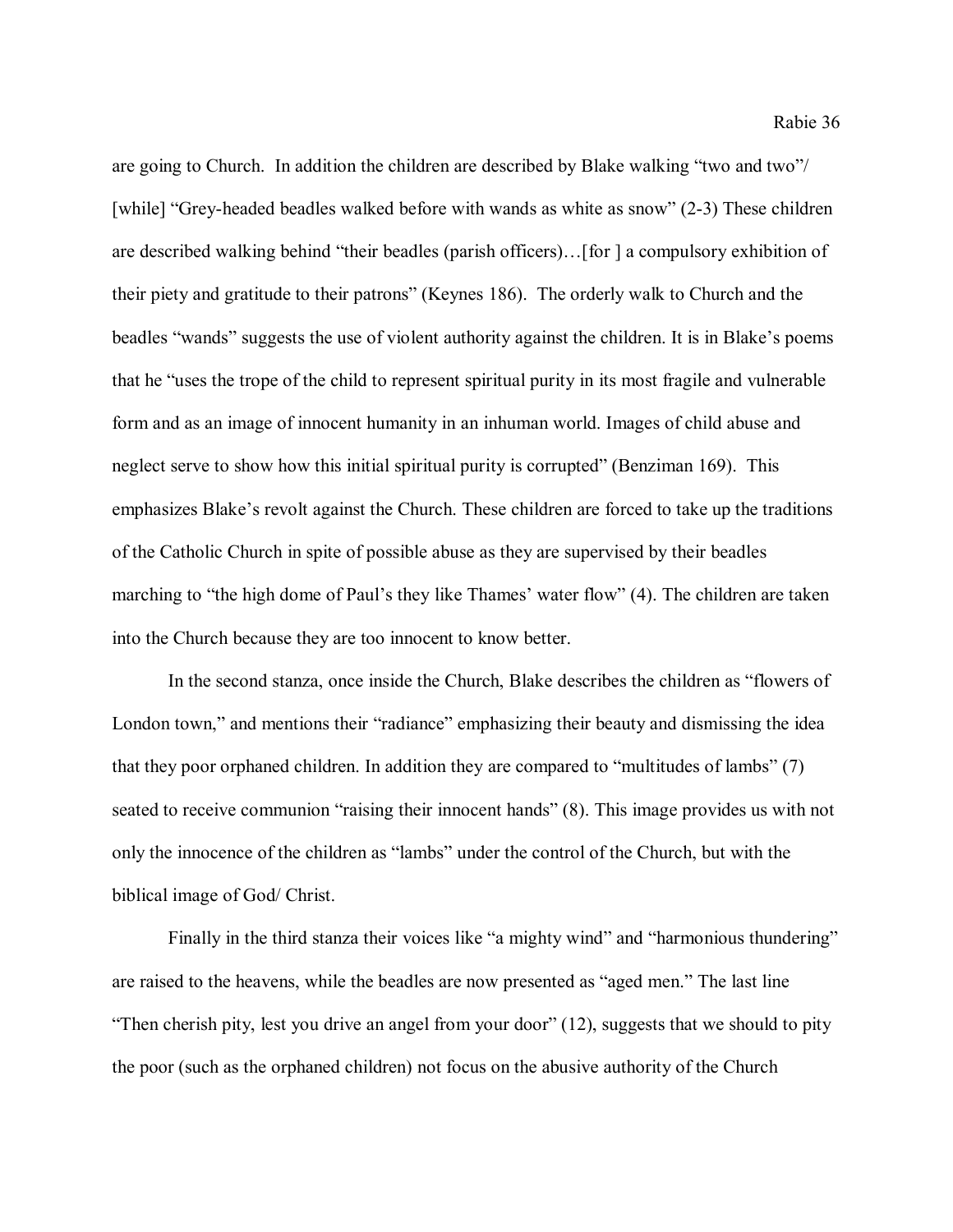against the children. David Fairer argues in "Experience Reading Innocence: Contextualizing Blake's *Holy Thursday*, "If the poem begins with the great pageant of the charity children, when innocence is on display and public charity dons its best clothes, it ends by placing the matter, briefly and undemonstratively, at our own door" (558). The innocent children in *Holy Thursday*  do not understand the corruption of the Church. The speaker of the poem states the moral in the last line of *Holy Thursday*.

The influence of the Church corrupting the innocent is present in Pullman's *His Dark Materials*. One example is when the Church attempts to stop the spreading of Dust by killing the children's daemons. Pullman uses Blake's notion of a powerful authority silencing the children's voice. It is in Pullman's world that the Church is:

> monolithic, powerful, and combines the most authoritarian, formidable, and evil aspects of Protestant Calvinism and Roman Catholicism…[and] silences heretics through Inquisition, castrates young boys to retain their lovely voices at the cost of their sexuality, and generally opposes desire for things of the material world while amassing great wealth and power. (Wood 243)

Much like Blake's Church in *Holy Thursday,* Pullman's Church is an oppressive institution. In its own type of corruption, it controls the innocent by preventing them from going through the process of puberty. The Church dominates to the innocent children in other ways of abuse. It kidnaps children like Tony Makarios and kills *daemons* in the name of Authority. [4](#page-37-0)

 In *Little Boy Lost* (*Songs of Innocence*) Blake uses simplistic language to underscore the emotions that a child feels while losing its father. Blake provides, in the first stanza, the voice of the child trying to stop the father from abandoning it as the child cries after his father

<span id="page-37-0"></span> <sup>4</sup> Pullman's word for God in *His Dark Materials*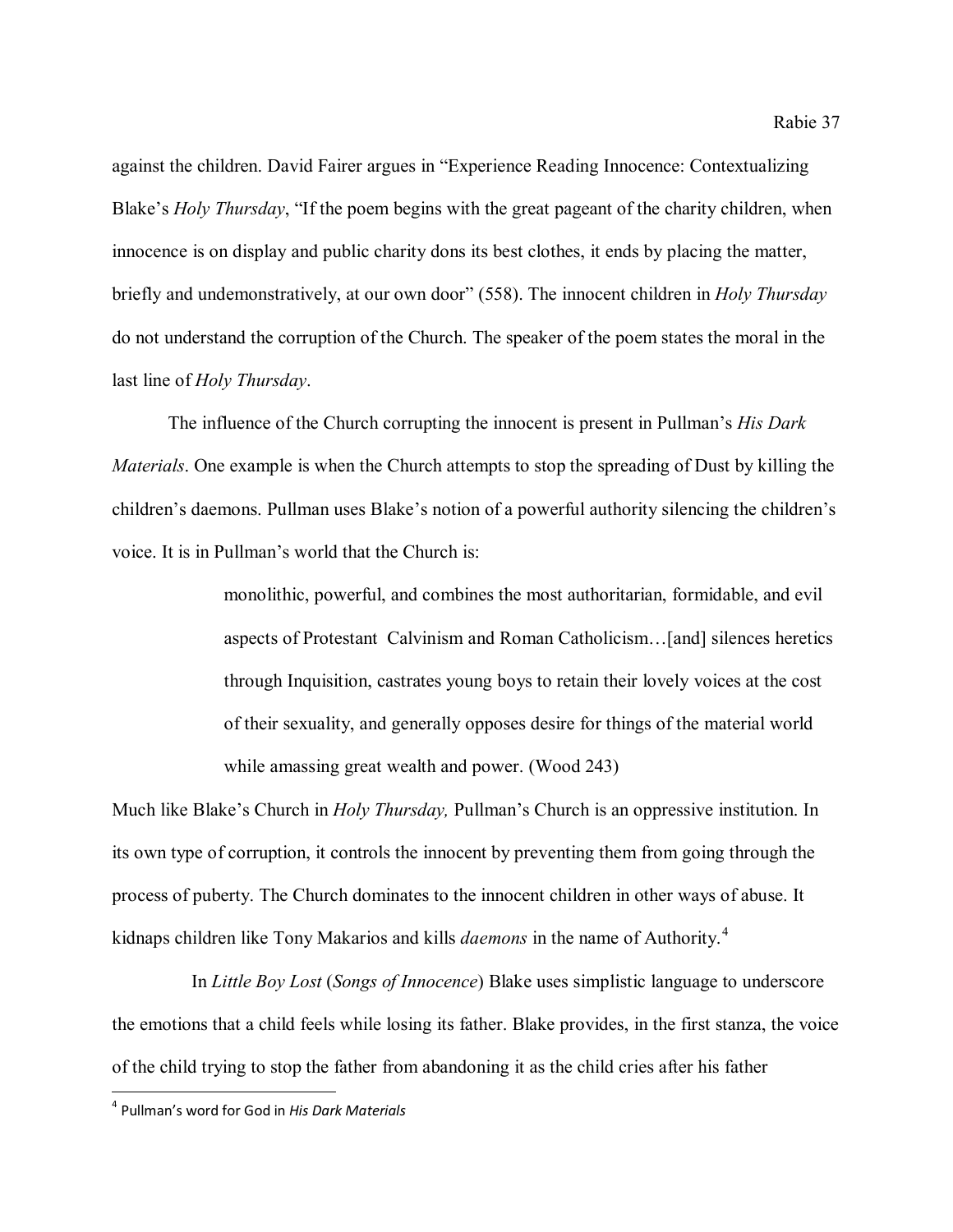"Father, Father, where are you going?/ Oh do not walk so fast. / Speak, father, speak to your little boy, Or else I shall be lost." (1-4). It is clear that the father does not want to acknowledge his son. Jennifer Waller states in her article, "Maurice Sendak and the Blakean Vision of Childhood," "The child of the *Songs of Innocence* seeking to find perceives an answer not by his powers of reasoning but by the strength of his love" (130). It is here that Blake shows us the "innocence" of the child because the little boy innocently follows his father, wanting to be with his father, while the father does not acknowledge his son.

 In the second stanza however Blake shows us the abandonment of the boy as the child was left in the dark without his father. In the dark where the boy was left behind, "The mire was deep, and the child did weep,/ And away the vapour flew" (7-8). The boy is left crying in deep mud and the only light to guide him is gone. Although there are many interpretations of *The Little Boy Lost*, (father standing for God, for example) "what remains constant in all these readings is that from the child's point of view the father is there, and abandoning him… [and] the main event is that of a child trying to be heard and failing, and this failure is experienced as desertion" (Benziman 173). Blake illustrates to us the innocence of the child following his father in vain. It is because of this the child becomes "experienced" in the second stanza, because he is left alone to face the reality that he has been abandoned by his father.

This poem influenced Pullman's vision of "innocence" and "experience" in *His Dark Materials*. This is successfully shown when we become introduced to Will in *The Subtle Knife* and understand his father is gone, "he had vanished long before Will was able to remember him. Will was passionately curious about his father, and he used to plague his mother with questions…" (*The Subtle Knife* 8). Like Blake's boy in *The Little Boy Lost*, both children are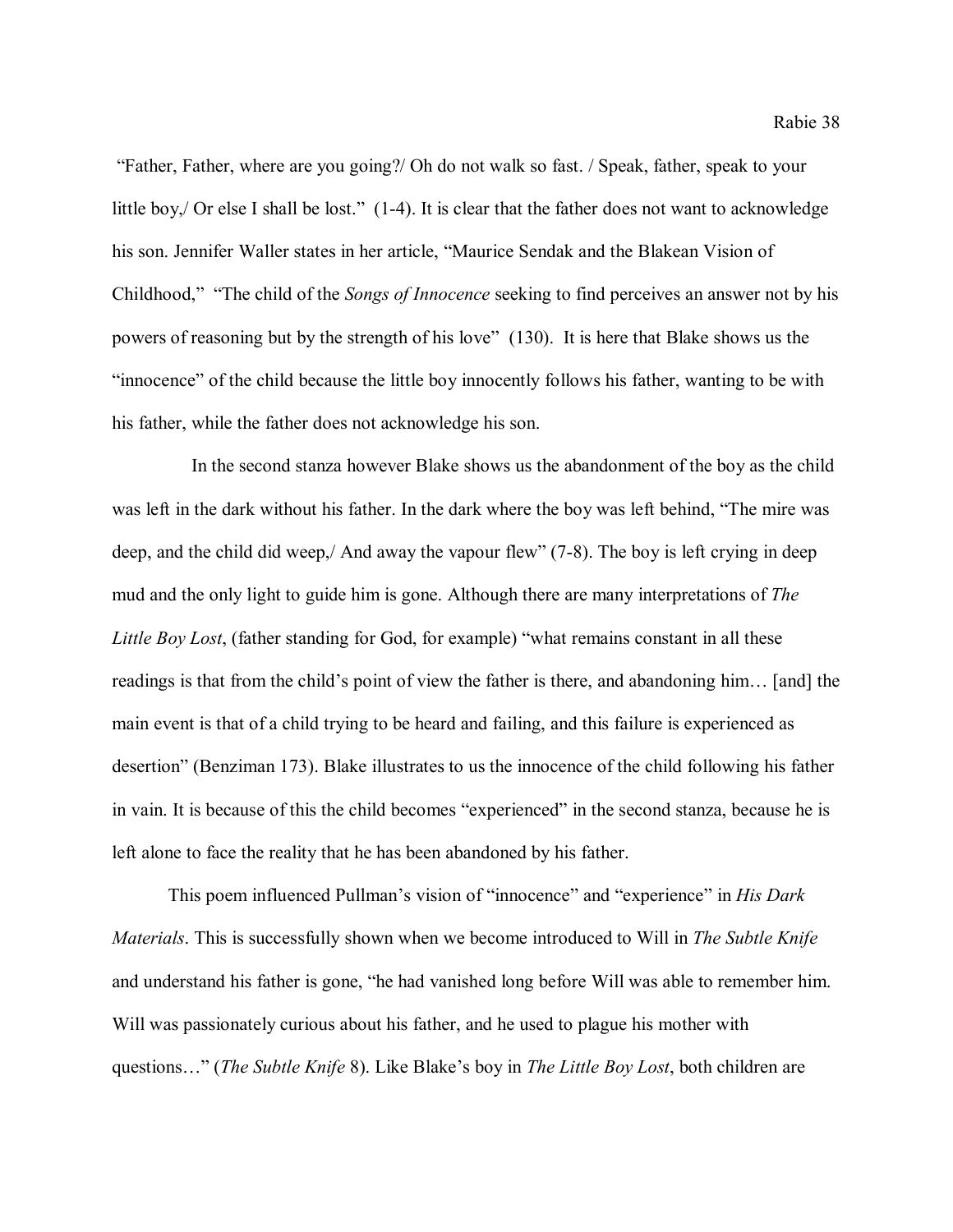looking for their father. The "innocence" of both boys is shown through their love for their respective fathers. As Blake's boy tries to follow his father, Will lives out the dream of finding his father, and tries to follow in his father's footsteps by trying to become a great warrior. Although Will does not visually experience the father leaving him like Blake's boy in the poem, both children gain experience from the abandonment of their fathers. Blake's boy becomes "experienced" in the sense that he feels the pain of abandonment. Will is "experienced" because he necessarily takes on the role of the protector (of his ill mother).

We begin to see more "experience" than "innocence" in Blake's *The Little Vagabond* (*Songs of Experience*) where the child (a vagabond) lives at the Church and expresses the cruelty of the Church. The child begins the first stanza crying out to his mother "the Church is cold" (1) and compares it to the Alehouse as it is "healthy and pleasant and warm;" ( 2). It is with this comparison that Blake is able to provide to the reader the "experience" of the child (as the child complains of the church being unpleasant) and pessimistic. In addition we are provided with the "innocence" of the child as it is a young child crying out to his mother.

 In stanza two, we begin to see some of the corruptions of the Church which the child experiences as he sarcastically says "But if at the Church they would give us some Ale,/ And a pleasant fire our souls to regale,/ We'd sing and we'd pray all the livelong day" (5-7). The child pleads for ale at Church claiming that its warmth will make the child never want to leave the Church. U.C Knoepflmacher notes in "The Balancing of Child and Adult: An Approach to Victorian Fantasies for Children," " From the vantage point of innocence, [the] childhood agent may resist the imposition of adult values and stubbornly demand that its desire to linger in a realm of magic and wonder be satisfied…" (497).The child sets an imaginary world against the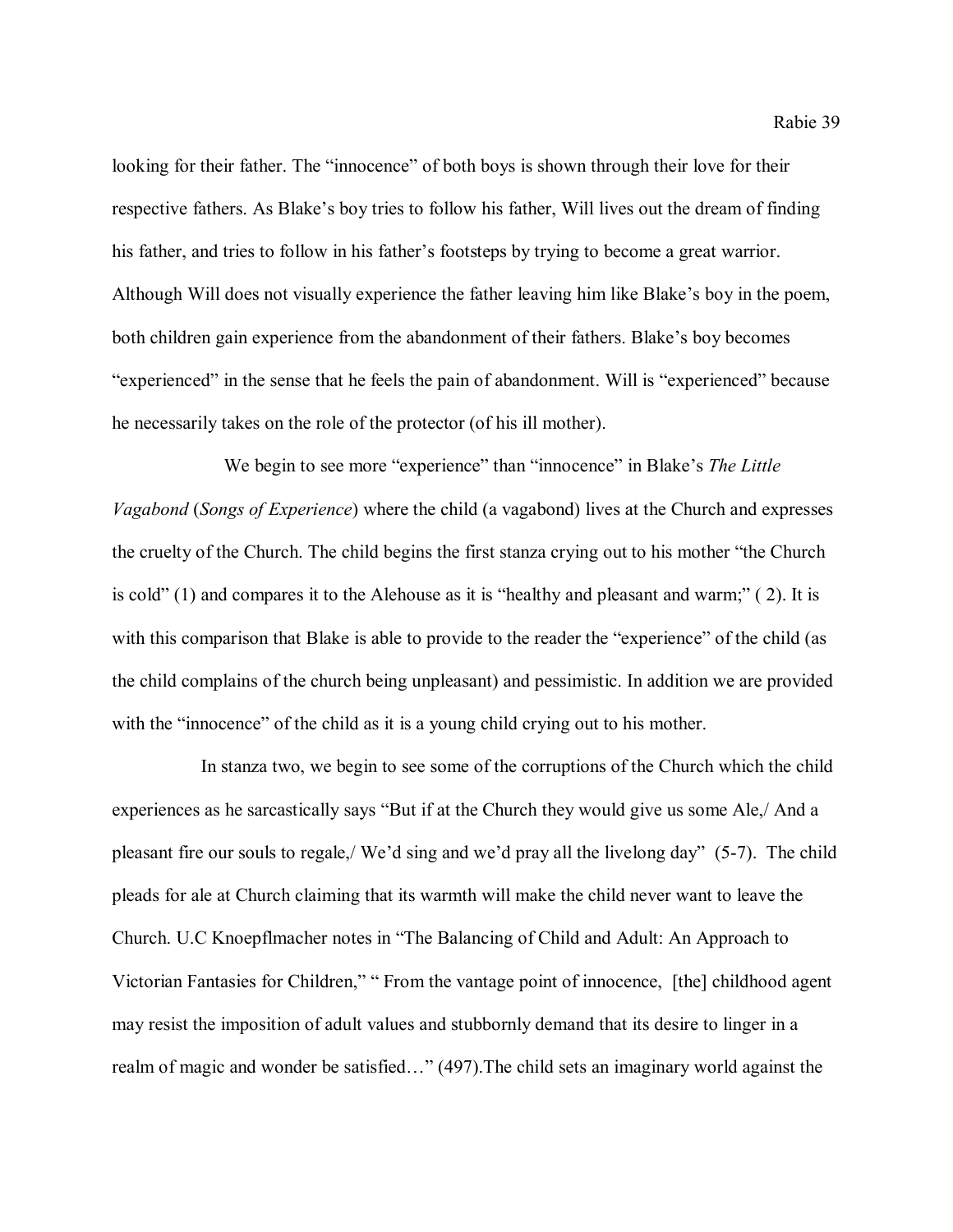Rabie 40

realities of the corruption of the Church. This is a desire for warmth, and if this becomes possible, the child would never want to leave Church.

Moreover in stanza three, the Parson would be happy in this "imaginary world" and "might preach and drink and sing" (9) and the children would be "happy as birds in the spring" (10). Everyone would be joyful in the Church while Parson is preaching happily and the children responding happily to the sermons. It is through the "imaginary world" the child creates that we can understand Blake's idea of "innocence." The child hopes for an uncorrupted Church. However, as we read in the second half of the third stanza, in the child's imaginary world, he also hopes the "modest dame Lurch, who is always as Church, Would not have bandy child nor fasting nor birch" (11-12). Here we can see the "experience" of the child. The child is not innocent and understands the corruptions of the Church. Such corruptions include fasting, and abusing the children in the Church. The "vagabond" child hopes for a change in his "imaginary world."

 The last stanza continues with the child's "imaginary world" and its outcomes. These include "Gold like a father rejoicing to see/ His children as pleasant and happy as he,/ Would have no more quarrel with the Devil or the Barrel, But kiss him and give him both drink and apparel" (13-16). The child imagines God being happy and pleased to see his children and even imagines God to be like a father to his children. In addition God would forgive the Devil and give him drinks and apparel. It is in this stanza that Blake provides us with the "innocence" of the child where the child hopes for a better future with the Church and hopes for an end to the Church's corruption.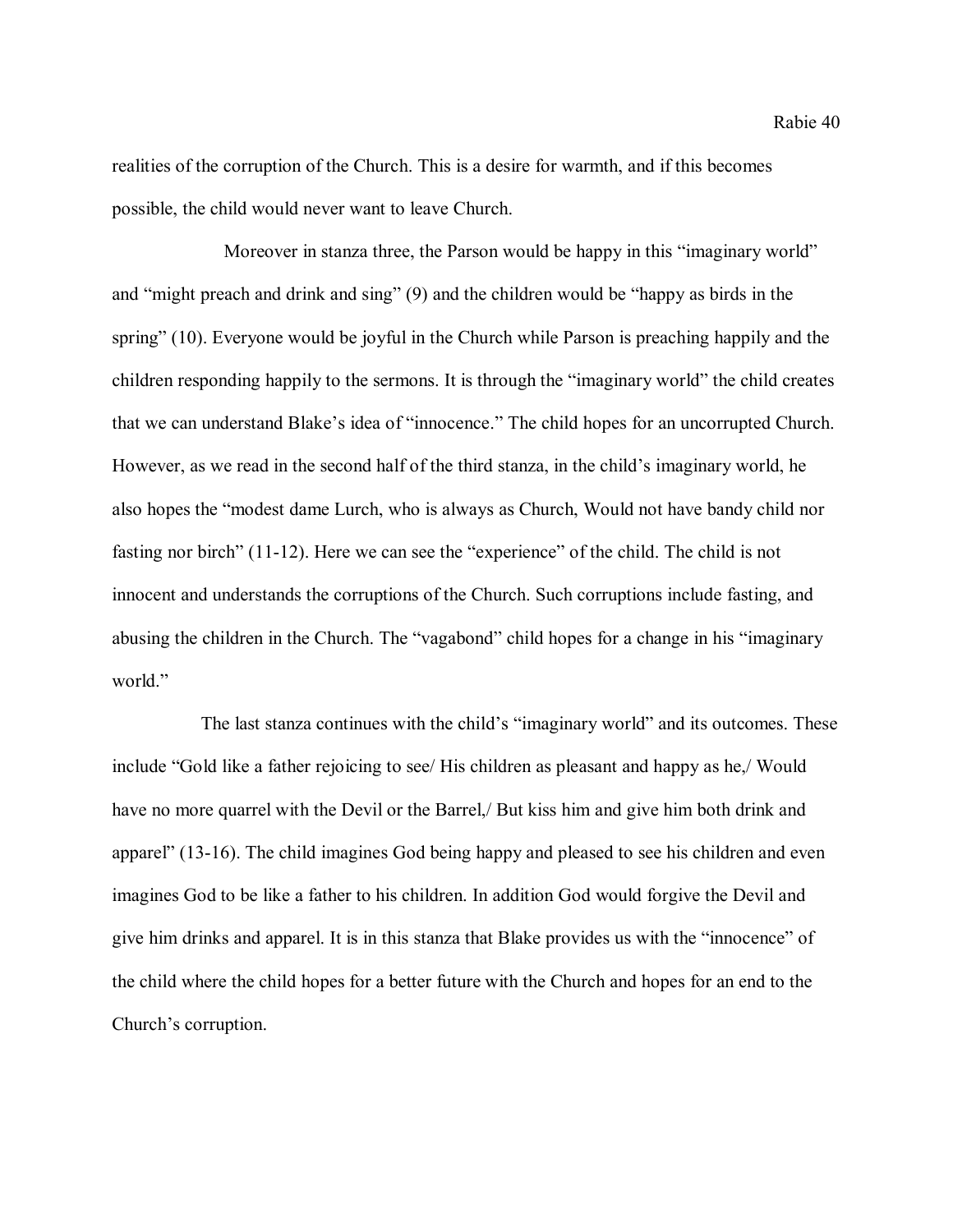Pullman uses a similar notion to the Blakean child's "innocence" and "experience" with reference to the Church and Lyra. This is seen in *The Golden Compass* when Lyra visually sees the actions of the Oblation Board when she sees Tony's dead *daemon*. Lyra for the first time sees and understands "what it was that the Oblation Board was doing, and what was the nature of the sacrifice the children were having to make (*The Golden Compass* 187). Like the "Vagabond's" innocence being taken away by his witnessing the corruption of the Church, Lyra's innocence is lost as she realizes the corrupt nature of the Oblation Board. In addition as the "Vagabond" imagines a "world" without the corruption of the Church, Lyra decides to take action and rebels against the Oblation Board, and later tires to save the child from the Oblation Board. It is "the rebellion against the Church and God [and] is also a rebellion against Lyra's parents, a separation that enables her maturity" (Hines 45). Not only does Lyra rebel against the Church, but also her parents who are involved with the Oblation Board. It is by this act of "rebellion" in hope for a better "world" that Lyra matures and gain "experience."

Just as Philip Pullman incorporates Blake's *Songs of Experience*, he also incorporates Milton's concept of parallel worlds such as Eden, Heaven and Hell (found in *Paradise Lost*). This is shown through Pullman's parallel words of the Mulefa, the Land of the Dead, and Will and Lyra's respective worlds.

In *His Dark Materials*, Pullman develops multiple worlds as Lord Asriel explains there are "uncountable billions of parallel worlds" (*The Golden Compass* 330). The concept of multiple worlds that Pullman uses in *His Dark Materials* is found in John Milton's *Paradise Lost*  as Pullman quotes directly from Milton's *Paradise Lost* in his epigraph to *The Golden Compass:*

Into this wild abyss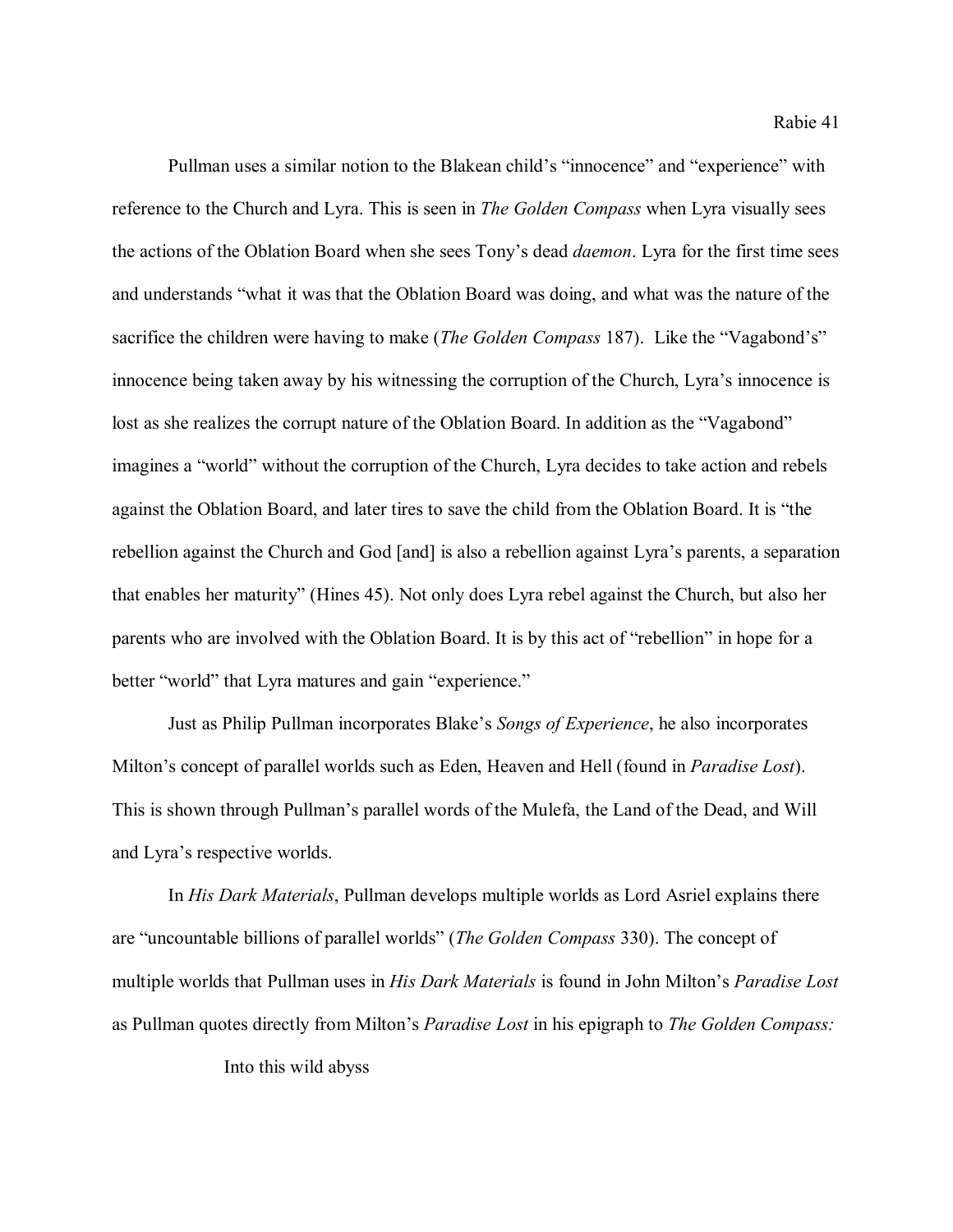The womb of Nature and perhaps her grave, Of neither sea, nor shore, nor air, nor fire, But all these in their pregnant causes mixed Confusedly, and which thus must ever fight, Unless the Almighty Maker them ordain His dark materials to create more worlds, Into this wild abyss the wary fiend Stood on the brink of Hell and looked a while, Pondering his voyage… *(Paradise Lost* Book II)

It is in this passage of *Paradise Lost* that Satan sets out to Earth, crossing Chaos. This outlines Pullman's concept of other worlds the children cross through the "windows". Milton further elaborates of the idea of other worlds in Book VII of Paradise Lost:

> Then staid the fervid Wheeles, and in his hand He took the golden Compasses, prepar'd In Gods Eternal store, to circumscribe This Universe, and all created things: One foot he center'd, and other turn'd Round through the vast profunditie obscure, And said, thus farr extend, thus farr thy bounds, This be thy just Circumference, O World. (224-31)

For Milton in *Paradise Lost* "It seems reasonable that if God wanted to, He could create many more worlds from the leftover Chaos" (Robinson 2). Although Milton does not extend the idea of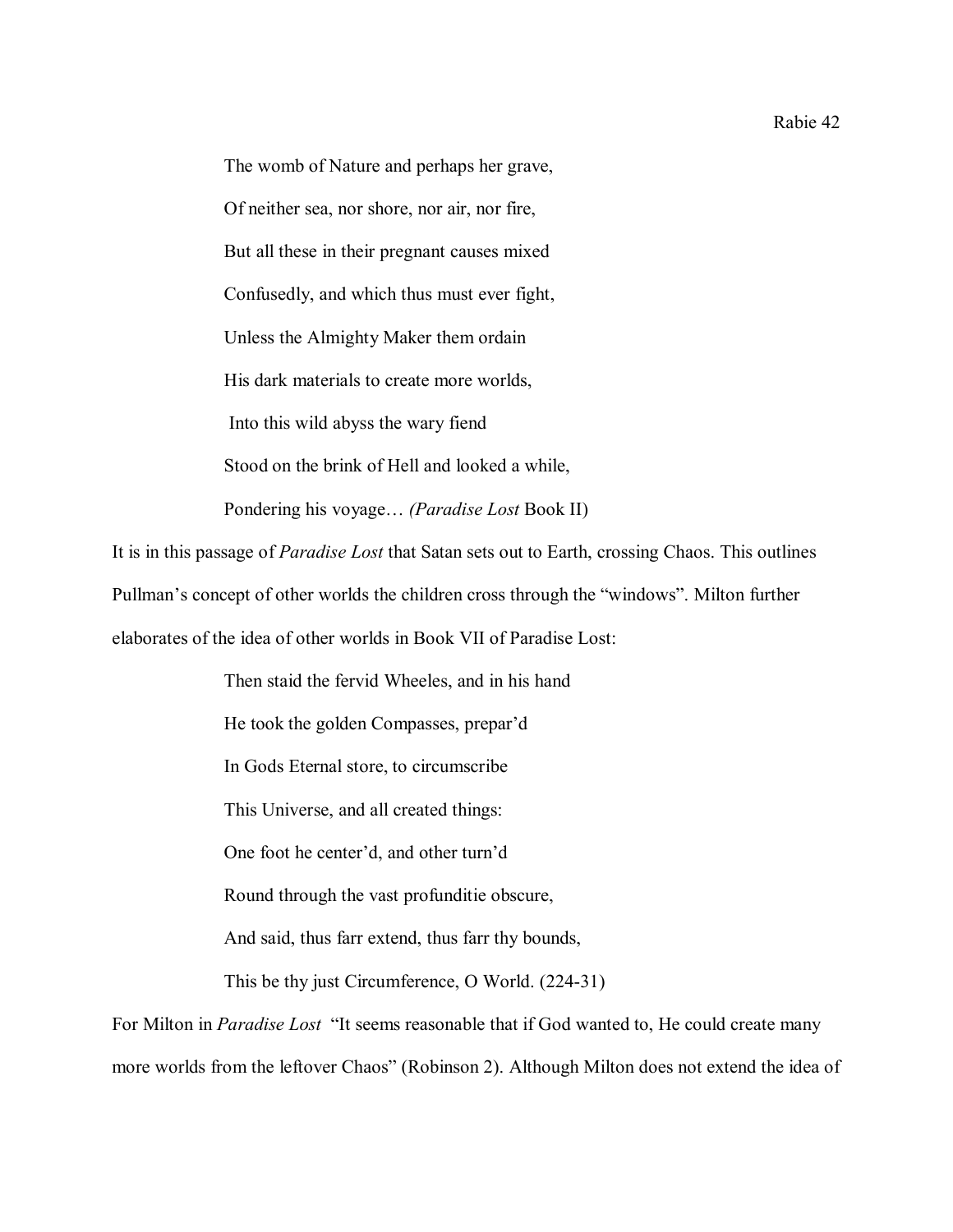other worlds, he expresses the possibilities that God could create other worlds. Pullman uses this concept and expresses there *are* many other worlds as read towards the end of the *The Golden Compass* in which Lyra's father creates a bridge from his world to another. This is additionally shown in *The Amber Spyglass* where the knife opens new windows into other worlds.

In *Paradise Lost,* the world of Heaven is inhibited by God and angels who do not rebel against him. Similarly, Pullman adapts this idea when King Ogunwe says to Mrs. Coulter:

> I am a king, but it's my proudest task to join Lord Asriel in setting up a world where there are no kingdoms at all. No kings, no bishops, no priests. The kingdom of heaven has been known by that name since the Authority first set himself above the rest of the angels. And we want no part of it. This world is different. We intend to be free citizens of the Republic of Heaven. (*The Amber Spyglass* 188)

Even though we never see any of Pullman's characters in the Republic of Heaven, it is frequently referred to in *His Dark Materials.* In this world there are no kings, but the people are free. Similarly, like Milton's Heaven, it is a world which Lyra intends to go to through hard work and patience. This rejects the *Paradise Lost* concept that the sinless will go to Heaven. Unlike, Milton's Heaven which it is ruled by God, Pullman's Republic of Heaven is without a ruler where the people are free to do what they choose.

Another world which Pullman depicts that is similar to one of *Paradise Lost* is Hell. Hell in *Paradise Lost* is for "sinners" where evil and darkness abound. Milton describes Satan's sin in Book I of Paradise Lost:

The Mother of Mankind, what time his Pride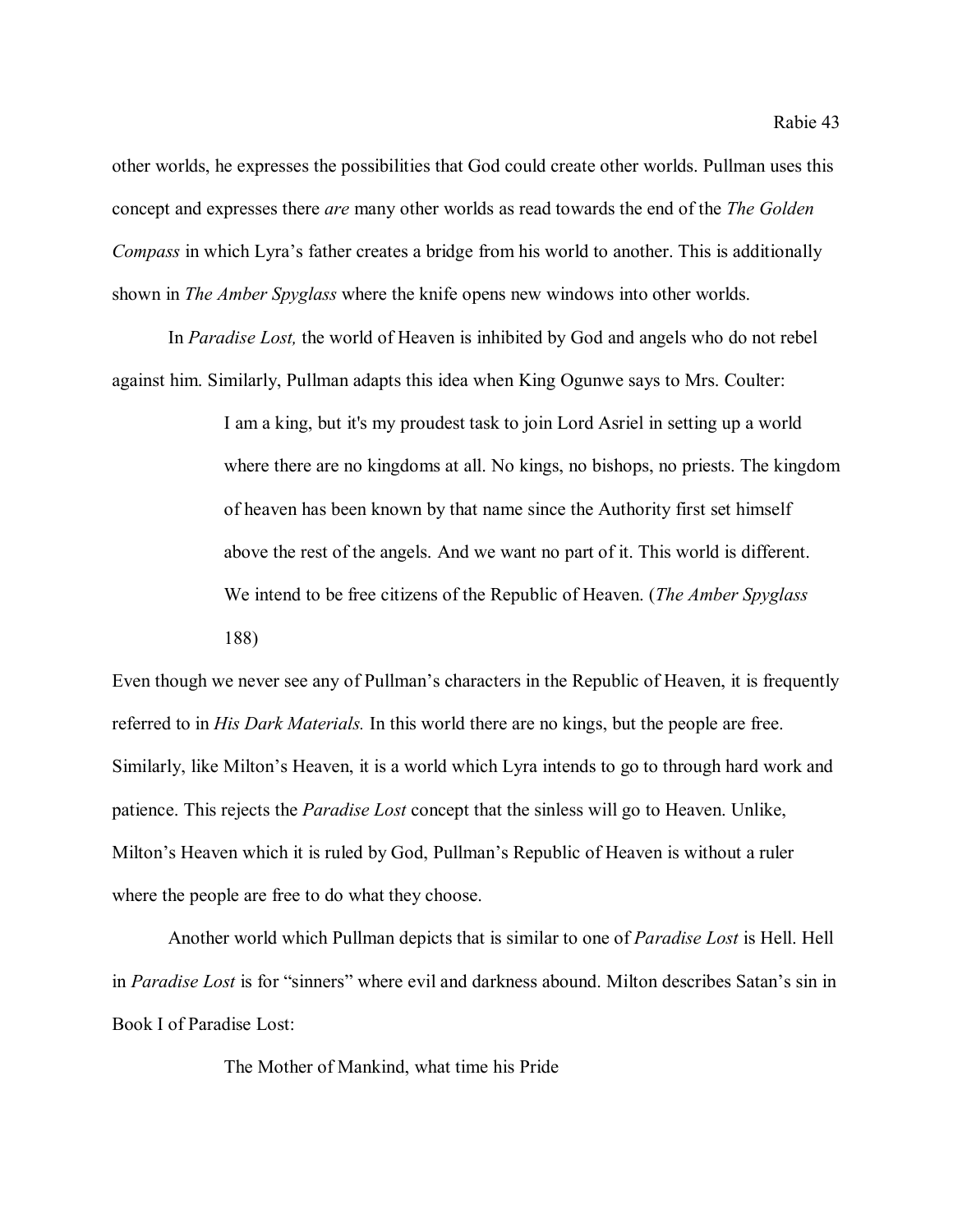Had cast him out from Heav'n, with all his Host Of Rebel Angels, by whose aid aspiring To set himself in Glory above his Peers, He trusted to have equal'd the most High, If he oppos'd; and with ambitious aim Against the Throne and Monarchy of God Rais'd impious War in Heav'n and Battel proud With vain attempt. Him the Almighty Power Hurld headlong flaming from th' Ethereal Skie With hideous ruine and combustion down To bottomless perdition, there to dwell In Adamantine Chains and penal Fire,

Who durst defie th' Omnipotent to Arms. (36-49)

It is because of Satan's pride that he wanted to have a war against God to glorify himself. And after he failed, God threw Satan and his followers into Hell as a punishment. It is because of Satan's sins that he is put in Hell. In *His Dark Materials,* Pullman depicts his "Hell" in the world of "The Land of the Dead." Like in Milton's Hell in "The Land of the Dead" one is punished. Lyra is punished by the harpies for lying, and experiences pain when she is apart from her *daemon* (as one must be while going through this world). However, unlike Milton's Hell, everyone, good and bad, goes to Pullman's "Land of the Dead."

The other world which Pullman incorporates from *Paradise Lost* is Chaos. In *Paradise Lost*, Chaos is often referred to as a world with disorder. Moreover it is the bridge between Hell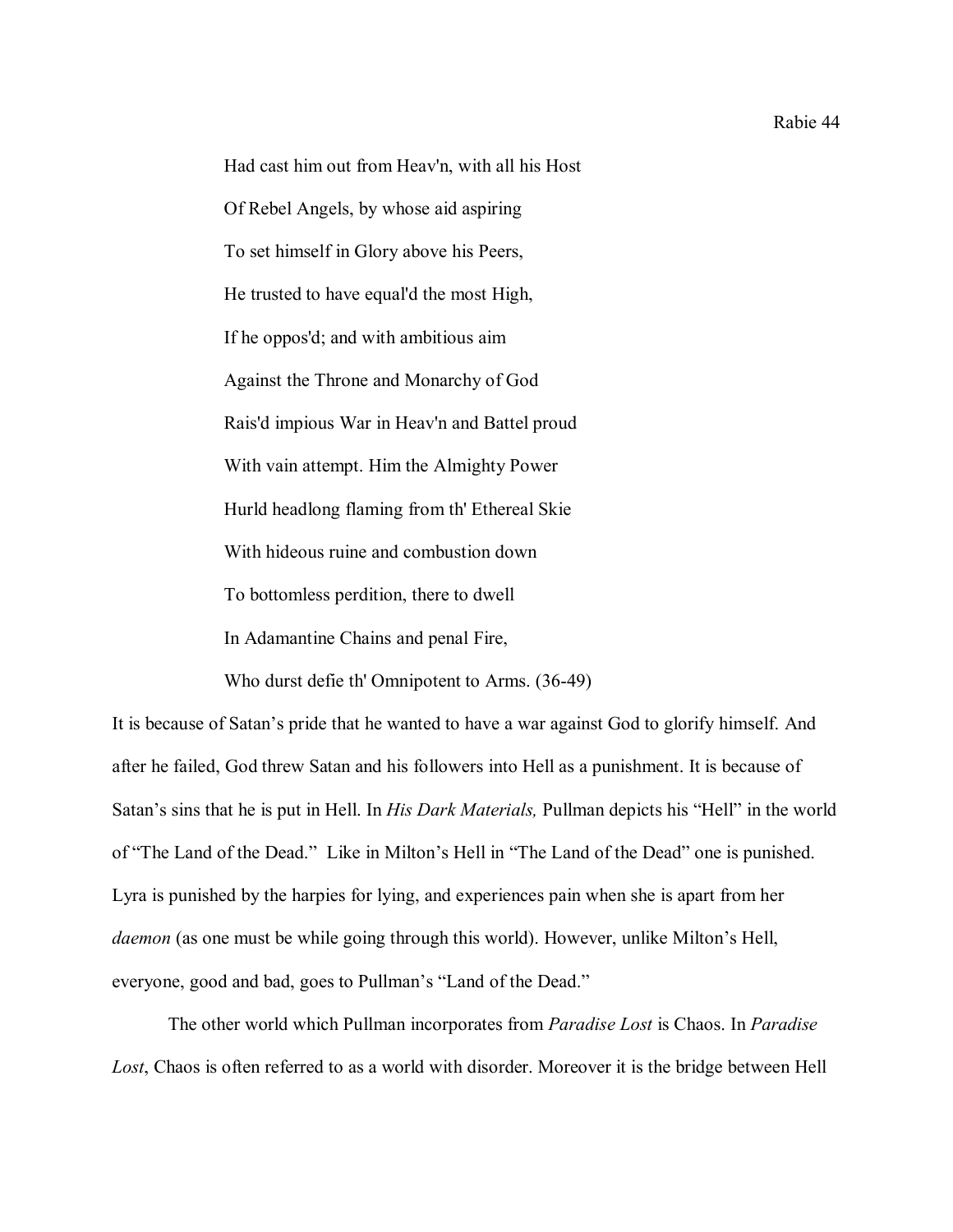and Earth. Pullman's Cittagazze implies the same notion. It is regarded as "chaos" for its mass of Specters.<sup>[5](#page-45-0)</sup> In addition Cittagazze is read as Milton's world of "Chaos" in the sense that "Chaos" is the bridge between Hell and Earth (which Satan uses to get to Earth). Similarly Cittgazee is the world between Lyra and Will's world. Lyra's father created a bridge between the two worlds.

 The last world which Pullman incorporates in *His Dark Materials* is similar to Milton's Eden. As Eden in *Paradise Lost* is related to the fall of Adam and Eve and their expulsion from it, Pullman's Mulefa world does something similar. Lyra and Will "sinned" in this world when "Lyra took one of those little fruit [and] lifted the fruit gently to [Will's] mouth" (*The Amber Spyglass* 416). Pullman captures the same sin of Adam and Eve when depicting Lyra and Will in their "Eden." In addition the Dust that is attracted to Lyra and Will make them reach puberty. Anne- Marie Bird argues in her article "Without Contraries is no Progress: Dust as an All-Inclusive, Multifunctional Metaphor in Philip Pullman's *His Dark Materials*" that in Milton's universe "Satan himself *is* Dust" (121). Bird proposes that Pullman incorporates Milton's use of Satan as Dust. Both attract the innocent towards sin.

 However as Margaret and Michael Rustin argue in their essay, "Learning to Say Goodbye," "This garden contrasts with the Garden of Eden, since its purpose is to provide information and knowledge, as well as beauty"(426). I argue that it does compare in a similar way because Milton's Garden of Eden *does* provide "information, knowledge and beauty." This happens in the manner in which Milton provides a detailed description of the beauty of Eden when he states:

<span id="page-45-0"></span><sup>-&</sup>lt;br>5  $5$  Creatures that feed on "Dust" and created when new windows are open.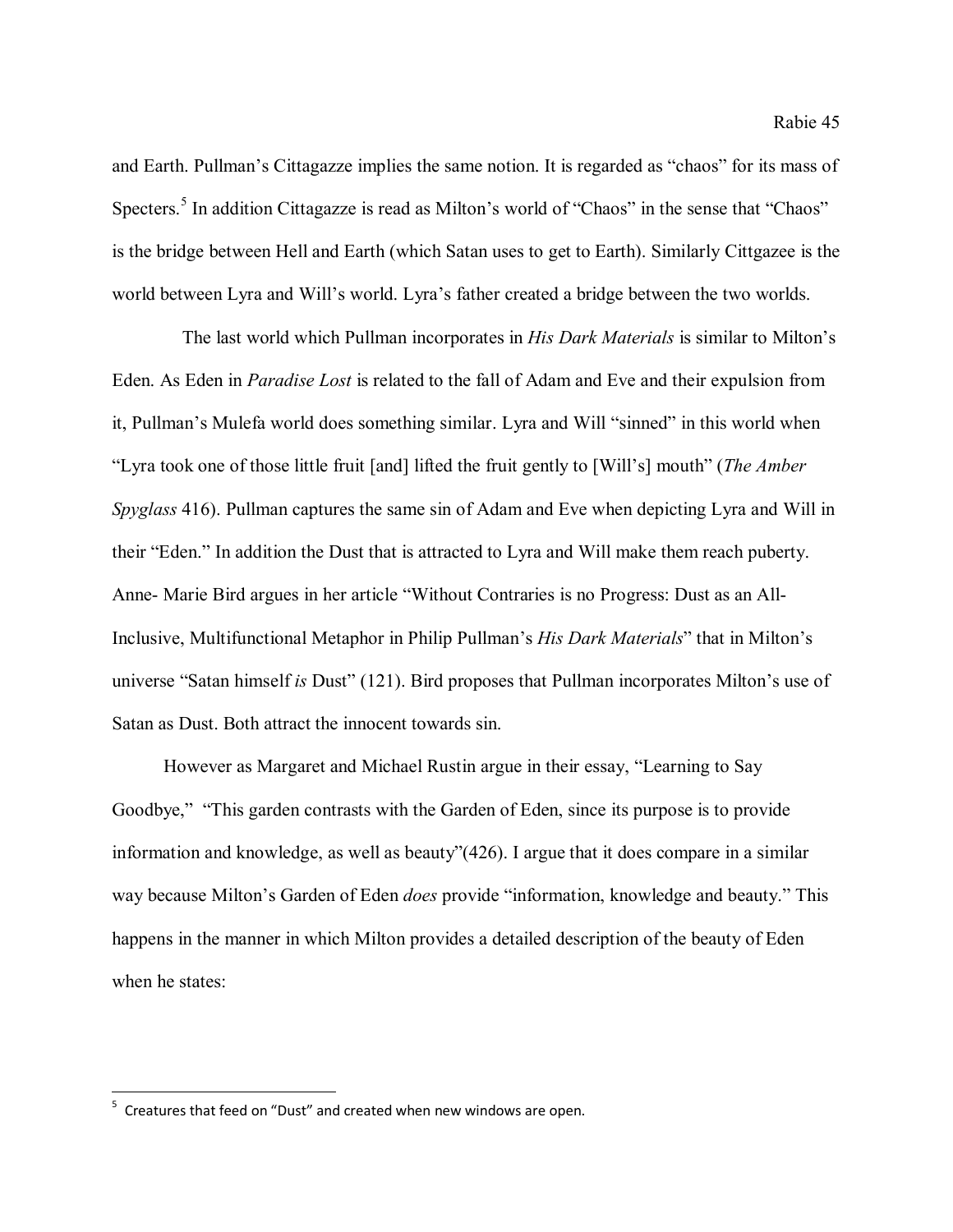Out of the fertil ground he caus'd to grow Trees of noblest kind for sight, smell, taste; And all amid them stood the Tree of Life, High eminent, blooming Ambrosial Fruit Of vegetable Gold. (Book IV 216-220)

Milton's Eden is filled with images of nature's beauty. Eden is filled with trees, fruits and vegetables, caves, beautiful mountains, flowing waterfalls and many species of animals. It is a place where Adam and Eve take rest next to the cave. In addition Sarah Cantrell argues in her article "'Nothing Like Pretend': Difference, Disorder, and Dystopia in The Multiple World Spaces of Philip Pullman's *His Dark Materials*": "Will and Lyra's painful separation in the Botanic Garden reconfigures Adam and Eve's departure from Paradise as a necessary step towards maturity as well as wisdom and growth that they will foster in others as they tell stories of their travels" (319). Pullman's "Eden" provides Lyra and Will with the same wisdom as Adam and Eve. It is through their sins and puberty that they are able to learn, grow and mature and promote stories of their travels to others.

 In addition as Adam and Eve eventually are cast out of Eden, Lyra and Will are cast out of their "Eden" (Mulefa) because of their "sin" and eventually have to go back to their world. "In short Lyra and Will are the new Adam and Eve. They are the ones who restore balance in the created order by stemming the flood of Dust that is leaving the worlds. The 'living gold' of the Dust which clings to their bodies make them seem 'the *true image* of what human beings always could be, once they had come into their inheritance" ( Padley 332). Lyra and Will do become the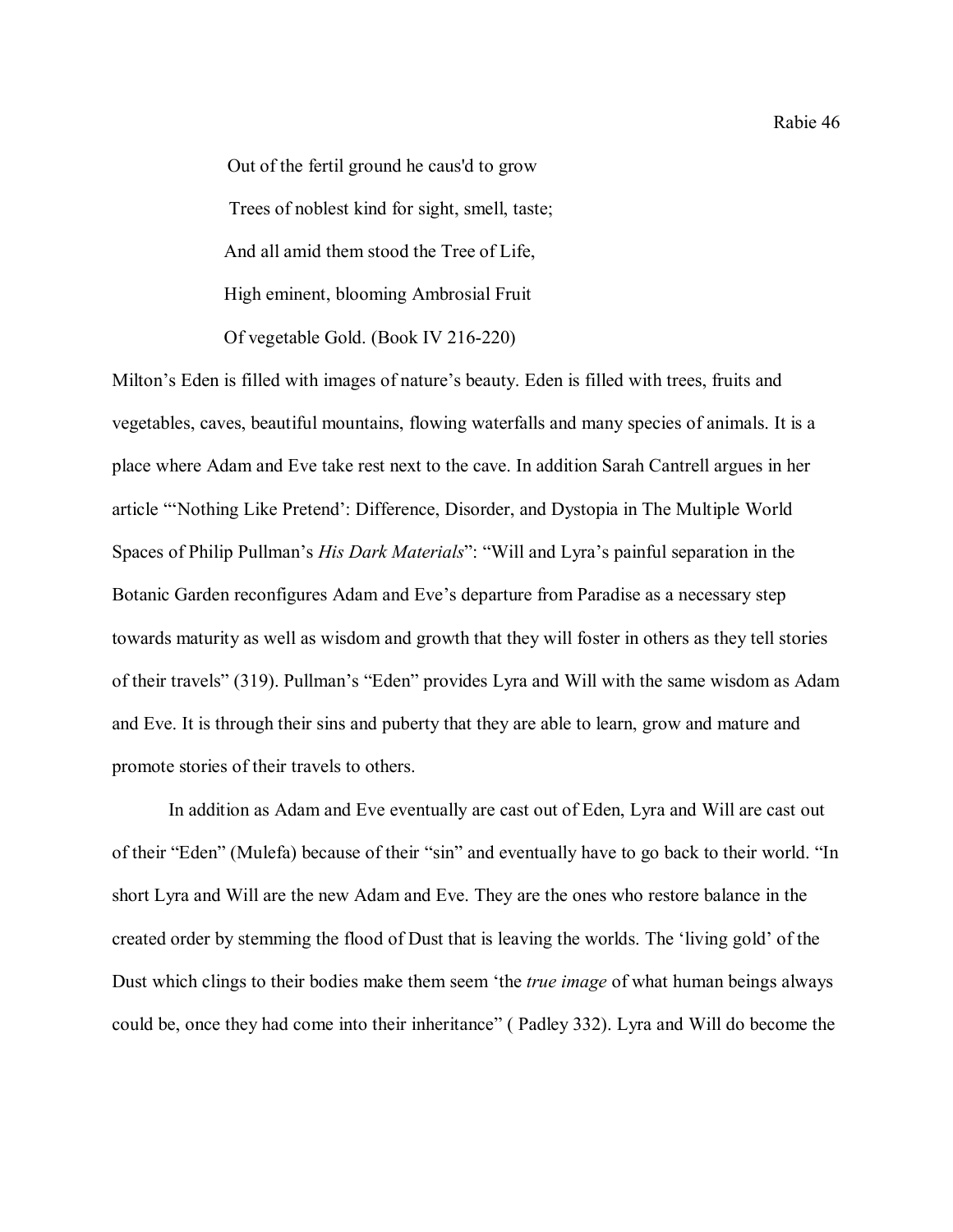new Adam and Eve in the "Mulefa" world. Like Adam and Eve they are the ones who portray the truth of what it means to be human (sinning and attaining puberty) once they have gained "experience."

## **Conclusion**

Philip Pullman's *His Dark Materials* follows the process of Lyra and Will's coming-ofage from innocence to experience. It is because of their past and their journeys (that help the children grow and mature) that Lyra grows through her gained knowledge. As shown in *The Golden Compass,* Lyra is able to grow out of her need for belonging, and rejects her craving for her mother. She matures in a manner whereby she commits herself to search for Roger, and is able to understand how to read the alethiometer. In *The Subtle Knife,* Lyra is able to use her past to reinvent the present. By doing so, she is able to use her new rational way of thinking to go on her new journeys. In addition, she learns how to engage in other goals like helping Roger search for his father, and learns to set aside her personal goals. In *The Amber Spyglass*, Lyra is able to grow when she rejects telling false stories. In addition we see her ultimate growth to maturity when she becomes "sexually aware."

Will's coming-of-age process is evident in *The Subtle Knife* where he learns how to cooperate with others, and gains their trust. This acceptance of new relationships becomes a means by which he can pursue his journey. In addition Will is able to learn concentration by learning how to use the knife. In doing so, he carries new responsibilities on his journeys as he learns to set himself apart from the image of his father and mother. *The Amber Spyglass* further promotes Will's maturing process as he becomes more and more dedicated to Lyra, and is able to